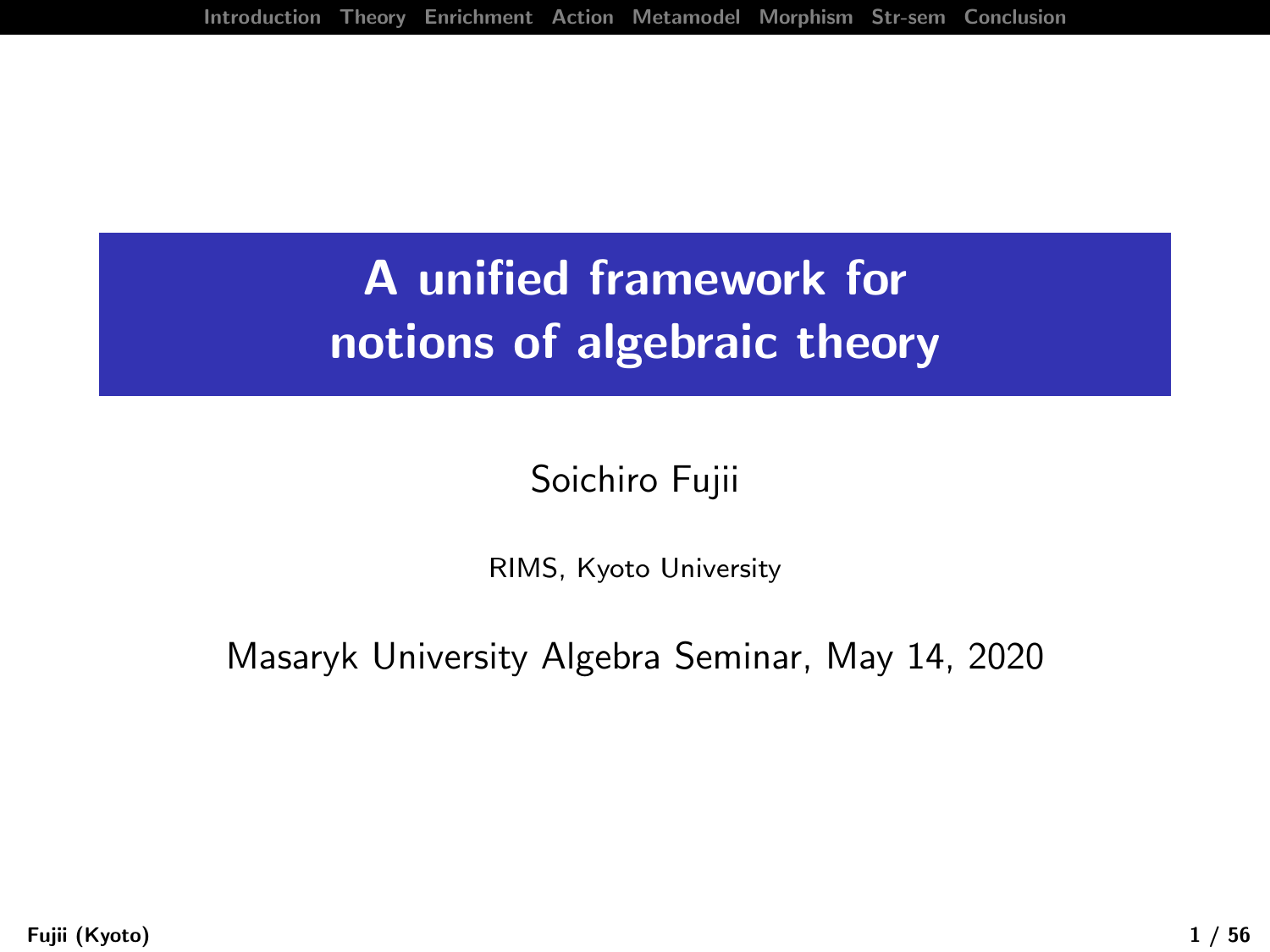# Table of contents

#### [Introduction](#page-1-0)

- [Metatheories and theories](#page-11-0)
- [Notions of model as enrichments](#page-0-0)
- [Notions of model as oplax actions](#page-0-0)
- [Metamodels and models](#page-0-0)
- [Morphisms of metatheories](#page-0-0)
- [Structure-semantics adjunctions](#page-0-0)

#### <span id="page-1-0"></span>[Conclusion](#page-0-0)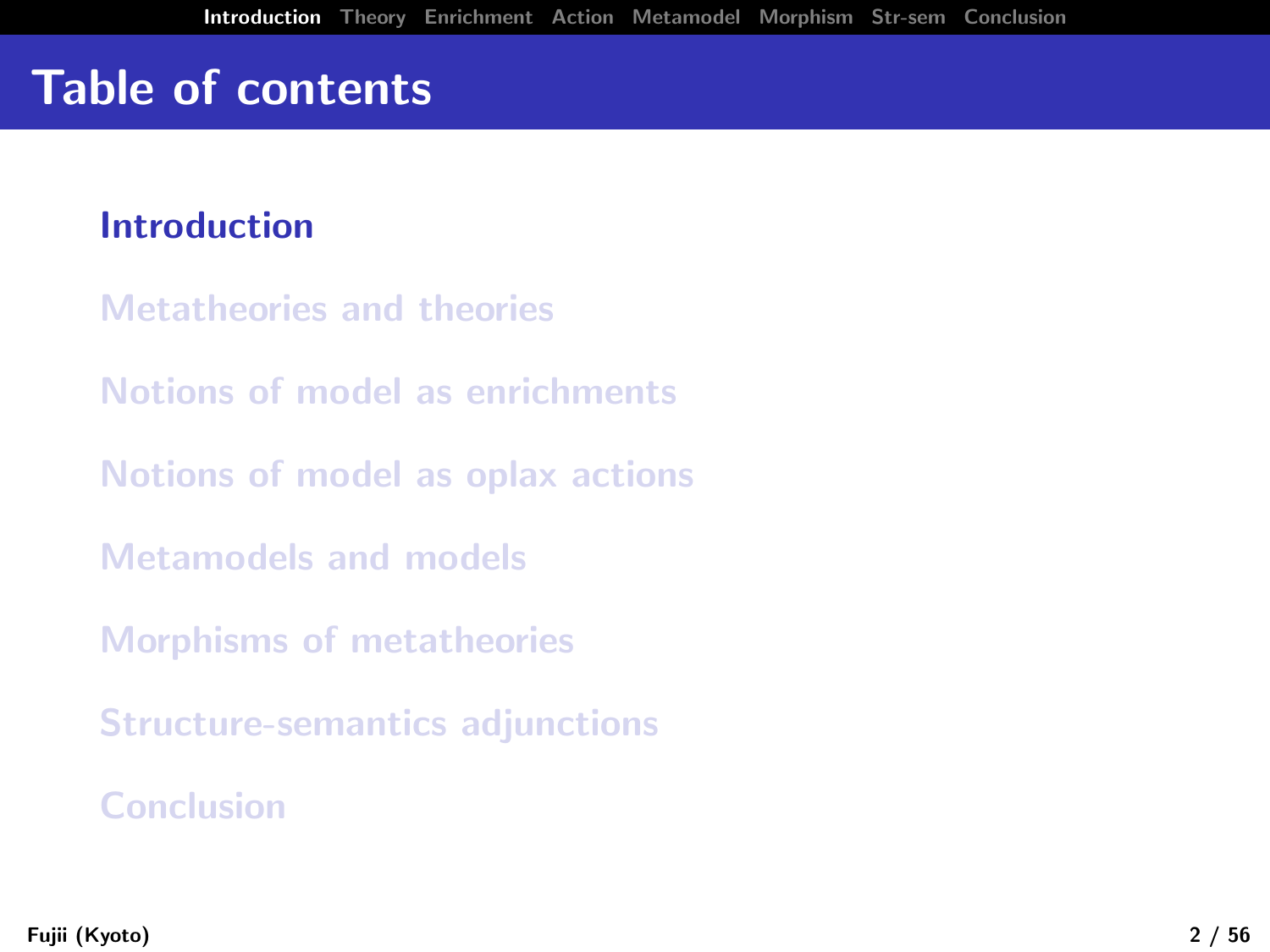## Conceptual levels in study of algebra

#### 1. Algebra

A set (an object) equipped with an algebraic structure. E.g., the group  $\mathfrak{S}_5$ , the ring  $\mathbb{Z}$ .

### 2. Algebraic theory

Specification of a type of algebras.

E.g., the clone of groups, the operad of monoids.

### 3. Notion of algebraic theory

Framework for a type of algebraic theories. E.g., {clones}, {operads}.

This talk: unified account of notions of algebraic theory.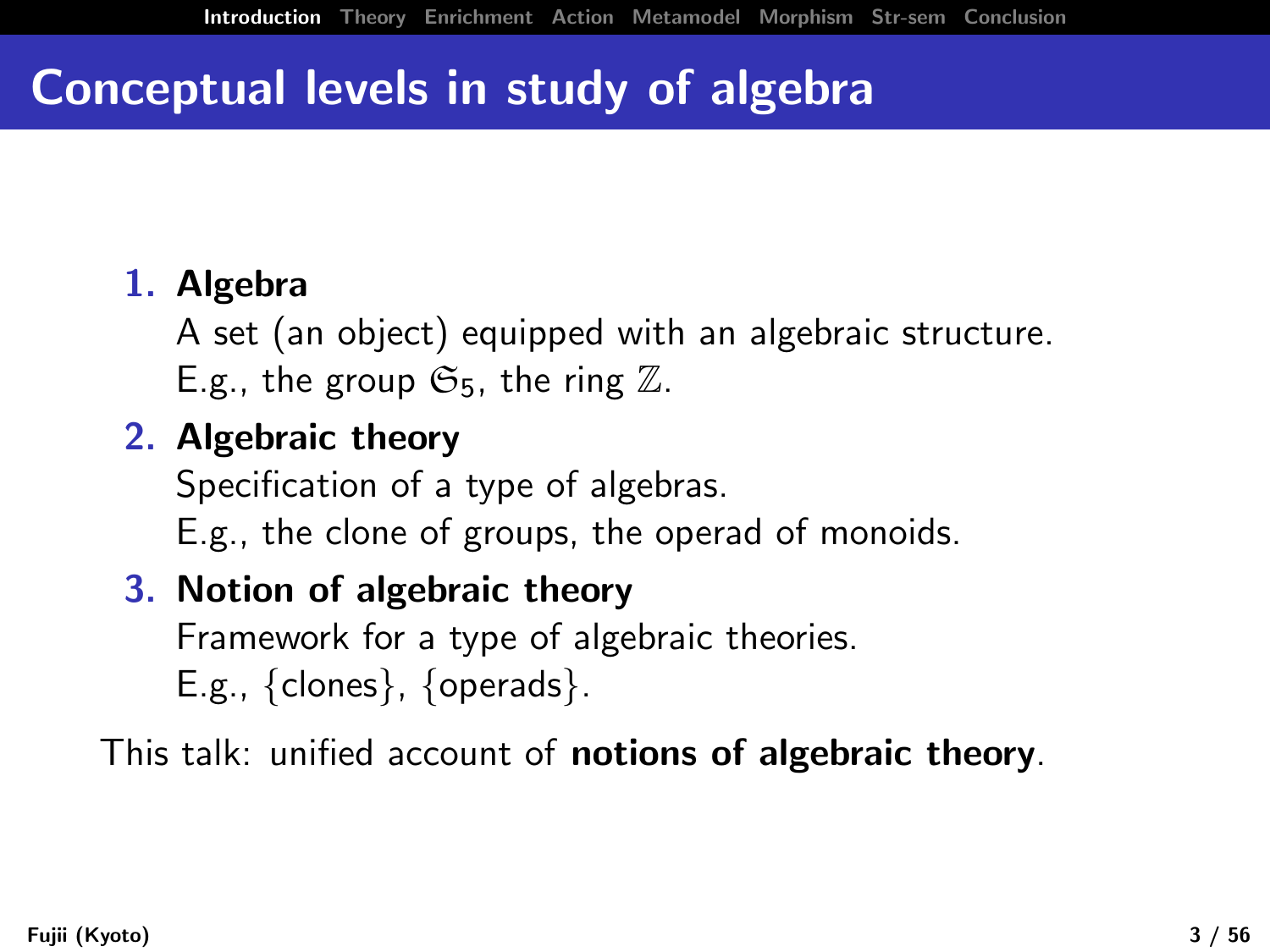## Examples of notions of algebraic theory

- 1. Clones/Lawvere theories [Lawvere, 1963] Categorical equivalent of **universal algebra**.
- 2. Symmetric operads, non-symmetric operads [May, 1972] Originates in homotopy theory for algebras-up-to-homotopy.
- 3. Clubs/generalised operads [Burroni, 1971; Kelly, 1972] Classical approach to categories with structure [Kelly 1972]. The 'globular operad' approach to higher categories [Batanin 1998, Leinster 2004].
- 4. PROPs, PROs [Mac Lane 1965]

'Many-in, many-out' version of (non-)symmetric operads.

5. Monads [Godement, 1958; Linton, 1965; Eilenberg–Moore, 1965] Monads on  $Set =$  infinitary version of clones.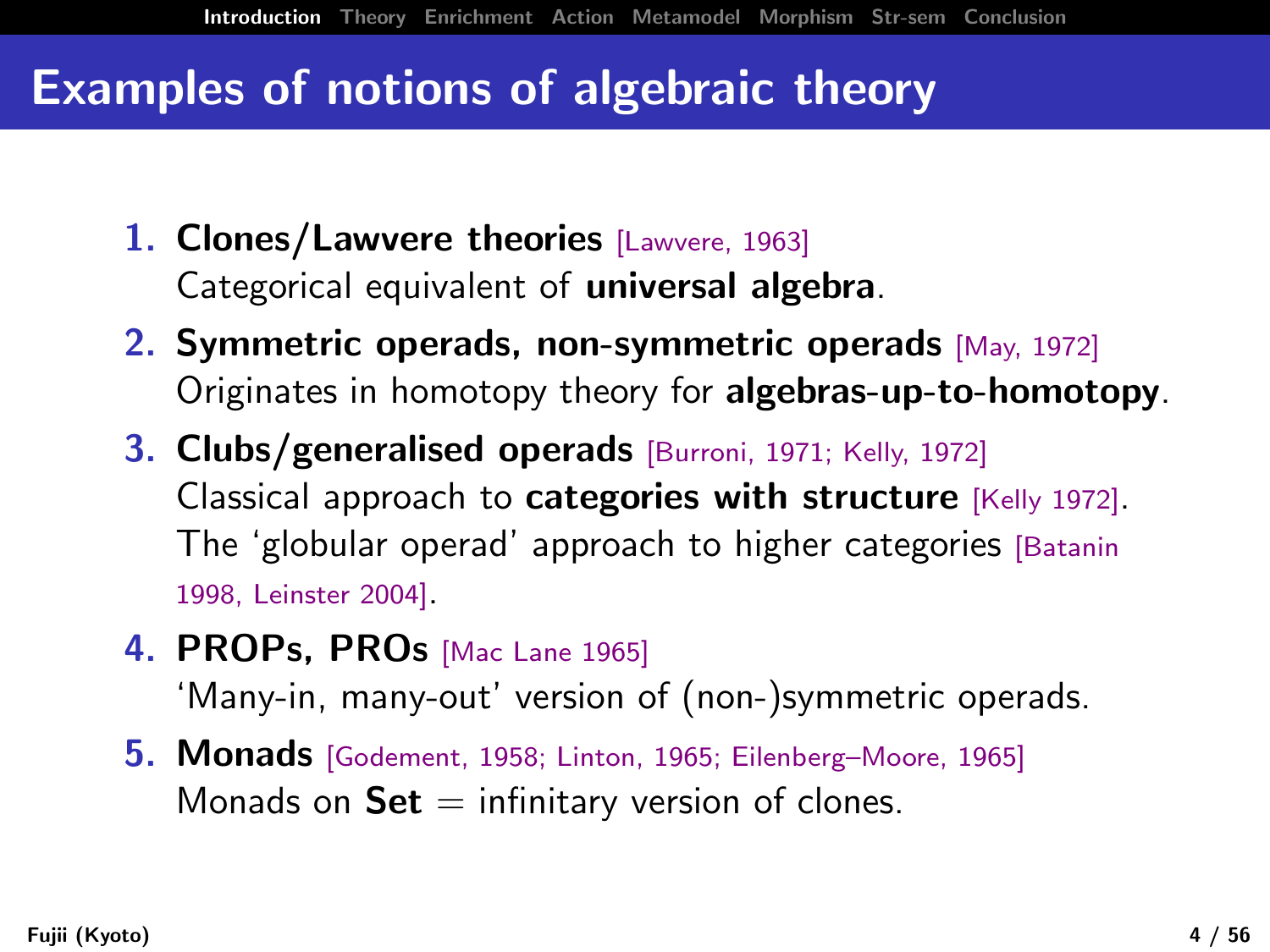## Table of contents

#### [Introduction](#page-1-0)

#### [Metatheories and theories](#page-11-0)

[Notions of model as enrichments](#page-0-0)

[Notions of model as oplax actions](#page-0-0)

[Metamodels and models](#page-0-0)

[Morphisms of metatheories](#page-0-0)

[Structure-semantics adjunctions](#page-0-0)

#### [Conclusion](#page-0-0)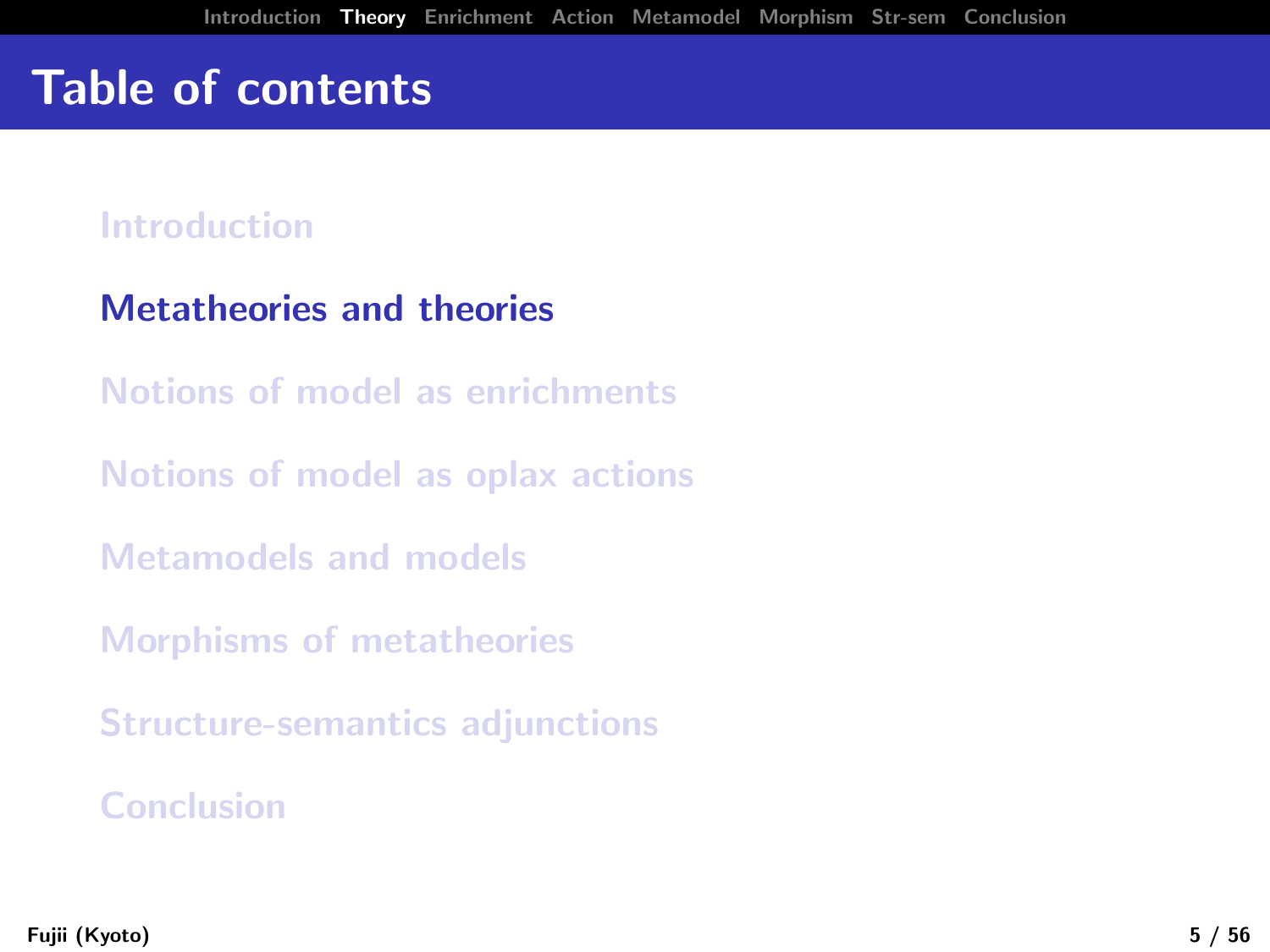# Metatheory and theory

### **Definition**

- 1. A metatheory is a monoidal category  $\mathcal{M} = (\mathcal{M}, I, \otimes)$ .
- 2. A theory in M is a monoid  $T = (T, e, m)$  in M. That is,
	- $\blacktriangleright$  T: an object of M:
	- $\triangleright$  e:  $I \rightarrow T$ ;
	- $\blacktriangleright$  m:  $T \otimes T \longrightarrow T$ ;

satisfying the associativity and unit laws.

'Metatheory' (technical term) formalises 'notion of algebraic theory' (non-technical term).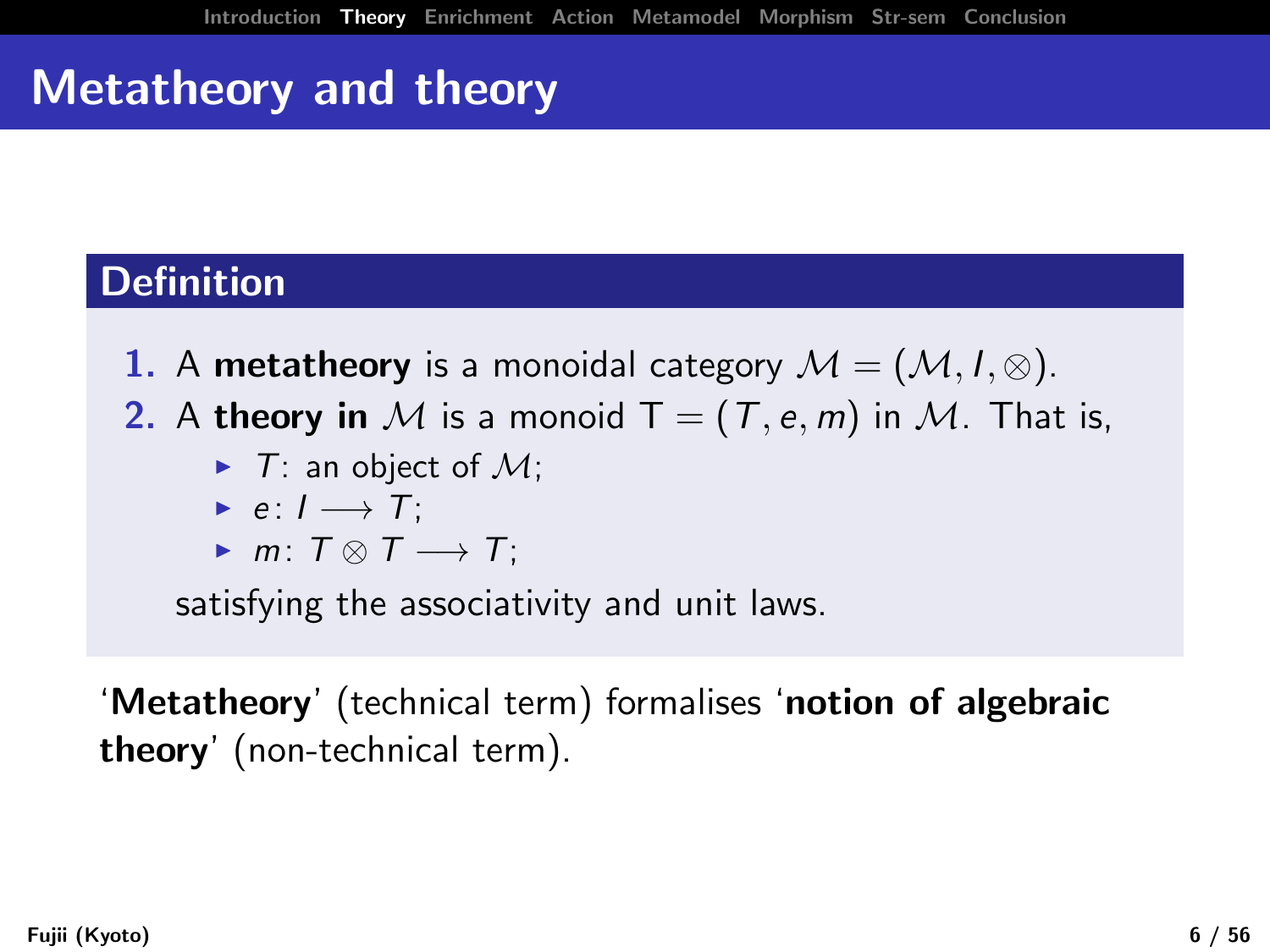### **Definition**

#### The category F

- $\triangleright$  object: the sets  $[n] = \{1, ..., n\}$  for all  $n \in \mathbb{N}$ ;
- $\blacktriangleright$  morphism: all functions.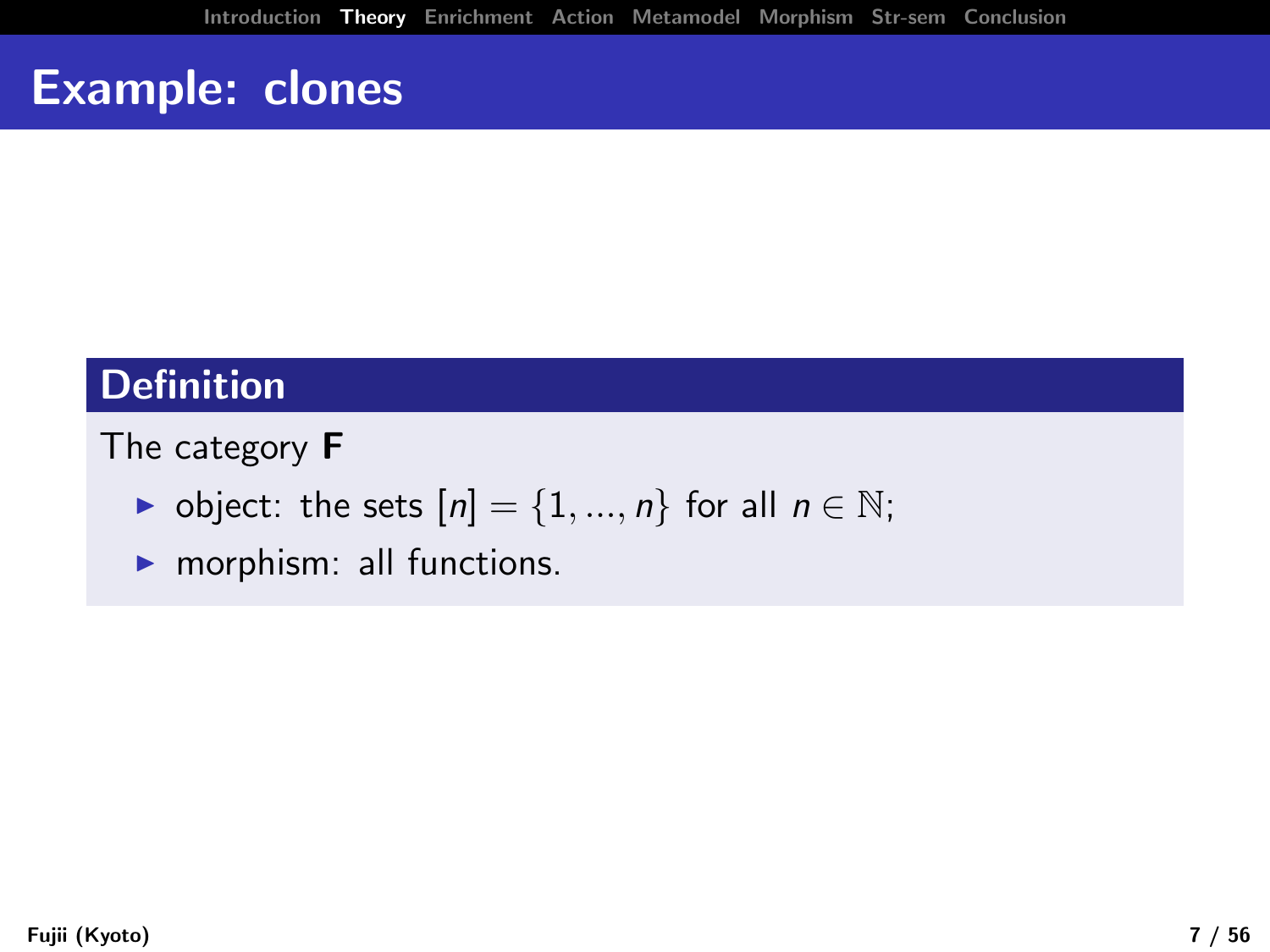### **Definition**

The **metatheory of clones** is the monoidal category ( $[F, Set]$ ,  $I, \bullet$ ) where • is the substitution monoidal product [Kelly-Power 1993; Fiore–Plotkin–Turi 1999].

$$
\quad \blacktriangleright \ \ I = \mathsf{F}([1],-)\in [\mathsf{F},\mathsf{Set}];
$$

$$
\quad \blacktriangleright \text{ for } X,Y \in [\mathbf{F},\mathbf{Set}],
$$

$$
(\mathsf{Y} \bullet \mathsf{X})_n = \int_{\lfloor m \rfloor \in \mathsf{F}}^{\lfloor m \rfloor \in \mathsf{F}} \mathsf{Y}_m \times (\mathsf{X}_n)^m
$$
  
= 
$$
\Big( \sum_{\lfloor m \rfloor \in \mathsf{F}} \mathsf{Y}_m \times (\mathsf{X}_n)^m \Big) / \text{action of } \mathsf{F}.
$$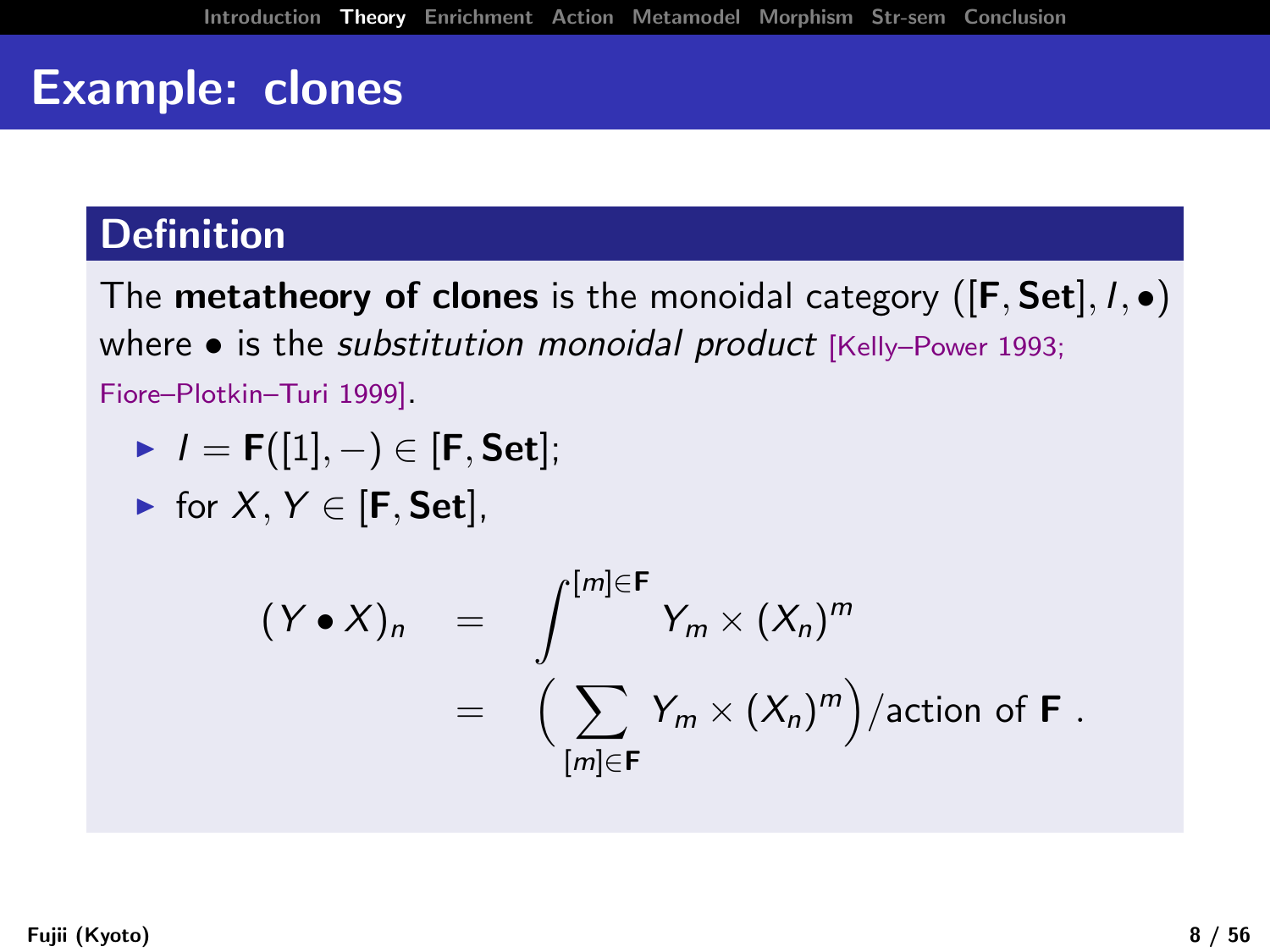

modulo action of F. Fujii (Kyoto) 9 / 56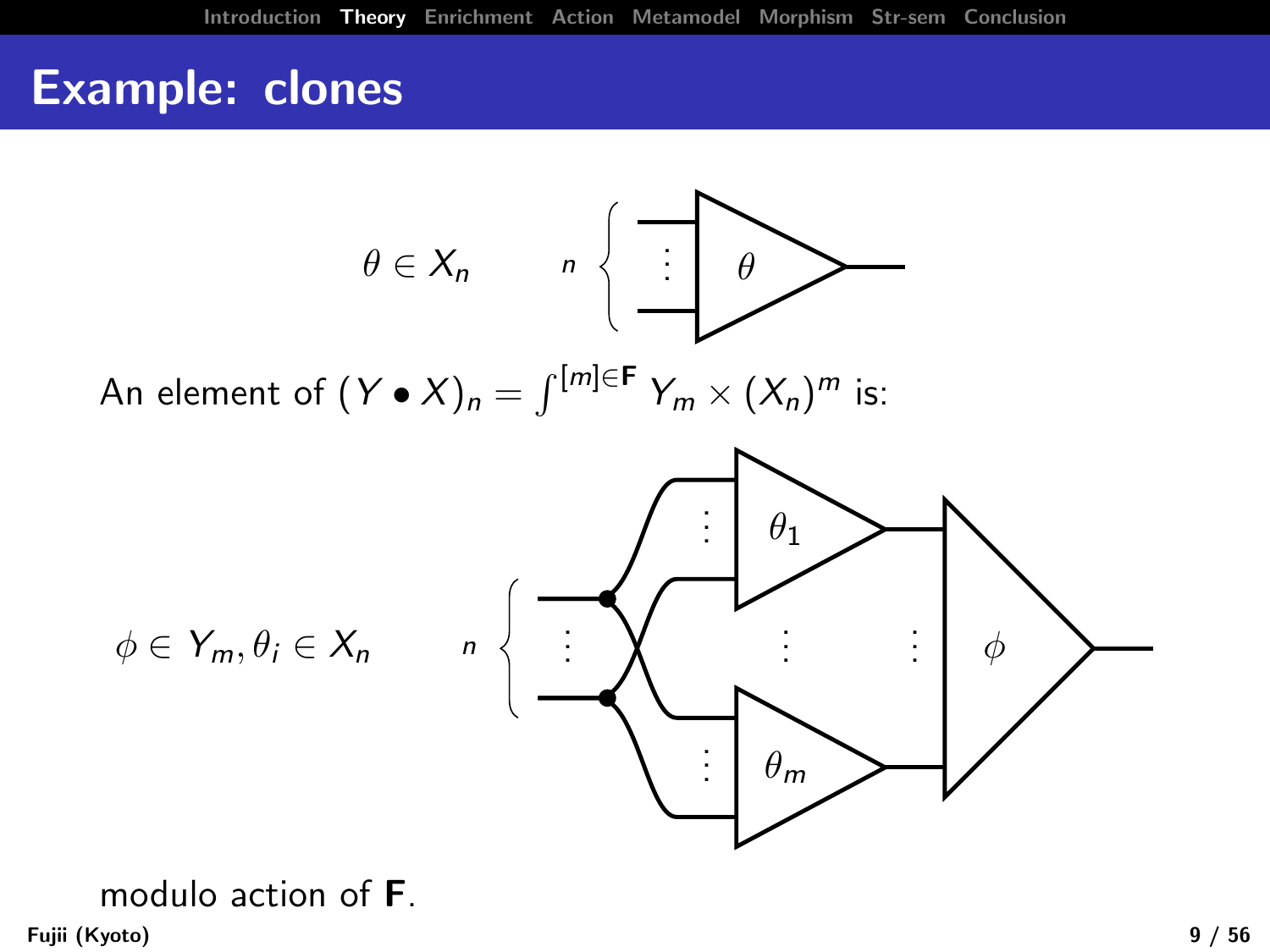Definition (classical; see e.g., [Taylor, 1993])

A clone C is given by

- $\blacktriangleright$   $(C_n)_{n \in \mathbb{N}}$ : a family of sets;
- $\blacktriangleright \forall n \in \mathbb{N}, \, \forall i \in \{1, \ldots, n\}, \text{ an element } p_i^{(n)} \in C_n;$
- $\blacktriangleright \forall n, m \in \mathbb{N}$ , a function

$$
\circ_m^{(n)}\colon C_m\times (C_n)^m\longrightarrow C_n
$$

satisfying the associativity and the unit axioms.

(In universal algebra, people sometimes omit  $C_0$ .)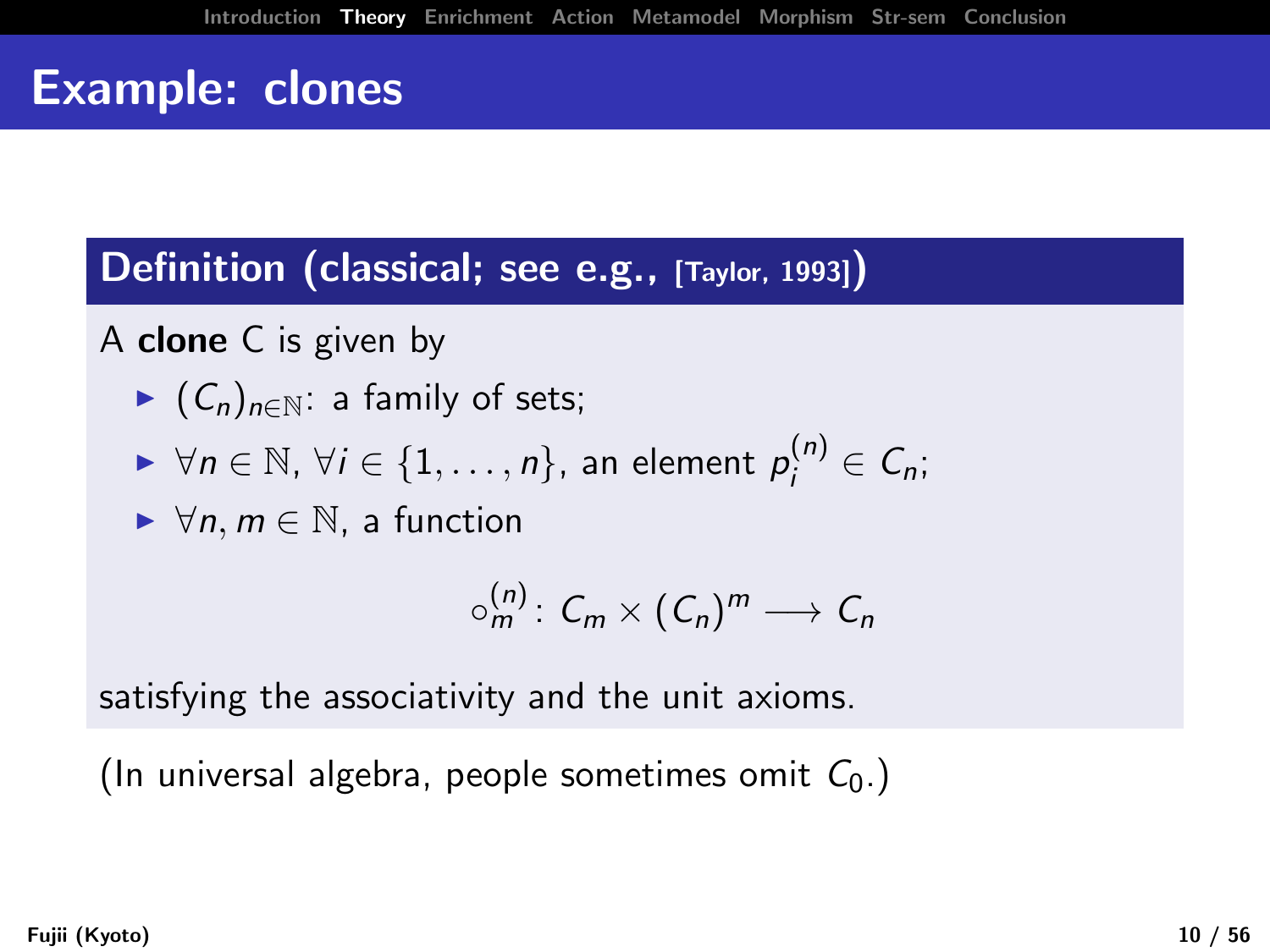### Example

 $C:$  category with finite products  $C \in \mathcal{C}$ 

The clone  $End(C)$  of **endo-multimorphisms on** C is defined by:

► End(C)<sub>n</sub> = C(C<sup>n</sup>, C);  
\n▶ 
$$
p_i^{(n)} \in End(C)_n
$$
 is the *i*-th projection  $p_i^{(n)}$ : C<sup>n</sup> → C;  
\n▶  $\circ_m^{(n)}$ : End(C)<sub>m</sub> × (End(C)<sub>n</sub>)<sup>m</sup> → End(C)<sub>n</sub> maps  
\n(g, f<sub>1</sub>,..., f<sub>m</sub>) to g ∘ (f<sub>1</sub>,..., f<sub>m</sub>):

$$
C^n \xrightarrow{\langle f_1,\ldots,f_m\rangle} C^m \xrightarrow{\hspace{1cm}g\hspace{1cm}} C.
$$

(In fact, every clone is isomorphic to  $End(C)$  for some  $C$  and  $C \in \mathcal{C}$ .

Fujii (Kyoto) 11 / 56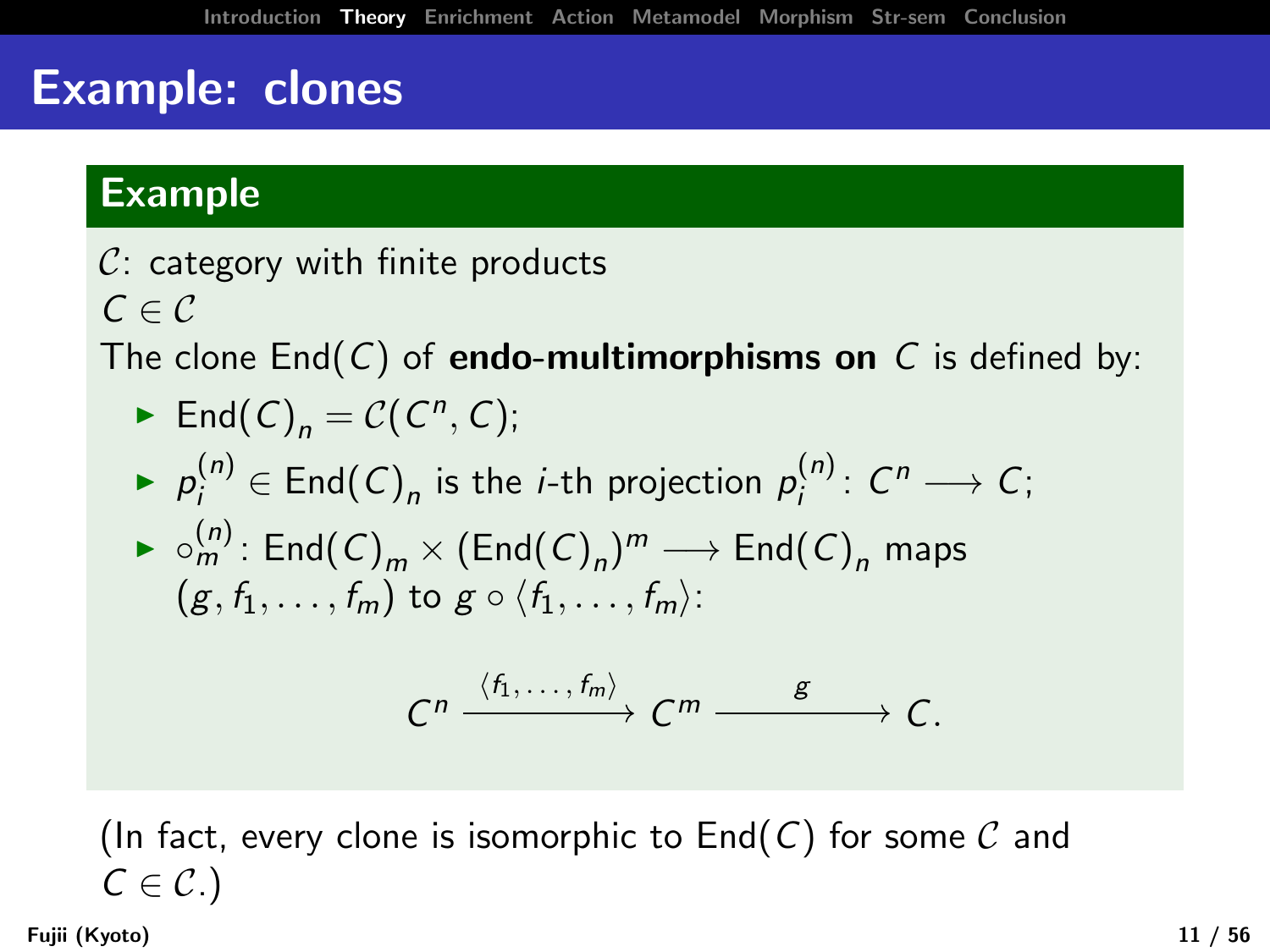### Proposition ([Kelly–Power, 1993; Fiore–Plotkin–Turi 1999])

There is an isomorphism of categories

<span id="page-11-0"></span>
$$
Clo \cong Mon([F, Set], I, \bullet).
$$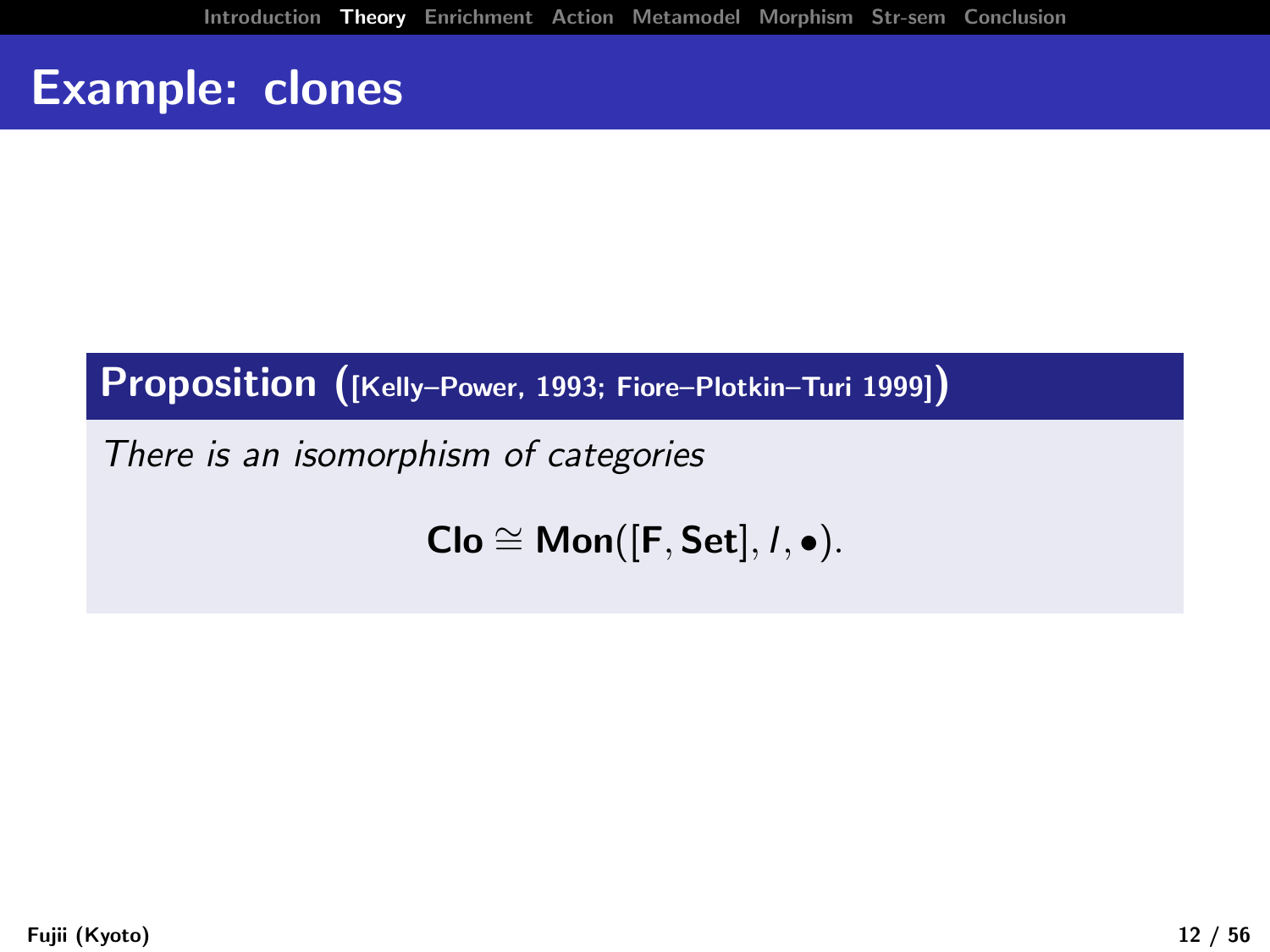Recall again:

### **Definition**

1. A metatheory is a monoidal category  $M$ .

2. A theory in  $M$  is a monoid T in  $M$ .

#### and:

#### Definition

The **metatheory of clones** is the monoidal category  $([F, Set], I, \bullet).$ 

Theories in ( $[F, Set]$ ,  $I, \bullet$ ) = clones.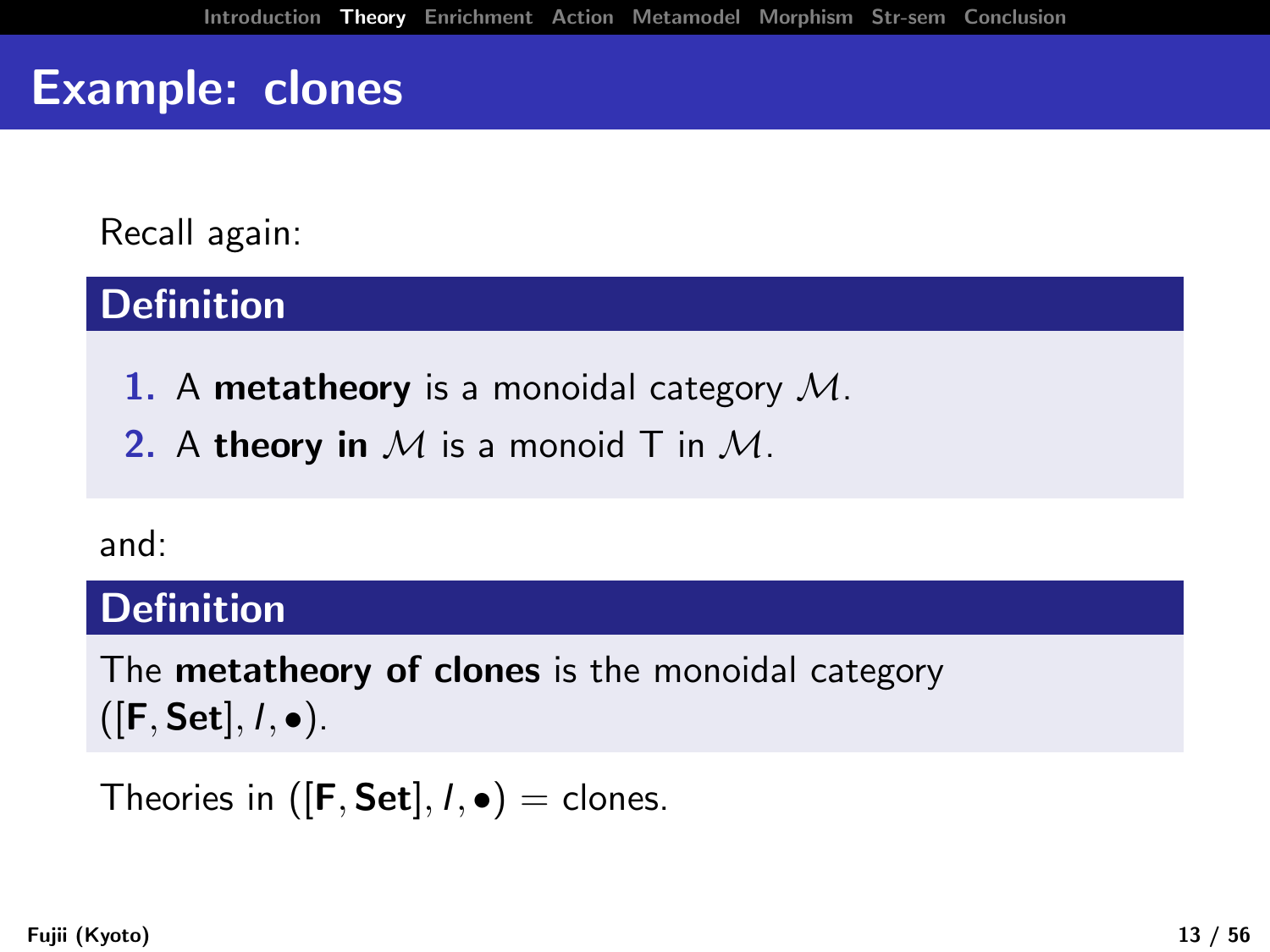## Example: symmetric operads

### **Definition**

The category P

- $\triangleright$  object: the sets  $[n] = \{1, ..., n\}$  for all  $n \in \mathbb{N}$ ;
- $\blacktriangleright$  morphism: all **bijections**.

#### Definition (cf. [Kelly 2005; Curien 2012; Hyland 2014])

The **metatheory of symmetric operads** is the monoidal category  $([P, Set], I, \bullet).$ 

Variables can be permuted, but cannot be copied nor discarded.

$$
\mathbf{X}_1 \cdot x_2 = x_2 \cdot x_1 ; \quad (x_1 \cdot x_2) \cdot x_3 = x_1 \cdot (x_2 \cdot x_3).
$$
  

$$
\mathbf{X}_1 \cdot x_1 = x_1 ; \quad x_1 \cdot x_2 = x_1.
$$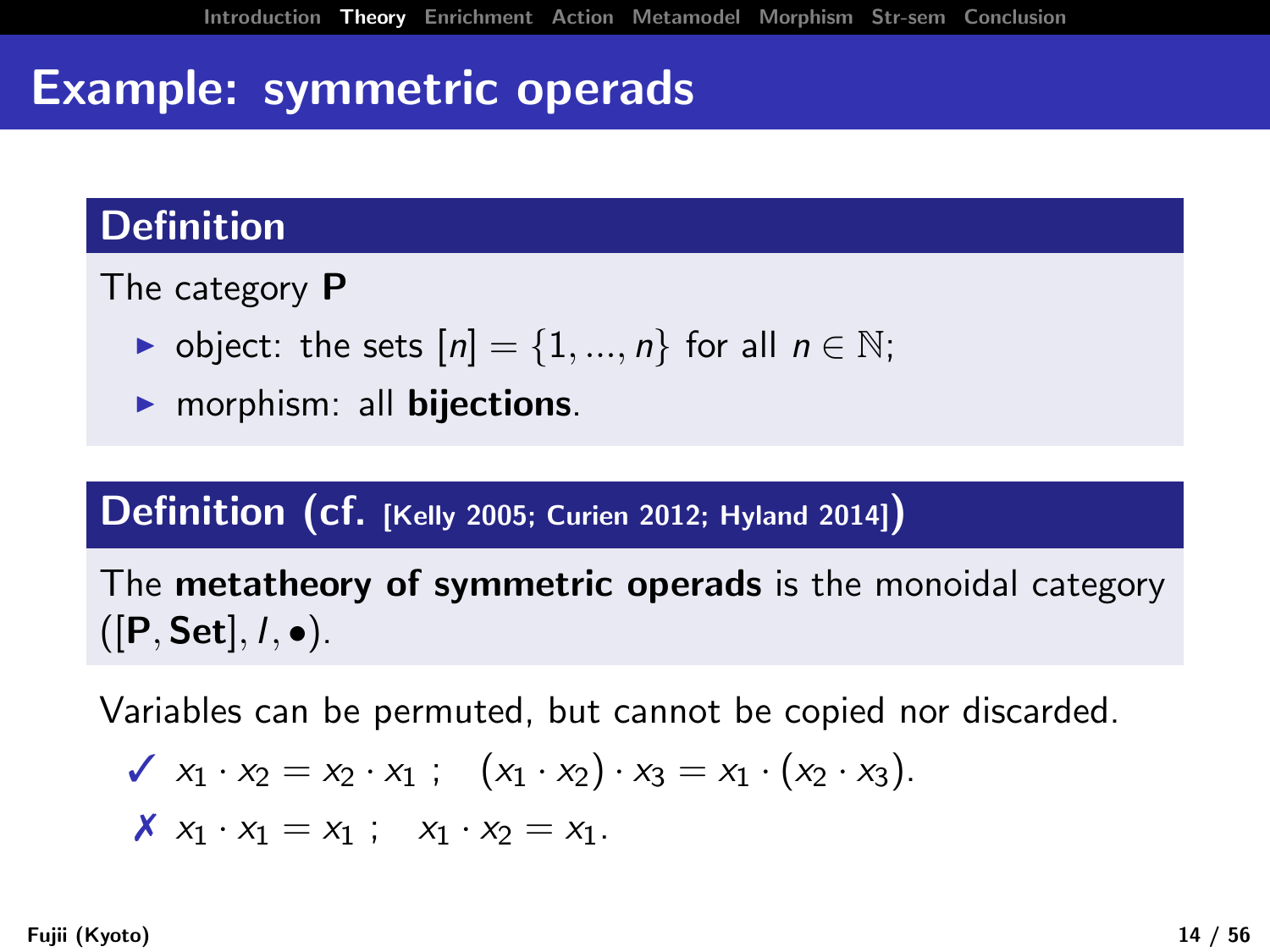## Example: non-symmetric operads

### **Definition**

The (discrete) category N

- $\triangleright$  object: the sets  $[n] = \{1, ..., n\}$  for all  $n \in \mathbb{N}$ ;
- $\blacktriangleright$  morphism: all identities.

#### Definition (cf. [Kelly 2005; Curien 2012; Hyland 2014])

The metatheory of non-symmetric operads is the monoidal category  $([N, Set], I, \bullet)$ .

Variables cannot be permuted (nor discarded/copied).

$$
\mathcal{J}(x_1 \cdot x_2) \cdot x_3 = x_1 \cdot (x_2 \cdot x_3) ; \quad \phi_m(\phi_{m'}(x_1)) = \phi_{mm'}(x_1).
$$
  

$$
\mathcal{J}(x_1 \cdot x_2 = x_2 \cdot x_1.
$$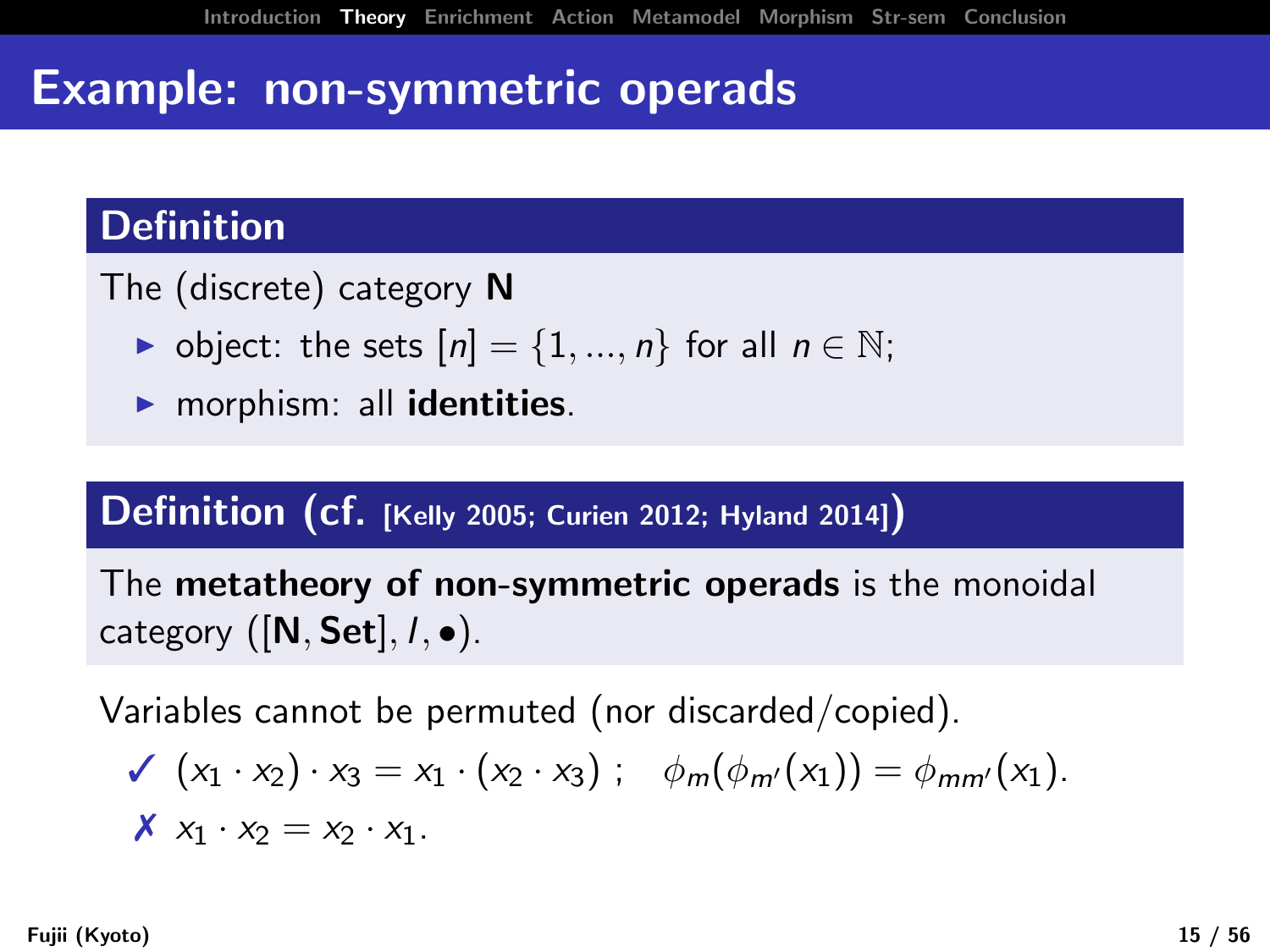#### Definition ([Mac Lane 1965])

A PRO is given by:

- $\blacktriangleright$  a monoidal category T;
- $\triangleright$  an identity-on-objects, strict monoidal functor  $J$  from the (strict) monoidal category  $N = (N, [0], +)$  to T.

For  $n, m \in \mathbb{N}$ , an element  $\theta \in T([n], [m])$  is depicted as

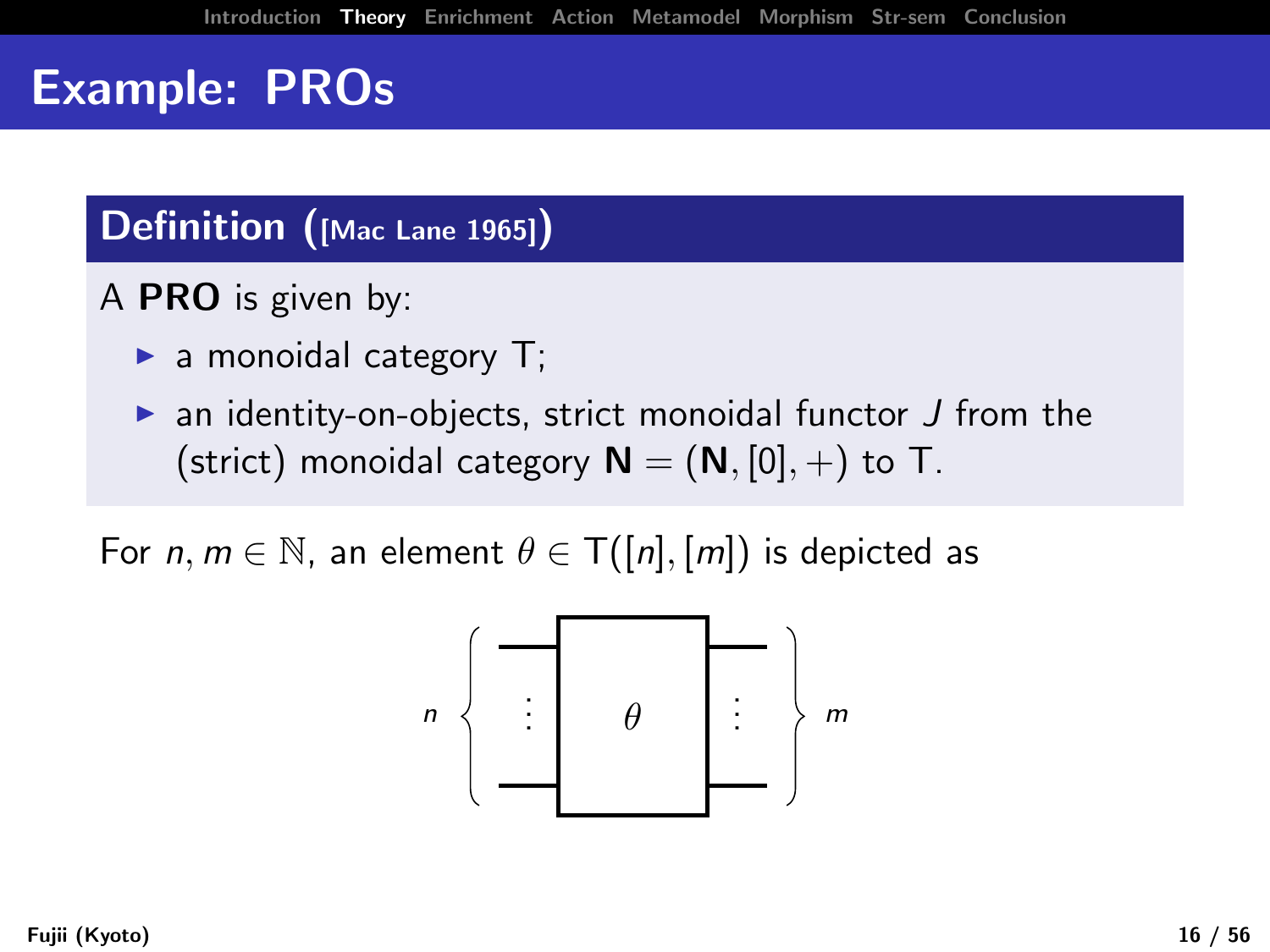Definition ([Bénabou 1973; Lawvere 1973])

 $\mathcal{A}, \mathcal{B}$ :  $(\mathsf{small})^1$  categories A profunctor (= distributor = bimodule) from A to B is a functor

 $H: \mathcal{B}^{\mathrm{op}} \times \mathcal{A} \longrightarrow$  Set.

Categories, profunctors and natural transformations form a bicategory.

 $\Rightarrow$  For any category A, the category  $[A^{op} \times A, Set]$  of endo-profunctors on  $A$  is monoidal.

 $^1$ In this talk, I often ignore the size issues.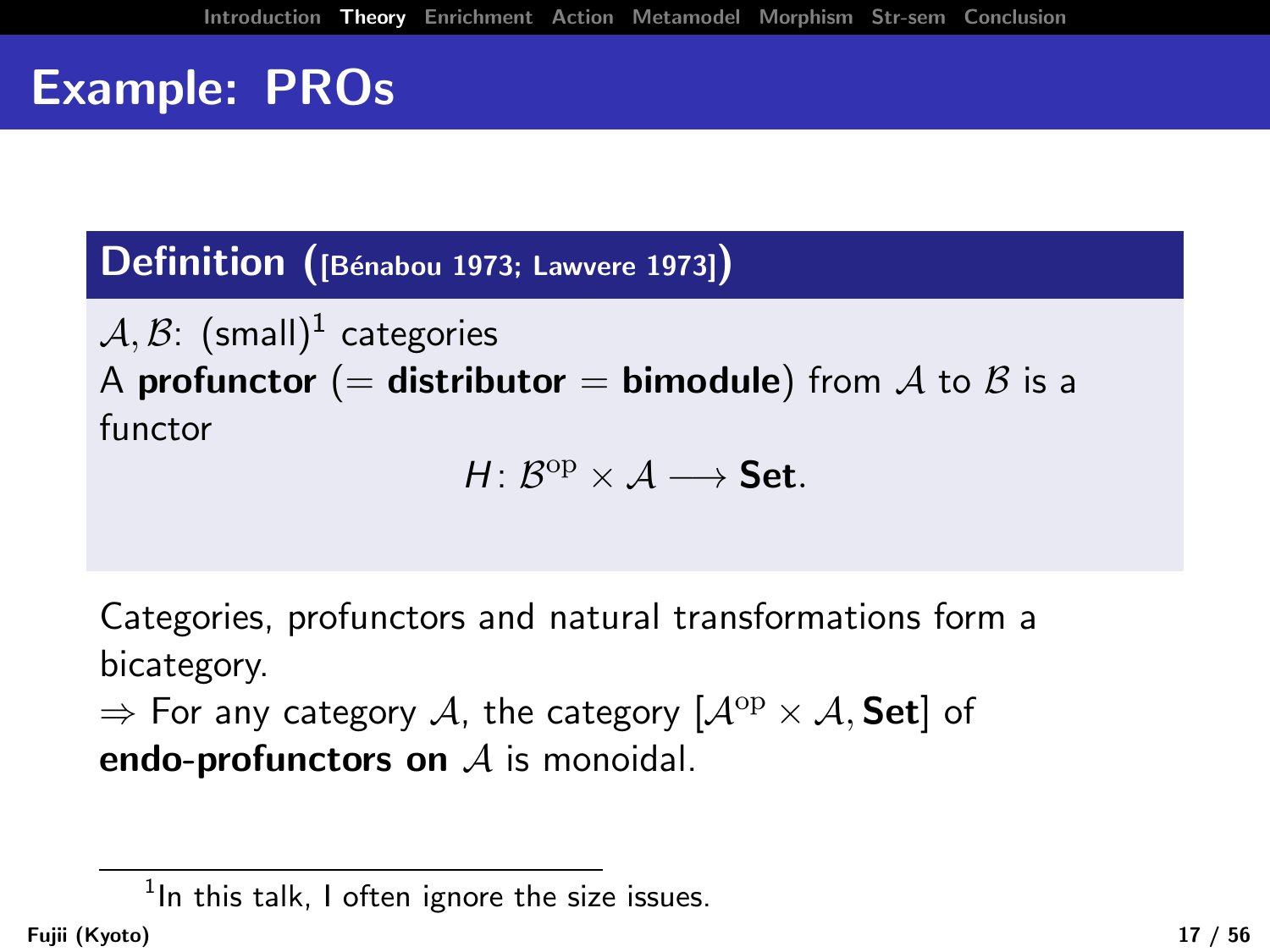# Proposition (Folklore)

A: category To give a monoid in  $[A^{op} \times A, Set]$  is equivalent to giving a category  $\beta$  together with an identity-on-objects functor  $J: \mathcal{A} \longrightarrow \mathcal{B}.$ 

Recall:

#### Definition ([Mac Lane 1965])

A PRO is given by:

- $\blacktriangleright$  a monoidal category T;
- $\triangleright$  an identity-on-objects, strict monoidal functor  $J$  from the (strict) monoidal category  $N = (N, [0], +)$  to T.

#### Idea: use a monoidal version of profunctors.

Fujii (Kyoto) 18 / 56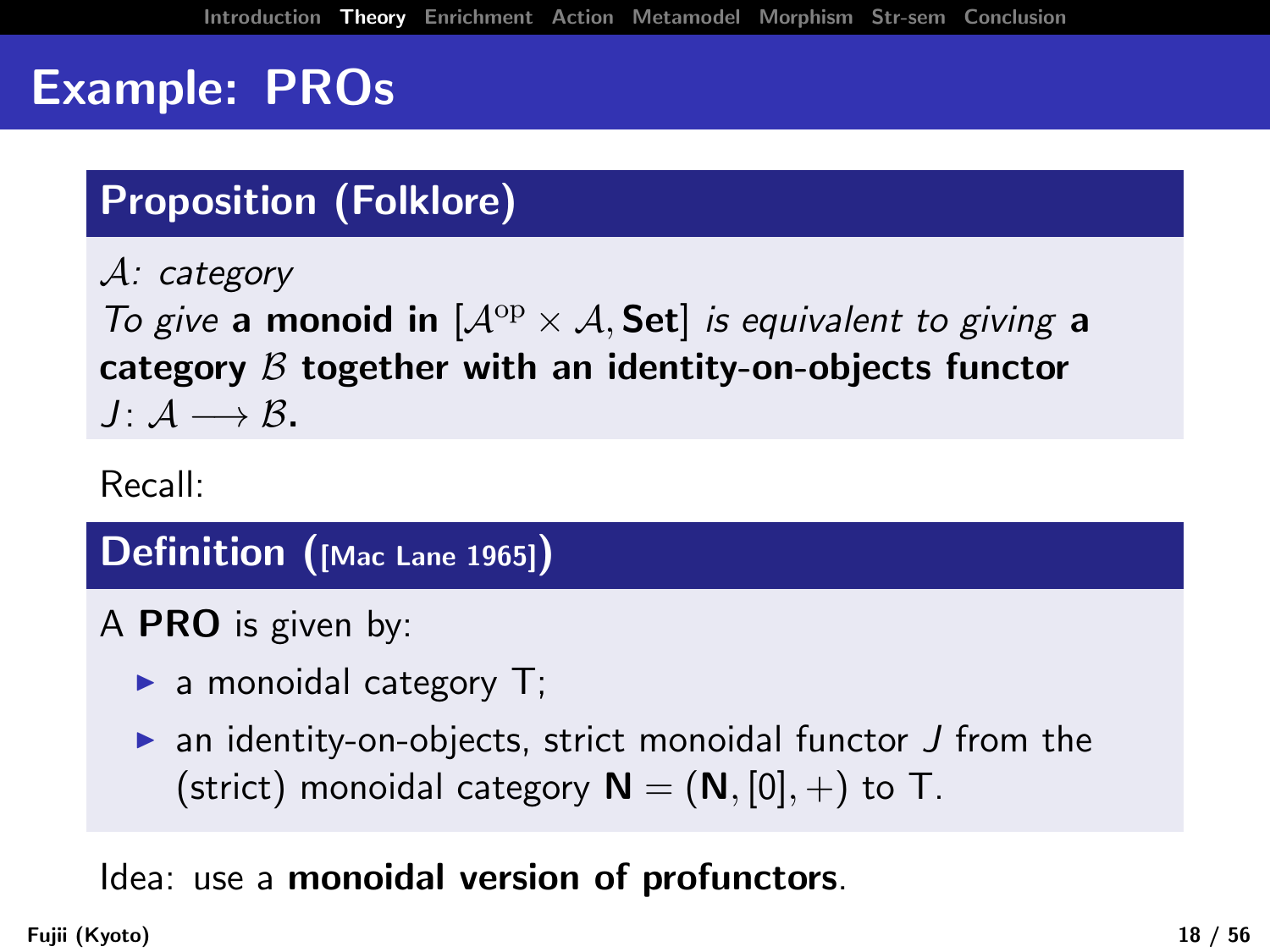Definition ([Im–Kelly 1986, Gambino–Joyal 2017])

 $\mathcal{M} = (\mathcal{M}, I_{\mathcal{M}}, \otimes_{\mathcal{M}}), \mathcal{N} = (\mathcal{N}, I_{\mathcal{N}}, \otimes_{\mathcal{N}})$ : monoidal category A monoidal profunctor from  $M$  to  $N$  is a lax monoidal functor

$$
(H,h,,h)\colon \mathcal{N}^{\mathrm{op}}\times \mathcal{M} \longrightarrow (\mathbf{Set},1,\times).
$$

That is:

- $\triangleright$  a functor  $H: \mathcal{N}^{\mathrm{op}} \times \mathcal{M} \longrightarrow$  Set:
- ► a function  $h: 1 \longrightarrow H(I_{\mathcal{N}}, I_{\mathcal{M}});$

 $\blacktriangleright$  a natural transformation  $h_{N,N',M,M'}: H(N',M') \times H(N,M) \longrightarrow H(N' \otimes_{\mathcal{N}} N, M' \otimes_{\mathcal{M}} M)$ satisfying the coherence axioms.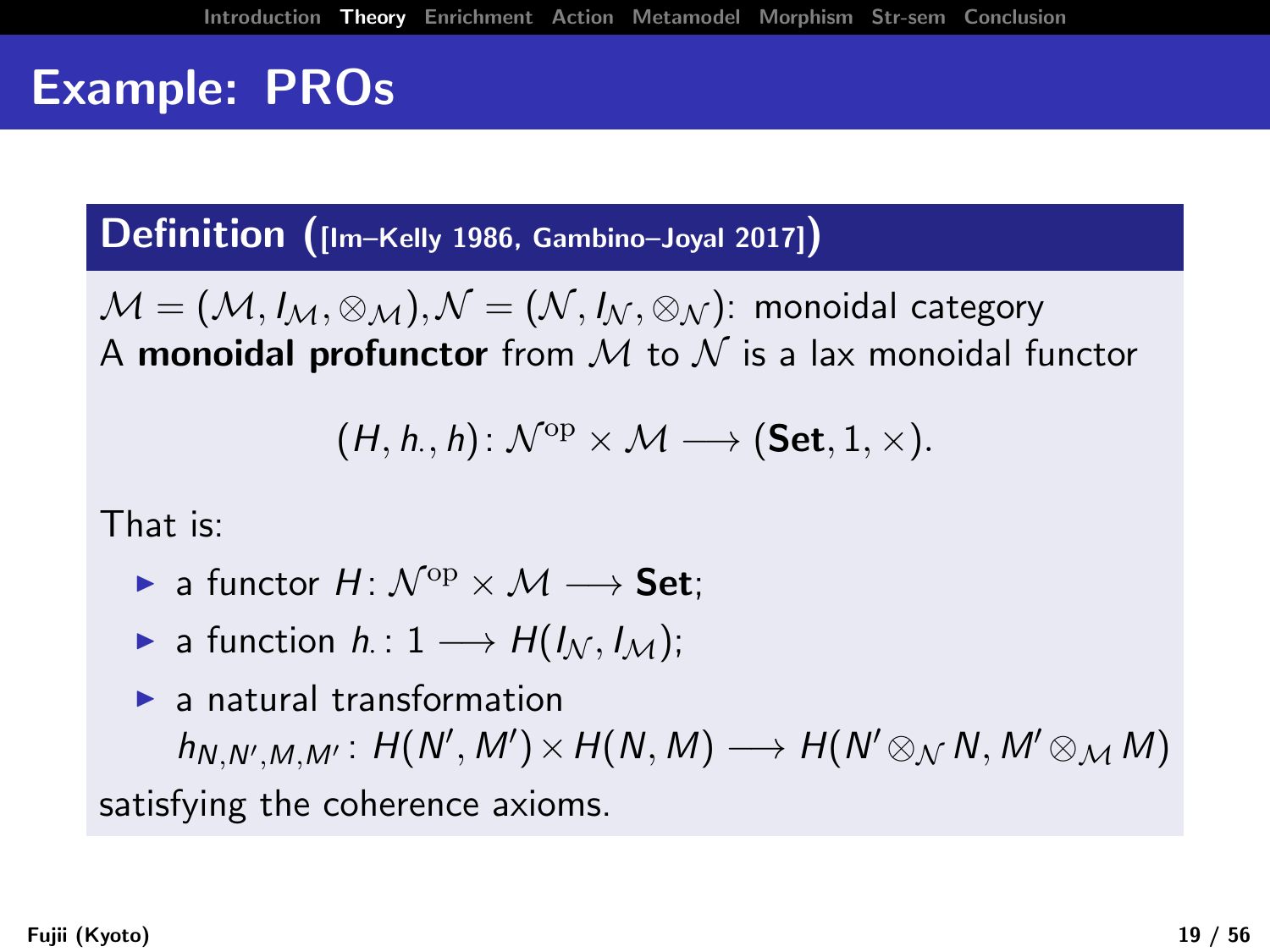Monoidal categories, monoidal profunctors and monoidal natural transformations form a bicategory.  $\Rightarrow$  For any monoidal category  $\mathcal{M}$ , the category

 $MonCat(\mathcal{M}^{op} \times \mathcal{M}, \mathsf{Set})$  is monoidal.

### Proposition

M: monoidal category

To give a monoid in MonCat( $\mathcal{M}^{op} \times \mathcal{M}$ , Set) is equivalent to giving a monoidal category  $\mathcal N$  together with an identity-on-objects strict monoidal functor  $J: \mathcal{M} \longrightarrow \mathcal{N}$ .

#### **Definition**

The **metatheory of PROs** is the monoidal category  $\mathcal{M}$ on Cat( $\mathsf{N}^{\mathrm{op}} \times \mathsf{N}$ , Set).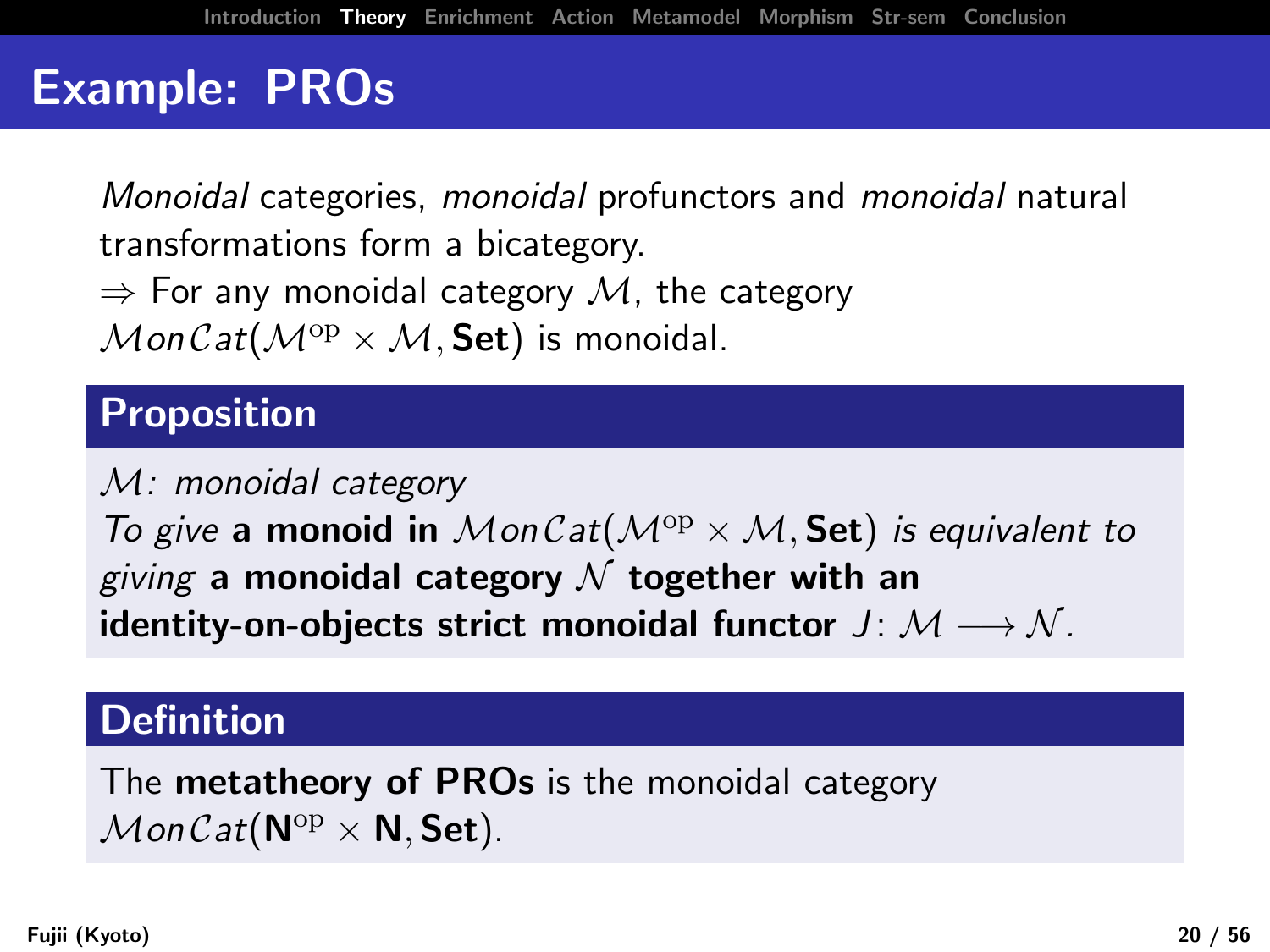## Other examples

### **Definition**

The **metatheory of PROPs** is the monoidal category  $\mathcal{Sym}\mathcal{M}$ on $\mathcal{C}\mathit{at}(\mathsf{P}^{\mathrm{op}}\times\mathsf{P},\mathsf{Set})$  of symmetric monoidal endo-profunctors on P.

### **Definition**

C: category with finite limits;  $S$ : cartesian monad on C The **metatheory of clubs over** S is the monoidal category  $(C/S1, \eta_1, \bullet).$ 

### Definition

 $C:$  category.

The **metatheory of monads on**  $\mathcal{C}$  is the monoidal category  $\mathcal{E}nd(\mathcal{C}) = ([\mathcal{C}, \mathcal{C}], \mathrm{id}_{\mathcal{C}}, \circ).$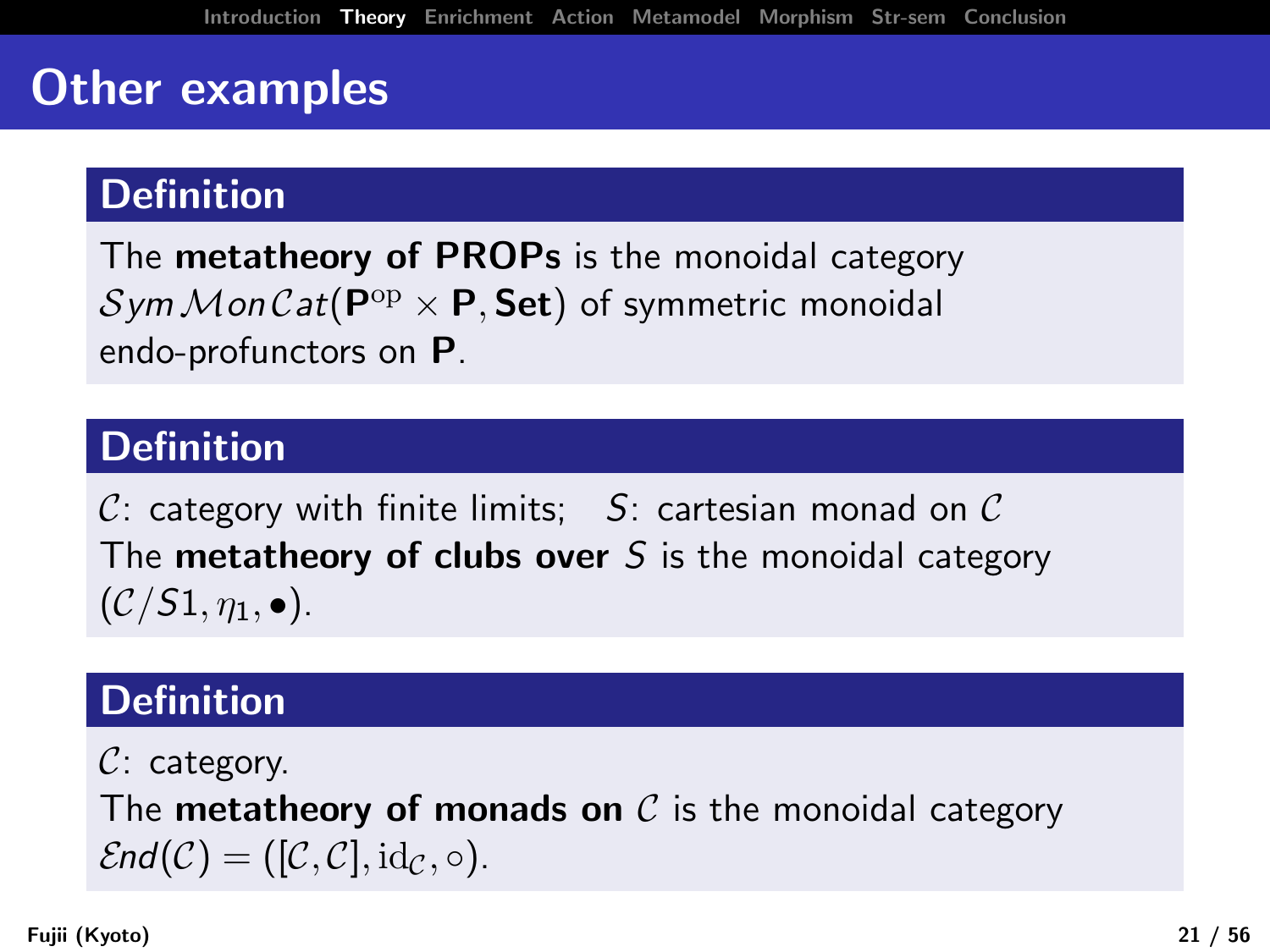# Summary of this section

Quite often, algebraic theories can be seen as monoid objects in a suitable monoidal category.

- $\implies$  Take this observation as a starting point of the framework.
	- $\triangleright$  Metatheory = monoidal category (idea: formalise *notion of* algebraic theory).
	- **Theory** in  $M =$  monoid in M (idea: formalise algebraic theory).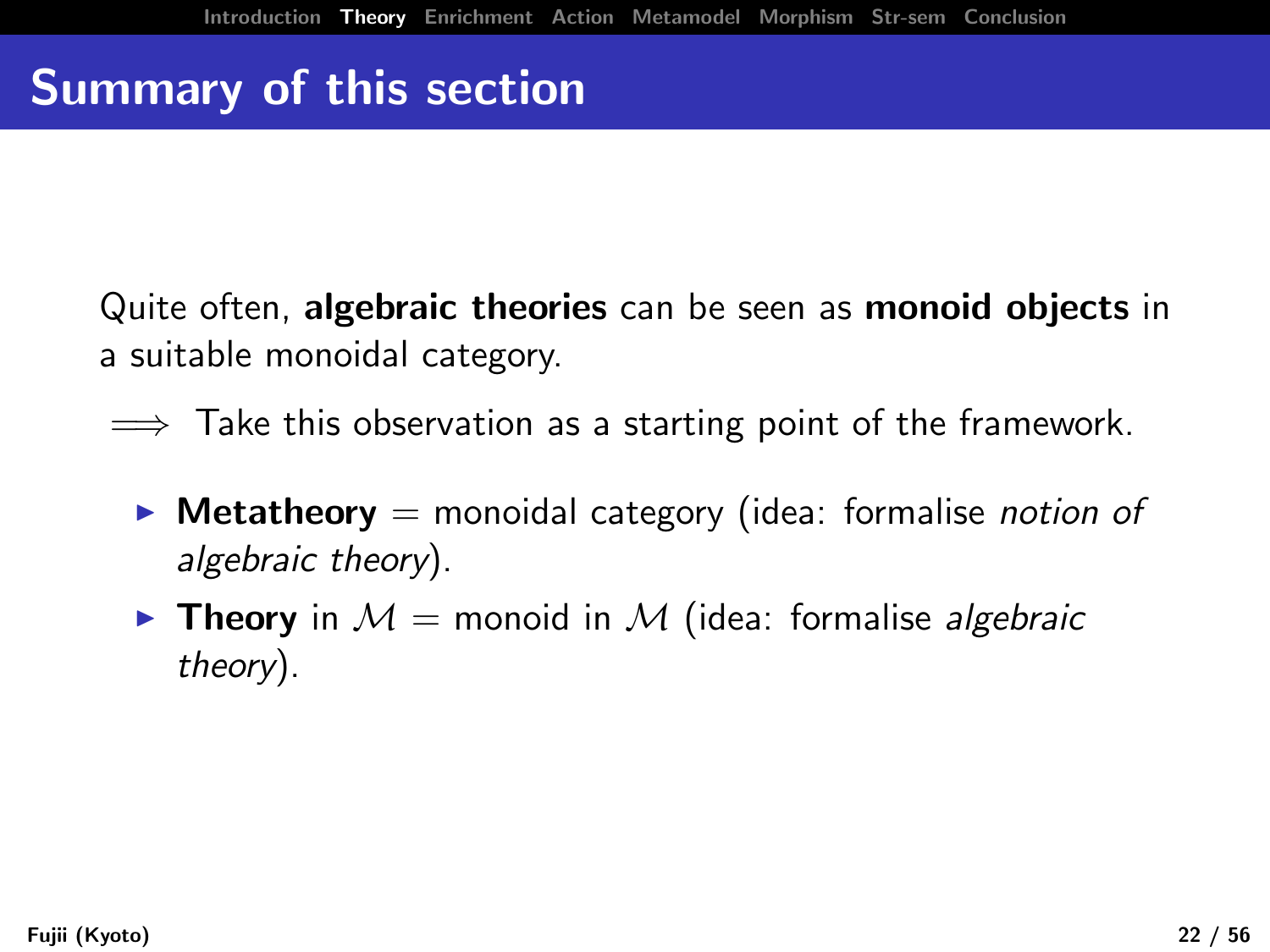## Table of contents

[Introduction](#page-1-0)

[Metatheories and theories](#page-11-0)

[Notions of model as enrichments](#page-0-0)

[Notions of model as oplax actions](#page-0-0)

[Metamodels and models](#page-0-0)

[Morphisms of metatheories](#page-0-0)

[Structure-semantics adjunctions](#page-0-0)

[Conclusion](#page-0-0)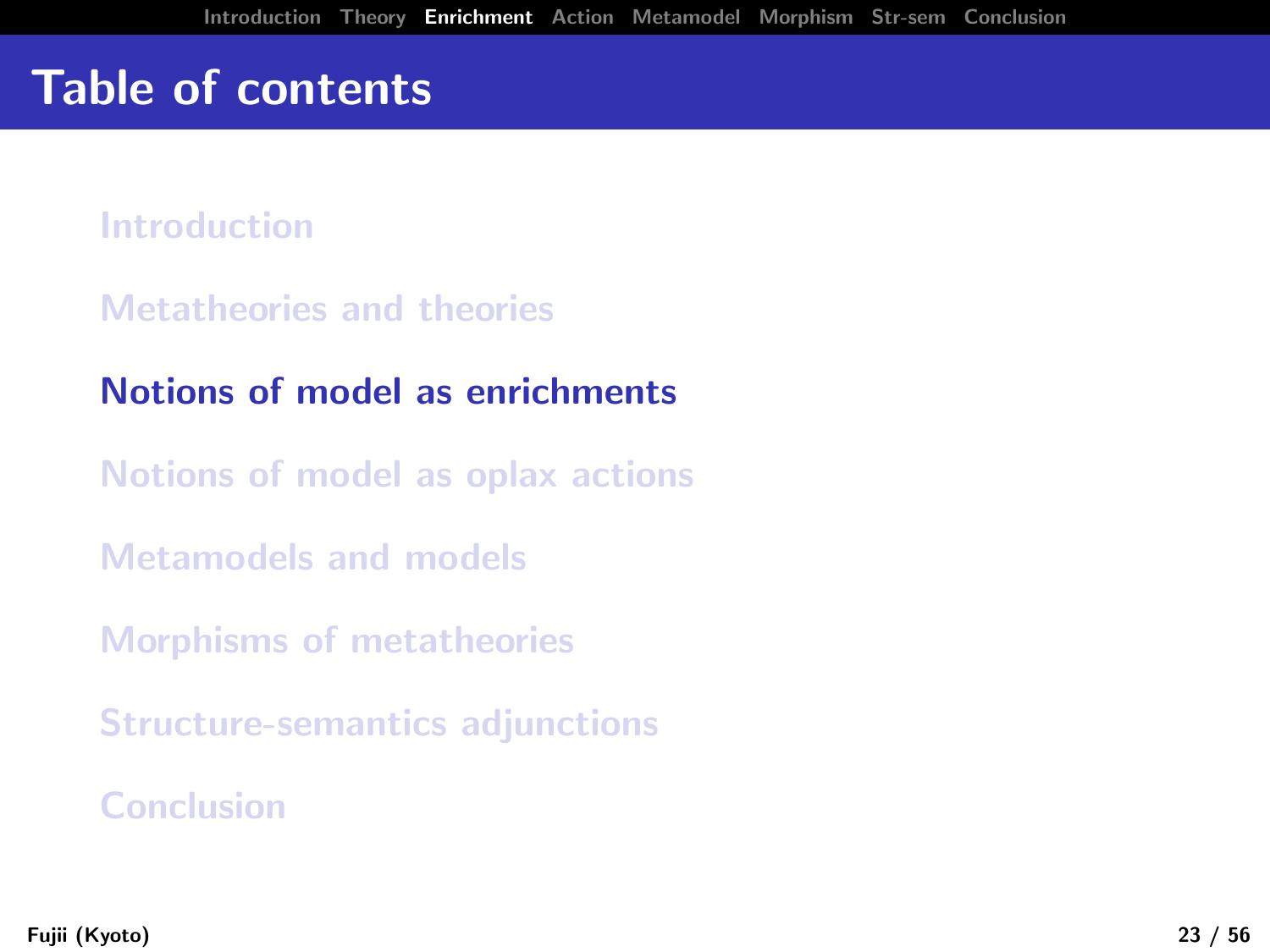## One theory, various models

Important feature of notions of algebraic theory (esp. of clones, operads, PROs, PROPs): a single theory can have models in many categories.

#### Example

A clone can have its models in any category with finite products. Models of the clone of groups

- $\triangleright$  in Set: ordinary groups;
- $\triangleright$  in FinSet: finite groups;
- $\triangleright$  in Top: topological groups;
- $\triangleright$  in Mfd: Lie groups;
- $\triangleright$  in Grp: abelian groups.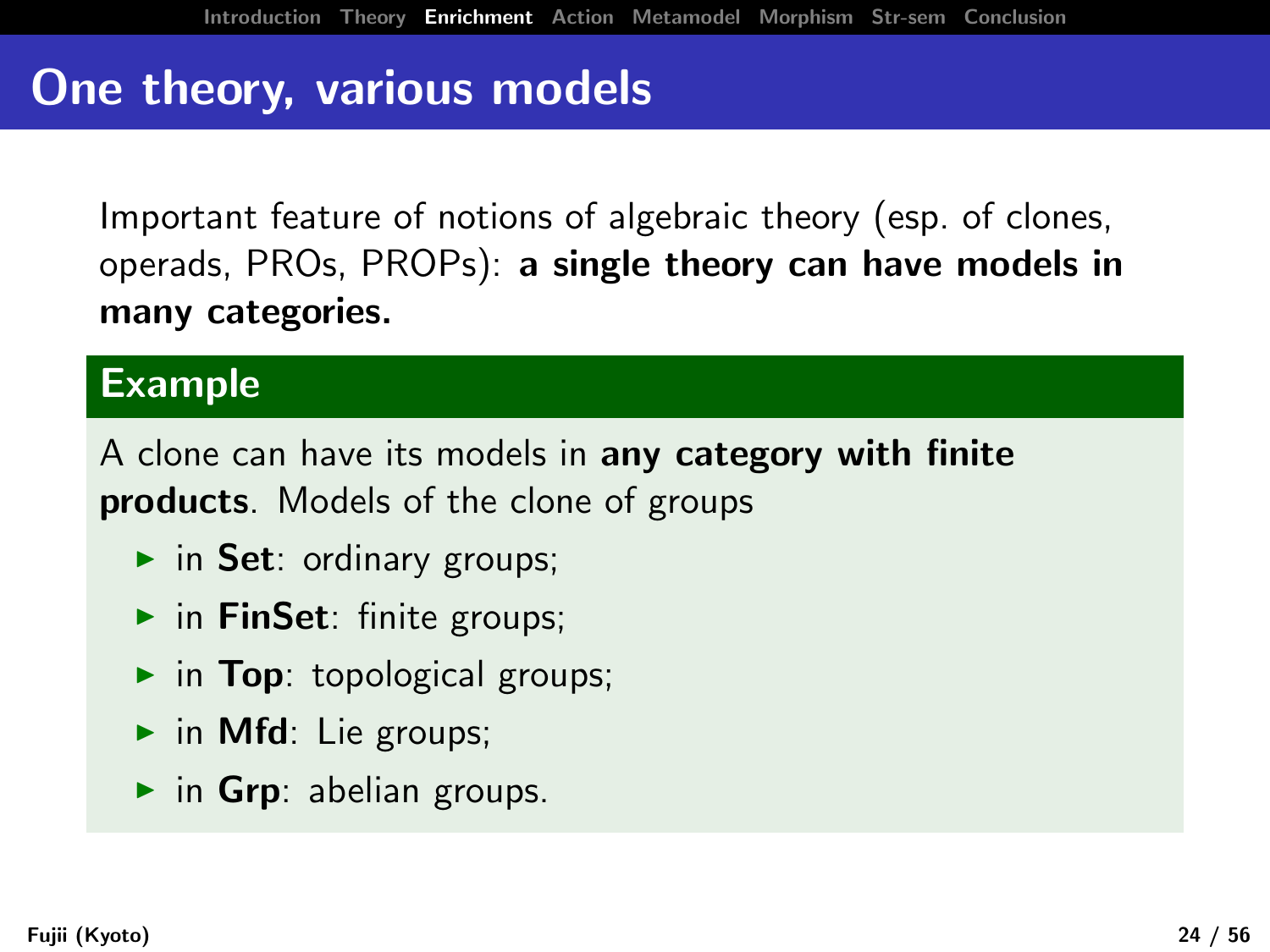## One theory, various models

Given a notion of algebraic theory, ...

- 1. first define a **notion of model**, i.e., what it means to be a model of a theory;
- 2. then consider a **model** of a theory following the notion of model.

#### Example

#### For clones, ...

- 1.  $C$ : category with finite product a model in C of a clone T is an object  $C \in \mathcal{C}$  together with a clone morphism  $T \longrightarrow End(C)$ ;
- 2. find a particular model, i.e., an object  $C \in \mathcal{C}$  together with a clone morphism  $T \longrightarrow End(C)$ .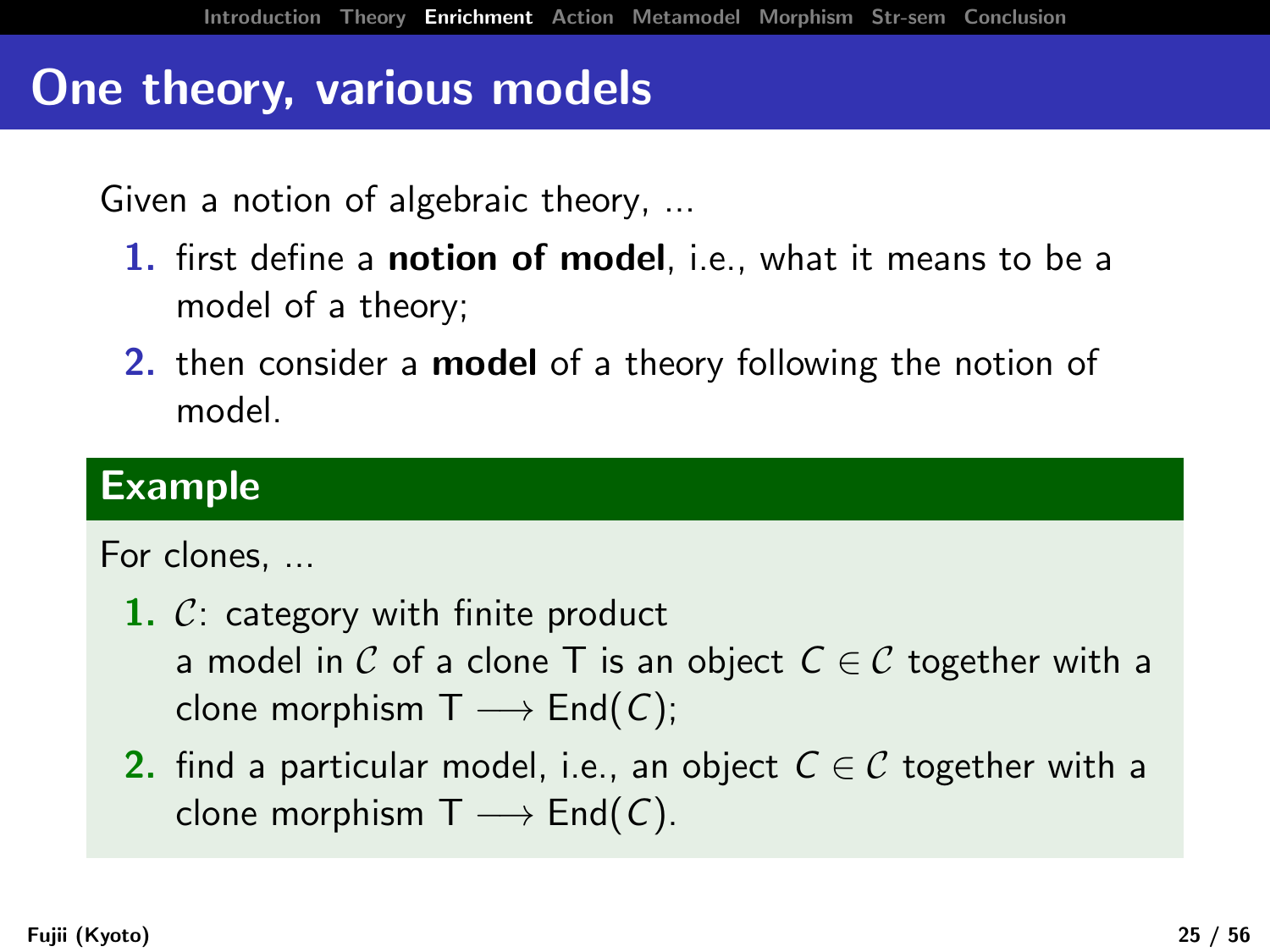## One theory, various models

For **metatheories** (formalising notions of algebraic theory), we introduce metamodels (formalising notions of model) later.

First we look at two simple subclasses of metamodels:

- $\blacktriangleright$  enrichment:
- $\blacktriangleright$  (left) oplax action.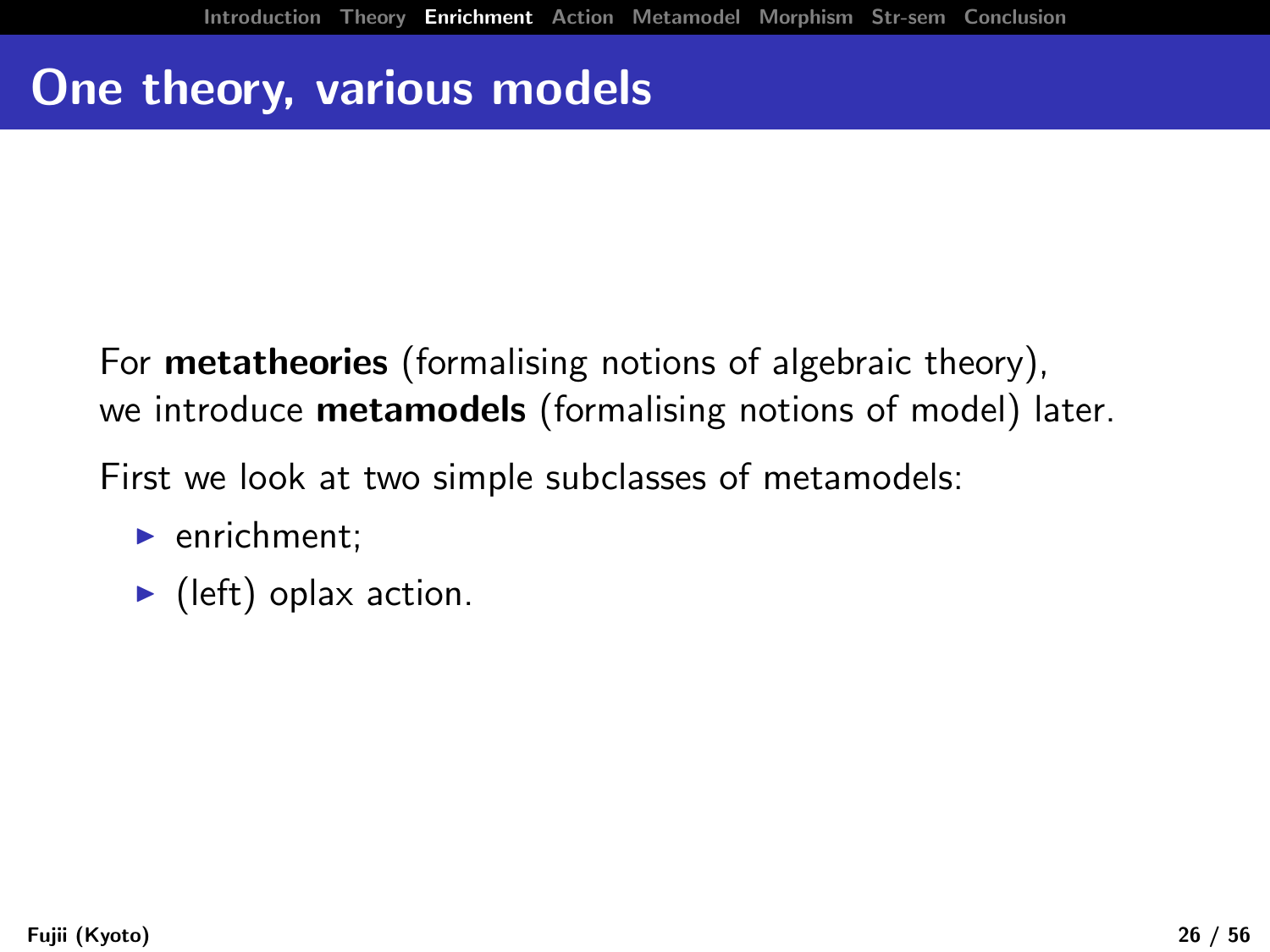# **Definitions**

#### Definition (cf. [Campbell 2018])

 $\mathcal{M} = (\mathcal{M}, I, \otimes)$ : metatheory; T =  $(T, e, m)$ : theory in M.

- 1. An enrichment in M is a category C equipped with
	- $\blacktriangleright \langle -, \rangle \colon \mathcal{C}^\mathrm{op} \times \mathcal{C} \longrightarrow \mathcal{M}$ : a functor;
	- $\triangleright$  jc :  $I \longrightarrow \langle C, C \rangle$ : a nat. tr.;
	- $M_{A,B,C}$ :  $\langle B,C\rangle \otimes \langle A,B\rangle \longrightarrow \langle A,C\rangle$ : a nat. tr.

satisfying the suitable coherence axioms.  $(\forall C \in \mathcal{C}, \text{End}(C) = (\langle C, C \rangle, j_C, M_{C, C, C})$ : monoid in M.)

- 2. A model of T with respect to  $(\mathcal{C}, \langle -, -\rangle)$  is an object C of C together with a monoid morphism  $T \longrightarrow End(C)$ . That is,
	- $\triangleright \ \chi: \ \mathcal{T} \longrightarrow \langle C, C \rangle:$  a morphism in M

commuting with unit and multiplication.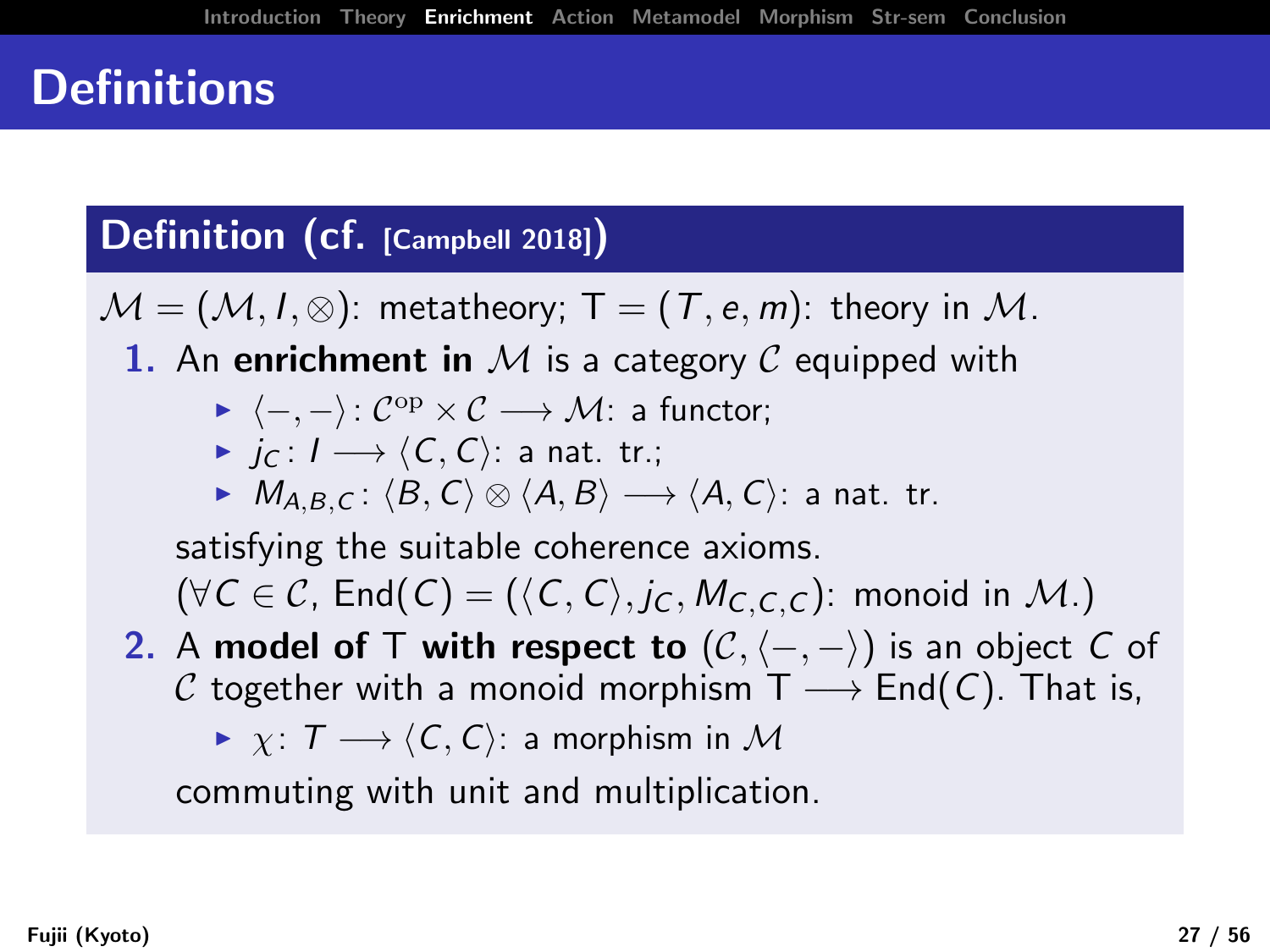### **Definitions**

 $M:$  metatheory T: theory in  $\mathcal M$  $(C, \langle -, - \rangle)$ : enrichment in M

We obtain the category

$$
\text{Mod}(T,(\mathcal{C},\langle-,-\rangle))
$$

of models and homomorphisms together with a forgetful functor

$$
\mathsf{Mod}(\mathsf{T}, (\mathcal{C}, \langle -, - \rangle))
$$

$$
\downarrow \upsilon
$$

$$
\mathcal{C}
$$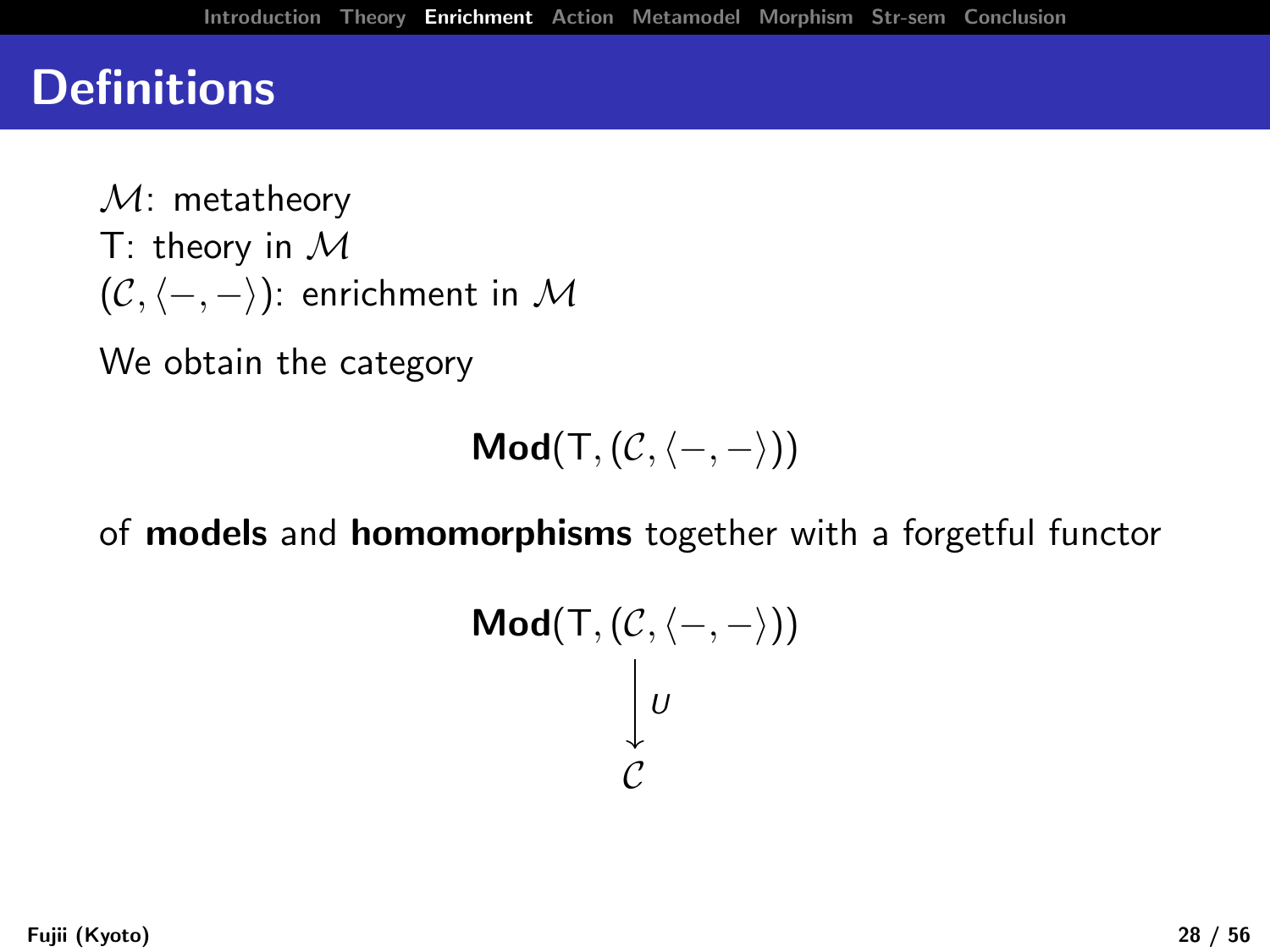# Example: clones [F, Set]

### **Definition**

 $C:$  category with finite products

The standard  $\mathcal{C}$ -metamodel of clones is the enrichment  $\langle -, - \rangle$ :  $C^{op} \times C$  → [**F**, **Set**] given by

• for 
$$
A, B \in \mathcal{C}
$$
 and  $[m] \in \mathbf{F}$ ,

$$
\langle A, B \rangle_m = C(A^m, B) .
$$

So a model of a theory  $T = (T, e, m)$  consists of ► an object  $C \in \mathcal{C}$ ;  $\blacktriangleright$ a nat. tr.  $\chi: \mathcal{T} \longrightarrow \langle C, C \rangle$  (w/ cond.)  $\forall m \in \mathbb{N}$ , a function  $\chi_m \colon \mathcal{T}_m \longrightarrow \mathcal{C}(\mathcal{C}^m,\mathcal{C})$  (w/ cond.)  $\forall m\in \mathbb{N}, \forall \theta\in \mathcal{T}_m$ , a morphism  $\llbracket \theta\rrbracket_{\chi}\colon C^m\longrightarrow C$  (w/ cond.).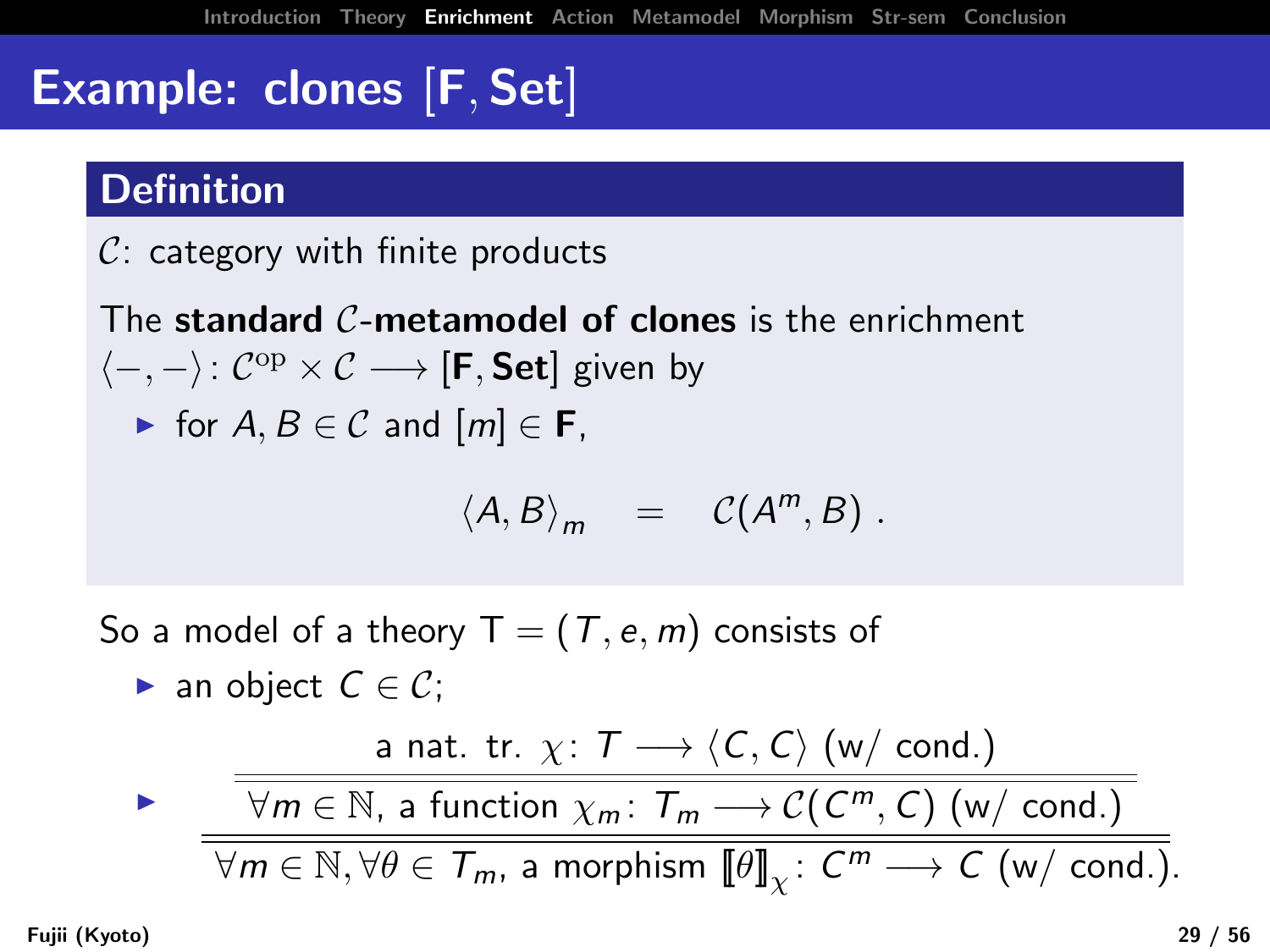## **Example: PROs**  $MonCat(\mathbf{N}^{\mathrm{op}} \times \mathbf{N}, \mathbf{Set})$

#### **Definition**

 $C = (C, I, \otimes)$ : monoidal category

The standard C-metamodel of PROs is the enrichment  $\langle -, - \rangle$ :  $C^{op} \times C \longrightarrow \mathcal{M}$ on  $\mathcal{C}at(\mathbf{N}^{op} \times \mathbf{N}, \mathbf{Set})$  given by

► for  $A, B \in \mathcal{C}$  and  $n, m \in \mathbb{N}$ ,

$$
\langle A, B \rangle([n],[m]) = C(A^{\otimes m}, B^{\otimes n}).
$$

There are analogous enrichments for non-symmetric operads, symmetric operads and PROPs.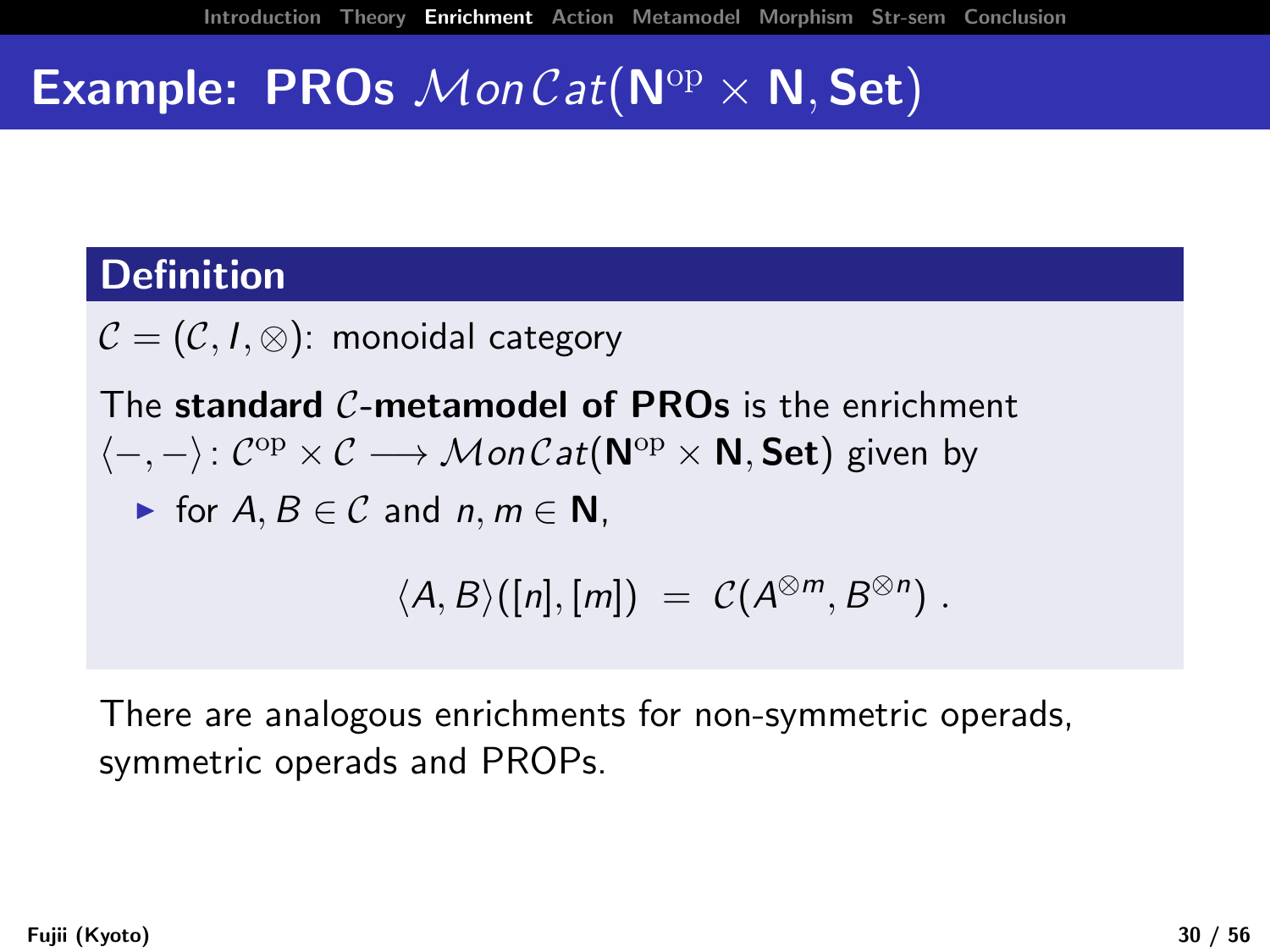## Table of contents

[Introduction](#page-1-0)

[Metatheories and theories](#page-11-0)

[Notions of model as enrichments](#page-0-0)

[Notions of model as oplax actions](#page-0-0)

[Metamodels and models](#page-0-0)

[Morphisms of metatheories](#page-0-0)

[Structure-semantics adjunctions](#page-0-0)

[Conclusion](#page-0-0)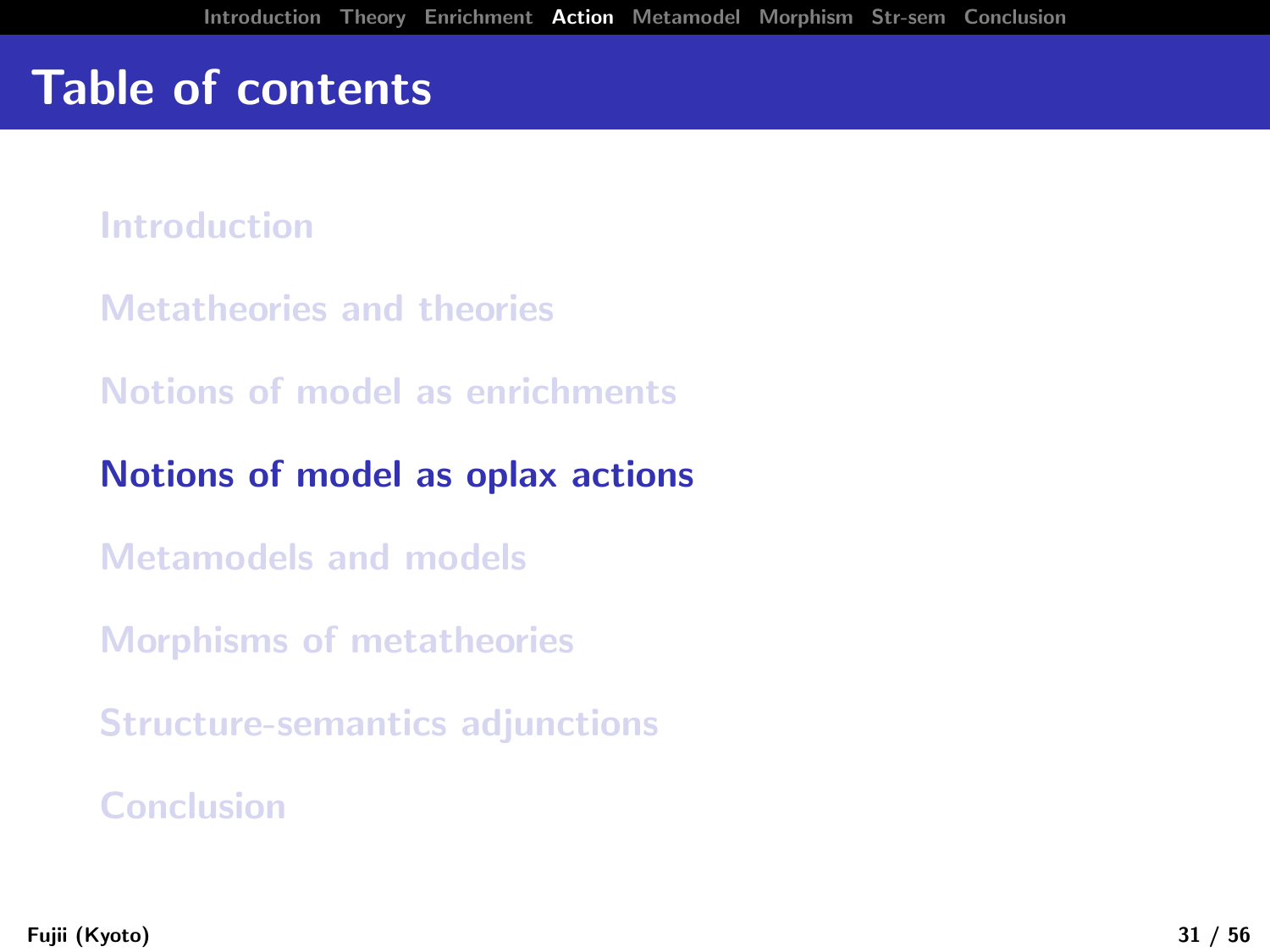## **Definitions**

### **Definition**

 $M = (M, I, \otimes)$ : metatheory; T =  $(T, e, m)$ : theory in M.

1. A (left) oplax action of M is a category C equipped with

- $\triangleright * : M \times C \longrightarrow C:$  a functor:
- $\triangleright$   $\varepsilon$ <sub>C</sub> :  $I * C \longrightarrow C$ : a nat. tr.;
- $\triangleright$   $\delta_{X,Y,C}$ :  $(Y \otimes X) * C \longrightarrow Y * (X * C)$ : a nat. tr.

satisfying the suitable coherence axioms.

2. A model of T with respect to  $(\mathcal{C},*)$  is an object C of C together with a left T-action  $\gamma$  on C. That is,

 $\triangleright \ \gamma: \ T * C \longrightarrow C:$  a morphism in C

satisfying the left unit and associativity axioms.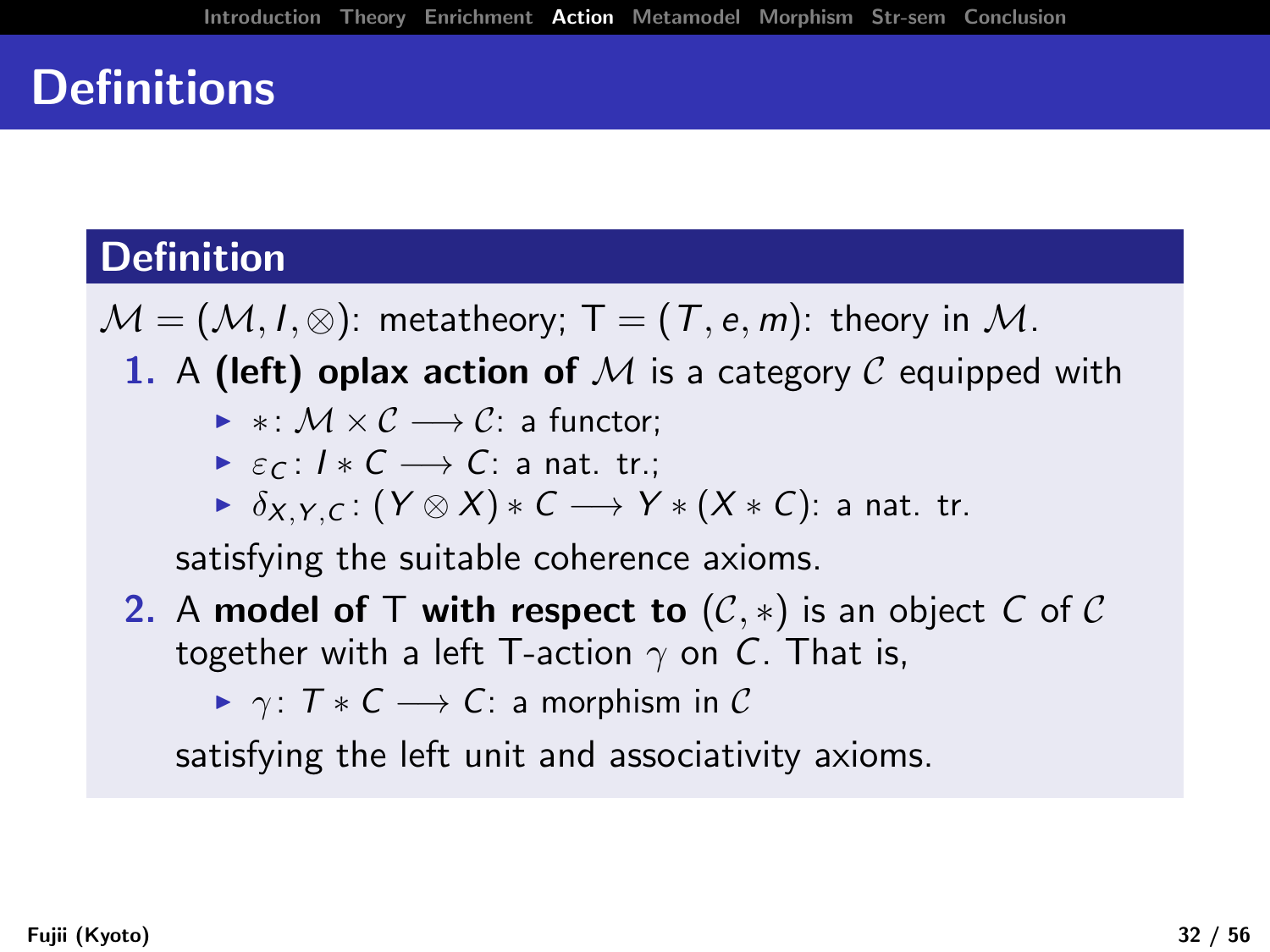## **Definitions**

 $M:$  metatheory T: theory in  $\mathcal M$  $(C, *)$ : oplax action of M

We obtain the category

 $Mod(T, (\mathcal{C}, *) )$ 

of models and homomorphisms together with a forgetful functor

$$
\mathsf{Mod}(\mathsf{T},(\mathcal{C},*))
$$
  

$$
\bigcup_{\mathcal{C}} U
$$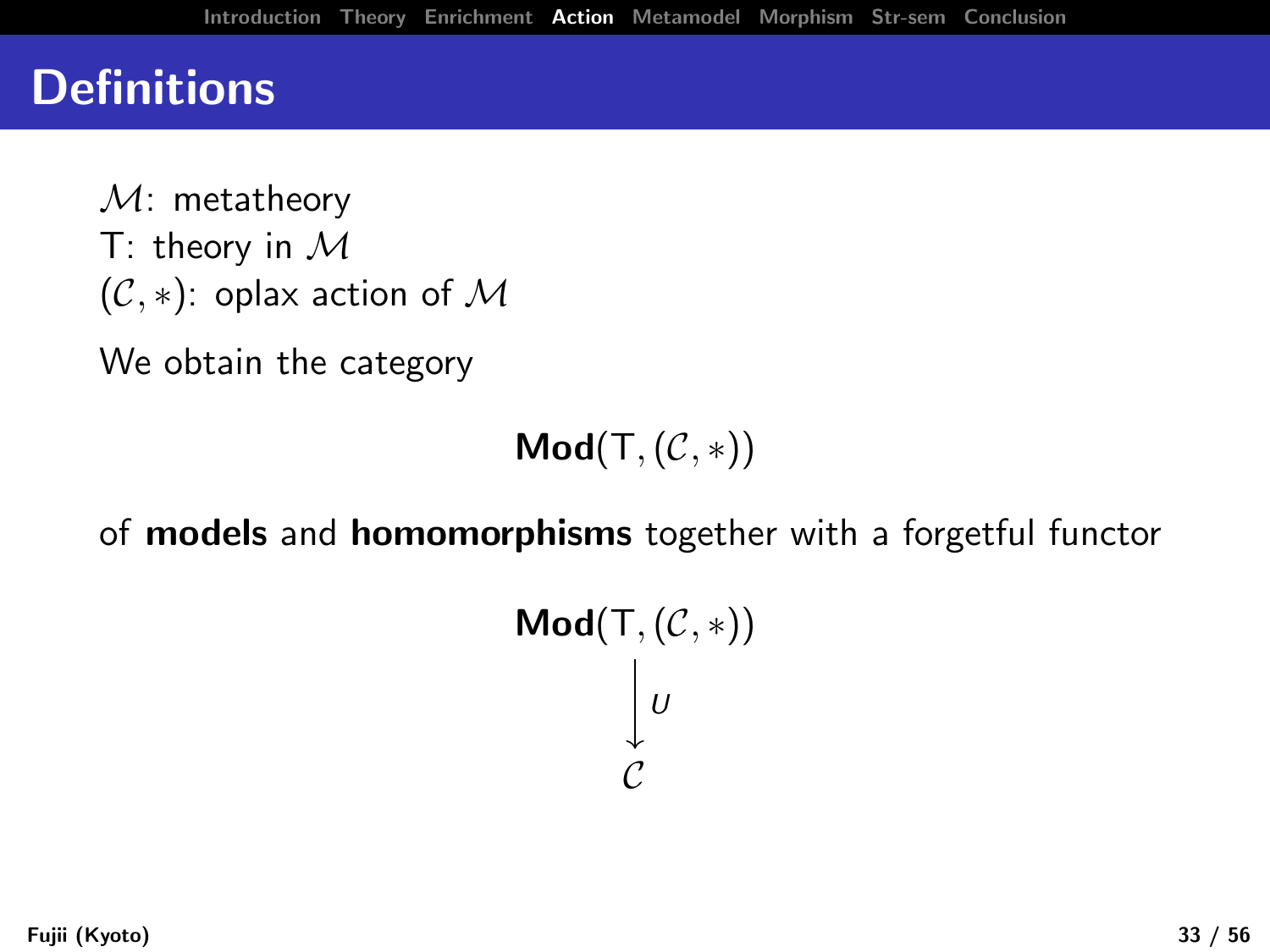# **Example: monads**  $[\mathcal{C}, \mathcal{C}]$

### **Definition**

 $C:$  category

The standard C-metamodel of monads on  $\mathcal C$  is the action  $ev_{\mathcal{C}}: [\mathcal{C}, \mathcal{C}] \times \mathcal{C} \longrightarrow \mathcal{C}$  given by evaluation.

- So a model of a theory  $T = (T, m, e)$  consists of
	- ► an object  $C \in \mathcal{C}$ ;
	- ► a morphism  $\gamma: TC \longrightarrow C$  in C

satisfying the left unit and associativity axioms.That is, an Eilenberg–Moore algebra of T.

 $\textsf{Mod}(\mathsf{T},(\mathcal{C},\text{ev}_\mathcal{C})) \cong \mathcal{C}^\mathsf{T}$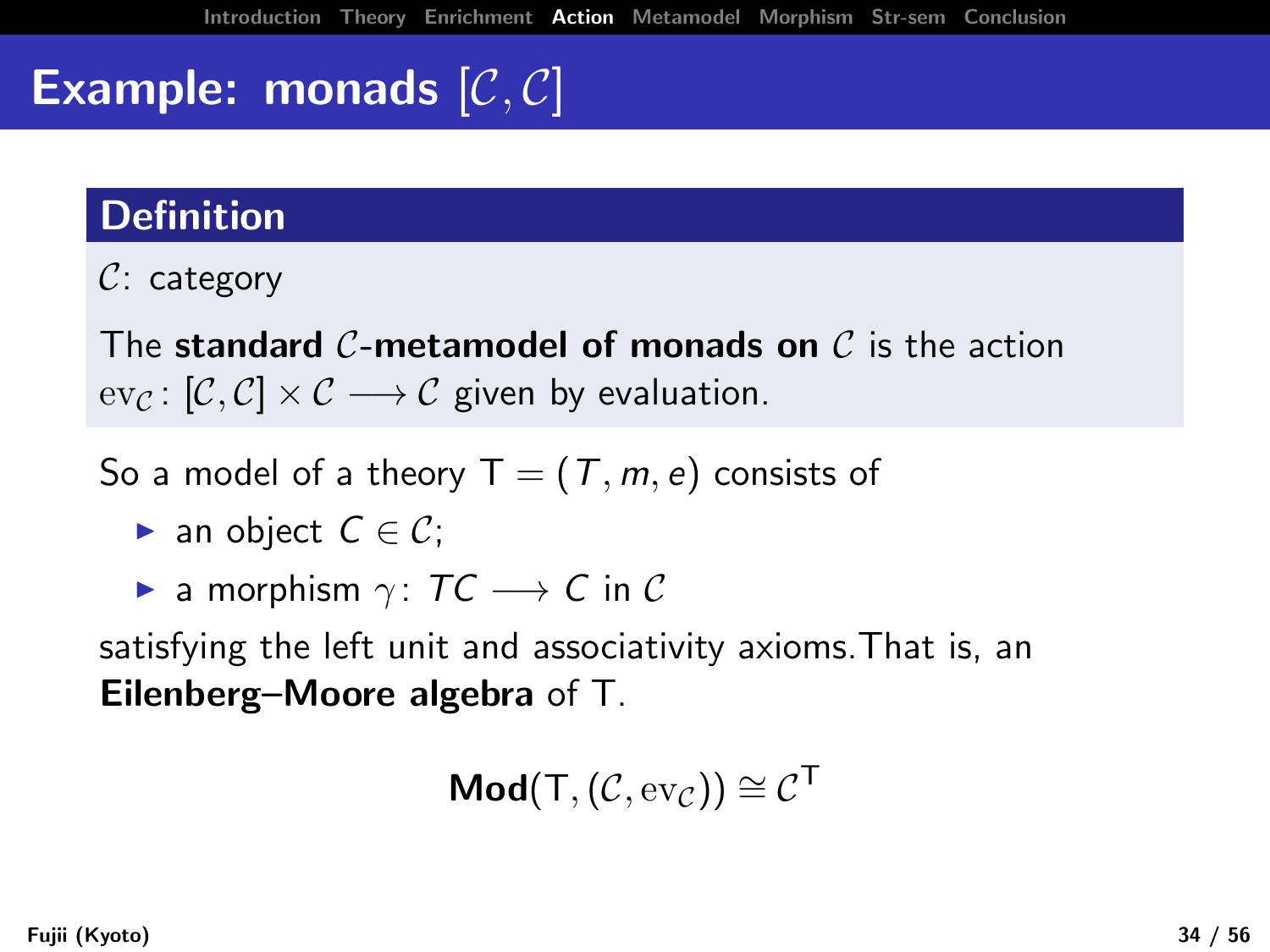## Table of contents

[Introduction](#page-1-0)

[Metatheories and theories](#page-11-0)

[Notions of model as enrichments](#page-0-0)

[Notions of model as oplax actions](#page-0-0)

[Metamodels and models](#page-0-0)

[Morphisms of metatheories](#page-0-0)

[Structure-semantics adjunctions](#page-0-0)

[Conclusion](#page-0-0)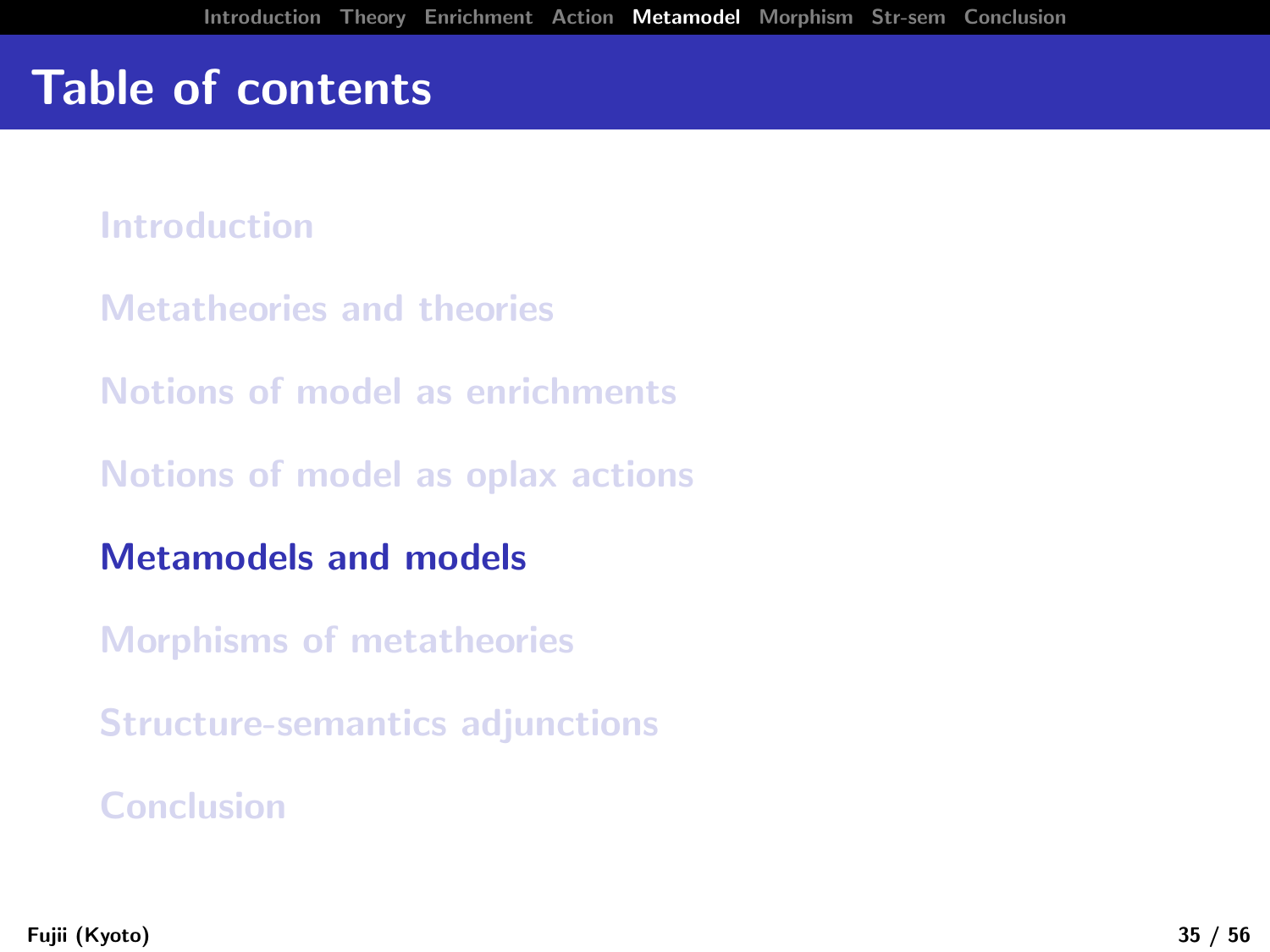# Unifying the two approaches

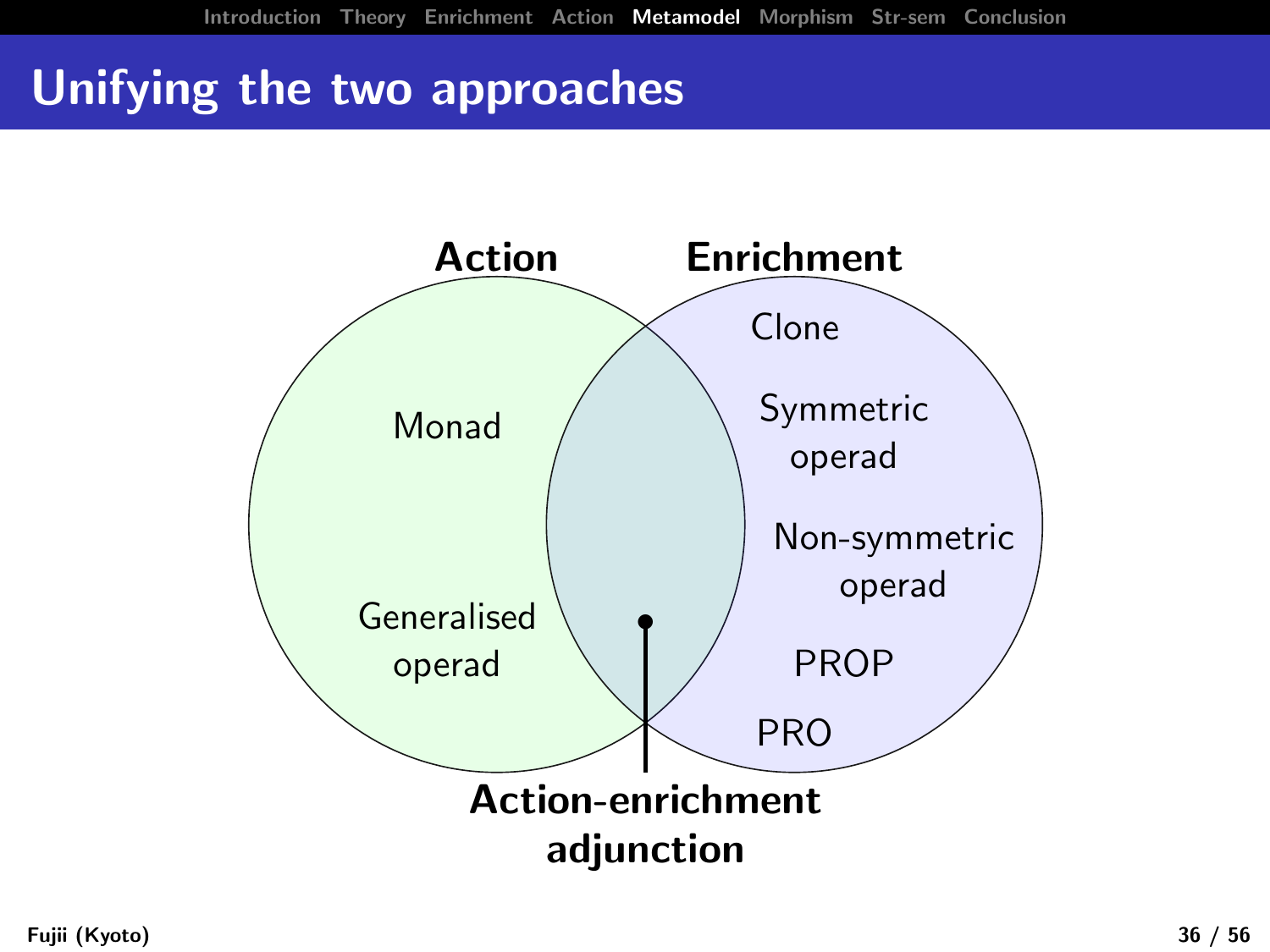## Unifying the two approaches via metamodels

#### Metamodel

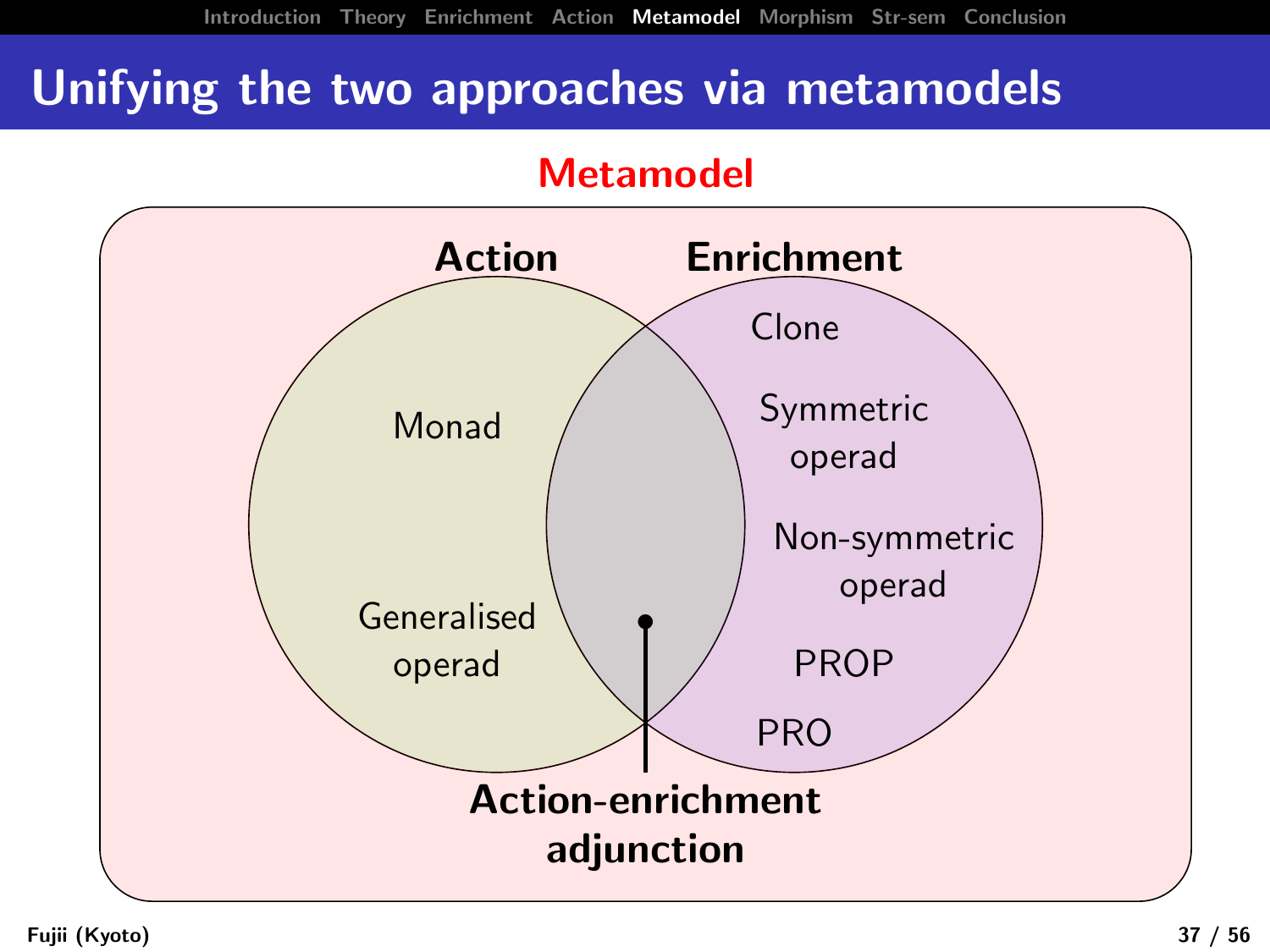# Metamodels and models

#### Definition (cf. [Campbell 2018])

 $\mathcal{M} = (\mathcal{M}, I, \otimes)$ : metatheory; T =  $(T, e, m)$ : theory in M.

- 1. A metamodel of M is a category C together with:
	- $\bullet$   $\bullet$   $\cdot$   $\mathcal{M}^{op} \times \mathcal{C} \rightarrow$  **Set**: a functor:

$$
(X, A, B) \qquad \longmapsto \Phi_X(A, B)
$$

$$
\blacktriangleright (\phi_{\cdot})_C \colon 1 \longrightarrow \Phi_I(C, C) \colon \text{a nat. tr.};
$$

 $\blacktriangleright$   $(\phi_{X,Y})_{A,B,C}$ :  $\Phi_{Y}(B,C) \times \Phi_{X}(A,B) \longrightarrow \Phi_{Y \otimes X}(A,C)$ : nat. tr.

satisfying the suitable coherence axioms.

### **2.** A model of T with respect to  $(C, \Phi)$  is  $(C, \xi)$  where

- $\triangleright$   $C \in \mathcal{C}$ ;
- $\blacktriangleright \xi \in \Phi_{\mathcal{T}}(C, C);$

satisfying the suitable coherence axioms.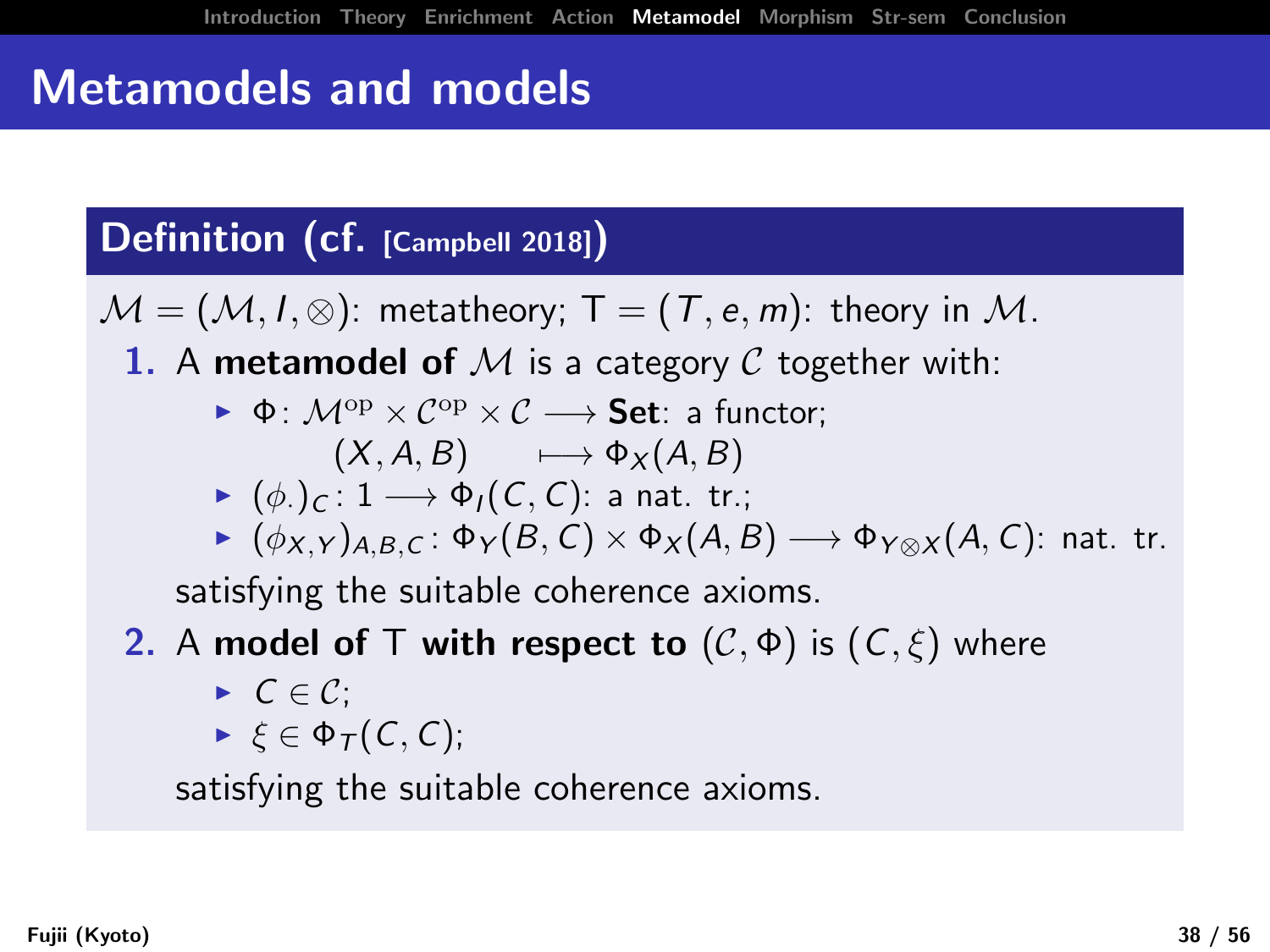## Incorporating enrichments

Given an enrichment

$$
\langle-,-\rangle\colon \mathcal{C}^{\mathrm{op}}\times \mathcal{C}\longrightarrow \mathcal{M},
$$

define a metamodel

$$
\Phi\colon \mathcal{M}^{\mathrm{op}} \times \mathcal{C}^{\mathrm{op}} \times \mathcal{C} \longrightarrow \textbf{Set}
$$

by

$$
\Phi_X(A,B) = \mathcal{M}(X,\langle A,B \rangle).
$$

For any theory  $T = (T, e, m)$  in M, we have

a model  $(C, \chi: \mathcal{T} \longrightarrow \langle C, C \rangle)$  (via enrichment) a model  $(C, \xi \in \Phi_T(C, C))$  (via metamodel).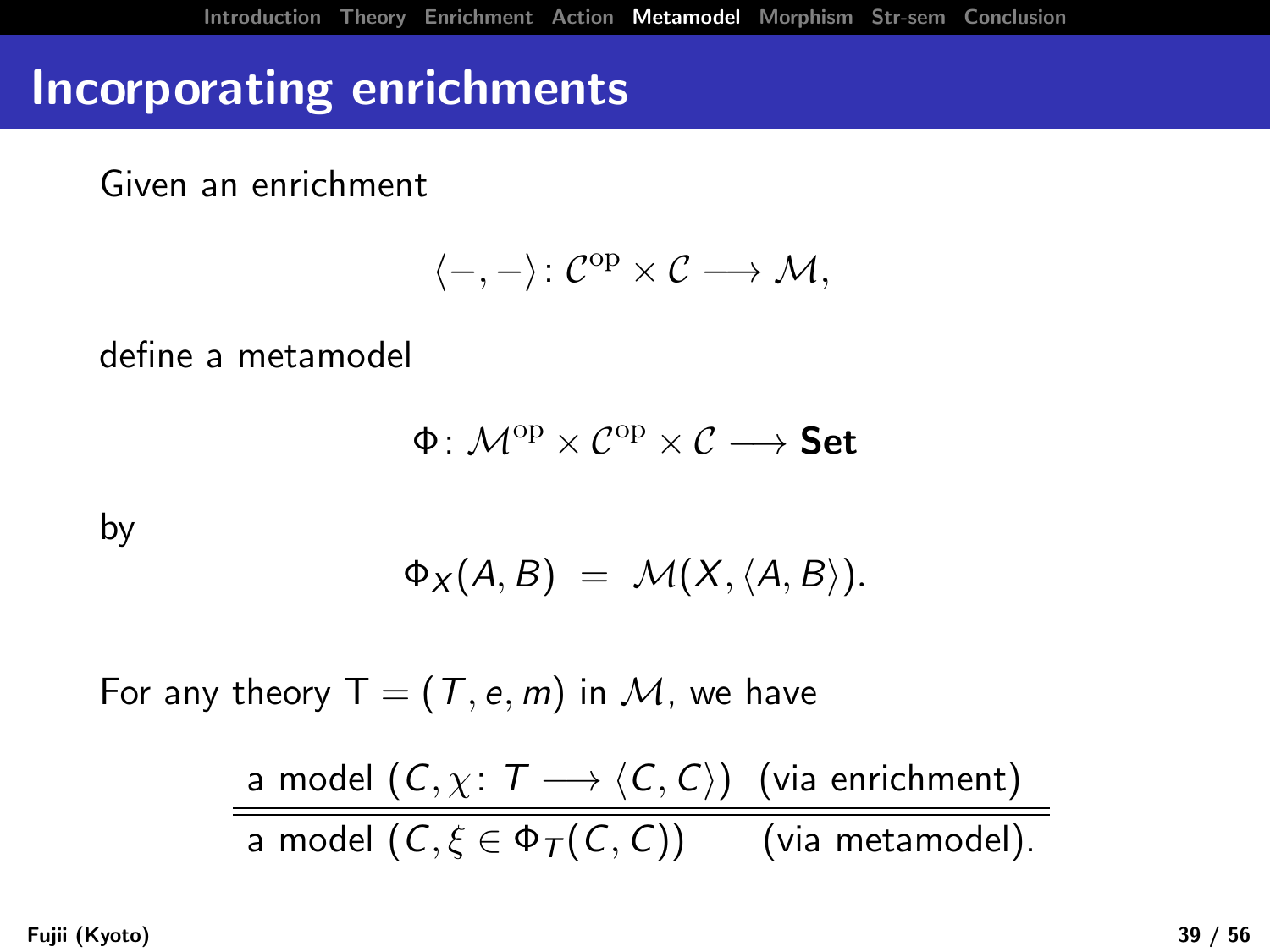## Incorporating oplax actions

Given an oplax action

$$
* \colon \mathcal{M} \times \mathcal{C} \longrightarrow \mathcal{C},
$$

define a metamodel

$$
\Phi\colon \mathcal{M}^{\mathrm{op}} \times \mathcal{C}^{\mathrm{op}} \times \mathcal{C} \longrightarrow \textbf{Set}
$$

by

$$
\Phi_X(A,B)=\mathcal{C}(X*A,B).
$$

For any theory  $T = (T, e, m)$  in M, we have

$$
\frac{\text{a model } (C, \gamma: T * C \longrightarrow C) \quad \text{(via oplax action)}}{\text{a model } (C, \xi \in \Phi_T(C, C)) \quad \text{(via metamodel).}}
$$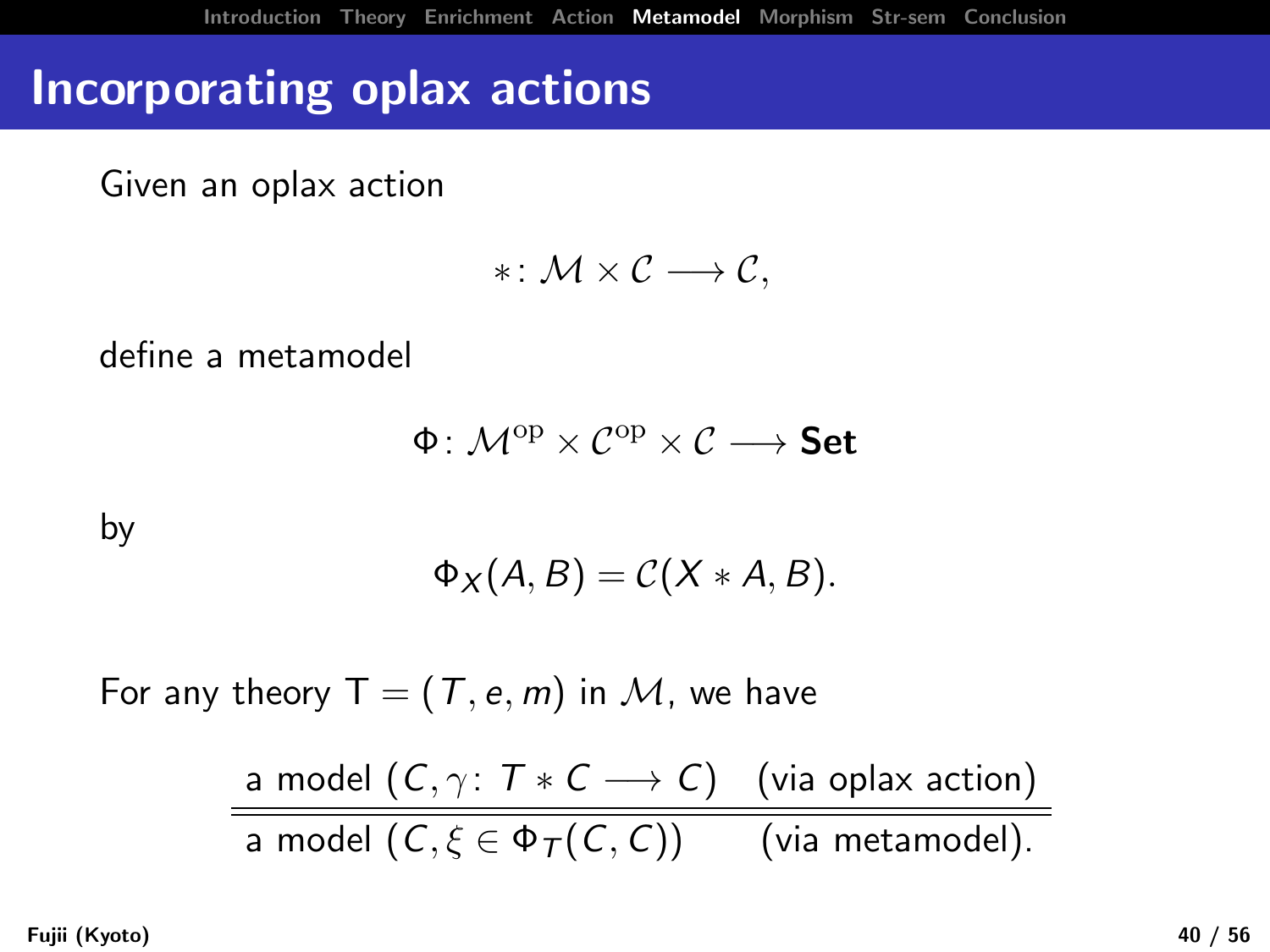### Categories of models as hom-categories

 $\mathcal{M}$ : metatheory

- $\blacktriangleright$  Metamodels of M form a 2-category  $\mathcal{MMod}(\mathcal{M})$ .
- A theory  $T = (T, e, m)$  in M can be considered as a metamodel  $\Phi^{(\dagger)}$  of M in the terminal category 1:

$$
\Phi^{(\mathsf{T})}\colon \mathcal{M}^\mathrm{op}\times 1^\mathrm{op}\times 1\longrightarrow \mathsf{Set} \newline (X,*,*)\quad \longmapsto \mathcal{M}(X,T).
$$

For any theory T in M and a metamodel  $(C, \Phi)$  of M, the category of models  $\text{Mod}(T, (\mathcal{C}, \Phi))$  is isomorphic to the hom-category

$$
\mathcal{MMod}(\mathcal{M})((1,\Phi^{(T)}),(\mathcal{C},\Phi)).
$$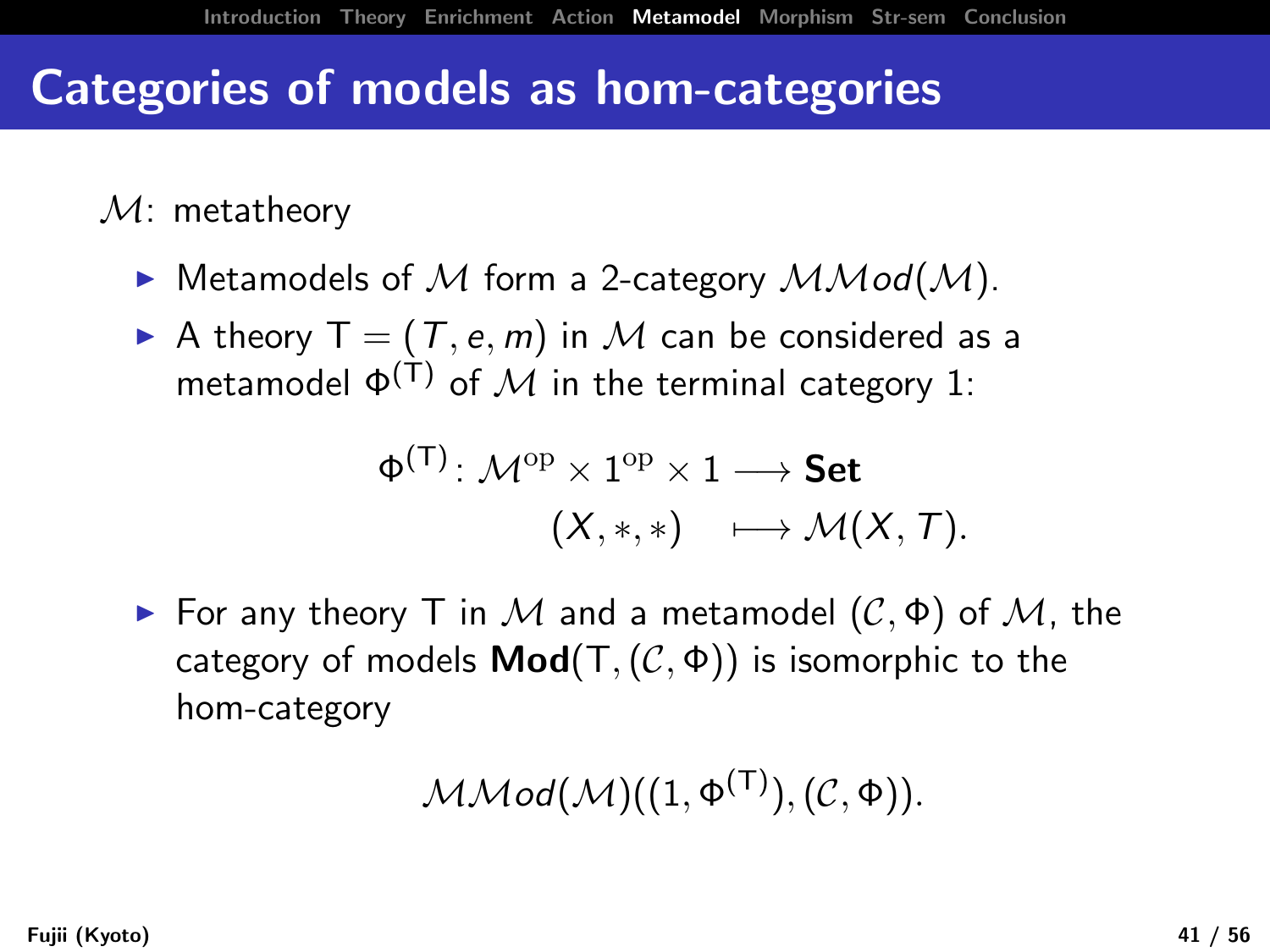## Table of contents

[Introduction](#page-1-0)

[Metatheories and theories](#page-11-0)

[Notions of model as enrichments](#page-0-0)

[Notions of model as oplax actions](#page-0-0)

[Metamodels and models](#page-0-0)

[Morphisms of metatheories](#page-0-0)

[Structure-semantics adjunctions](#page-0-0)

[Conclusion](#page-0-0)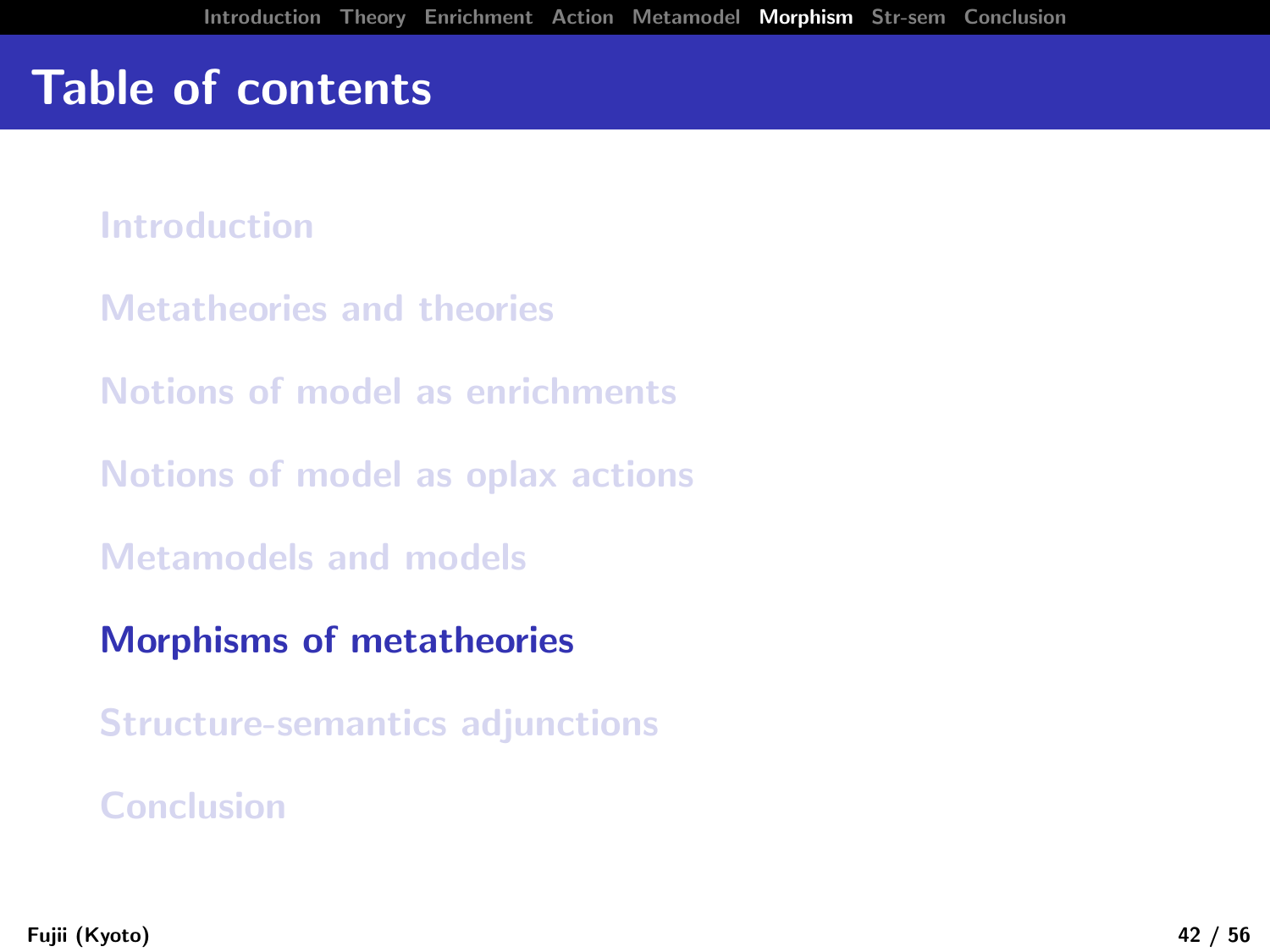# Morphisms of metatheories

Motivation: uniform method to relate different notions of algebraic theory.

 $\Rightarrow$  We want a notion of **morphism of metatheories**, which suitably acts on metamodels.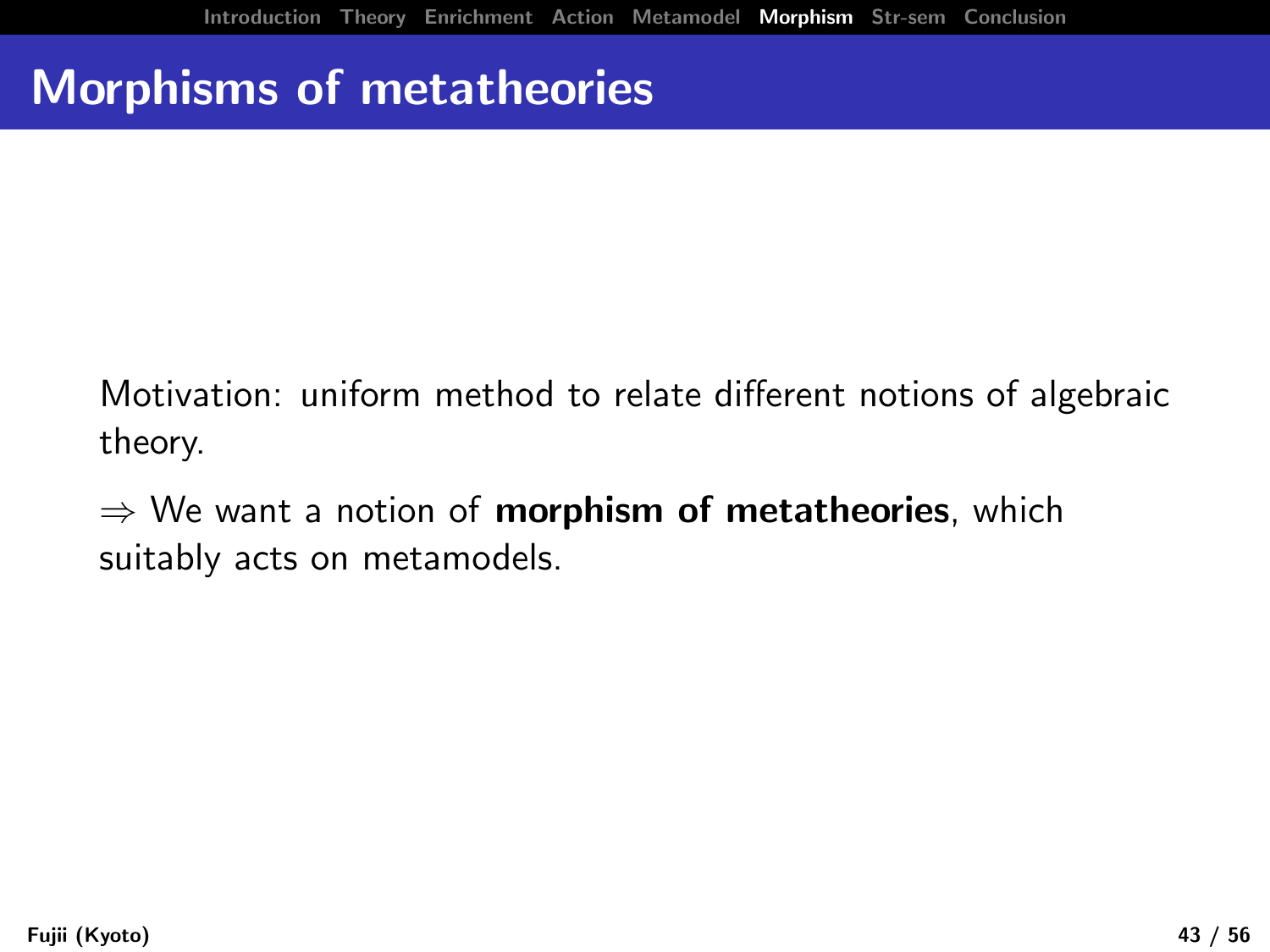## Morphisms of metatheories

Definition (cf. [Im–Kelly 1986, Gambino–Joyal 2017])

 $\mathcal{M} = (\mathcal{M}, I_{\mathcal{M}}, \otimes_{\mathcal{M}}), \mathcal{N} = (\mathcal{N}, I_{\mathcal{N}}, \otimes_{\mathcal{N}})$ : metatheories A morphism of metatheories from  $M$  to  $N$ , written as

 $H = (H, h., h): \mathcal{M} \longrightarrow \mathcal{N},$ 

is a monoidal profunctor from  $M$  to  $N$ , i.e., a lax monoidal functor  $(H, h., h): \mathcal{N}^{op} \times \mathcal{M} \longrightarrow (\mathsf{Set}, 1, \times).$ 

Specifically:

- $\triangleright$  a functor  $H: \mathcal{N}^{\mathrm{op}} \times \mathcal{M} \longrightarrow$  Set:
- ► a function  $h: 1 \longrightarrow H(I_{\mathcal{N}}, I_{\mathcal{M}});$
- $\blacktriangleright$  a natural transformation

 $h_{N,N',M,M'}: H(N',M') \times H(N,M) \longrightarrow H(N' \otimes_{\mathcal{N}} N, M' \otimes_{\mathcal{M}} M)$ satisfying the coherence axioms.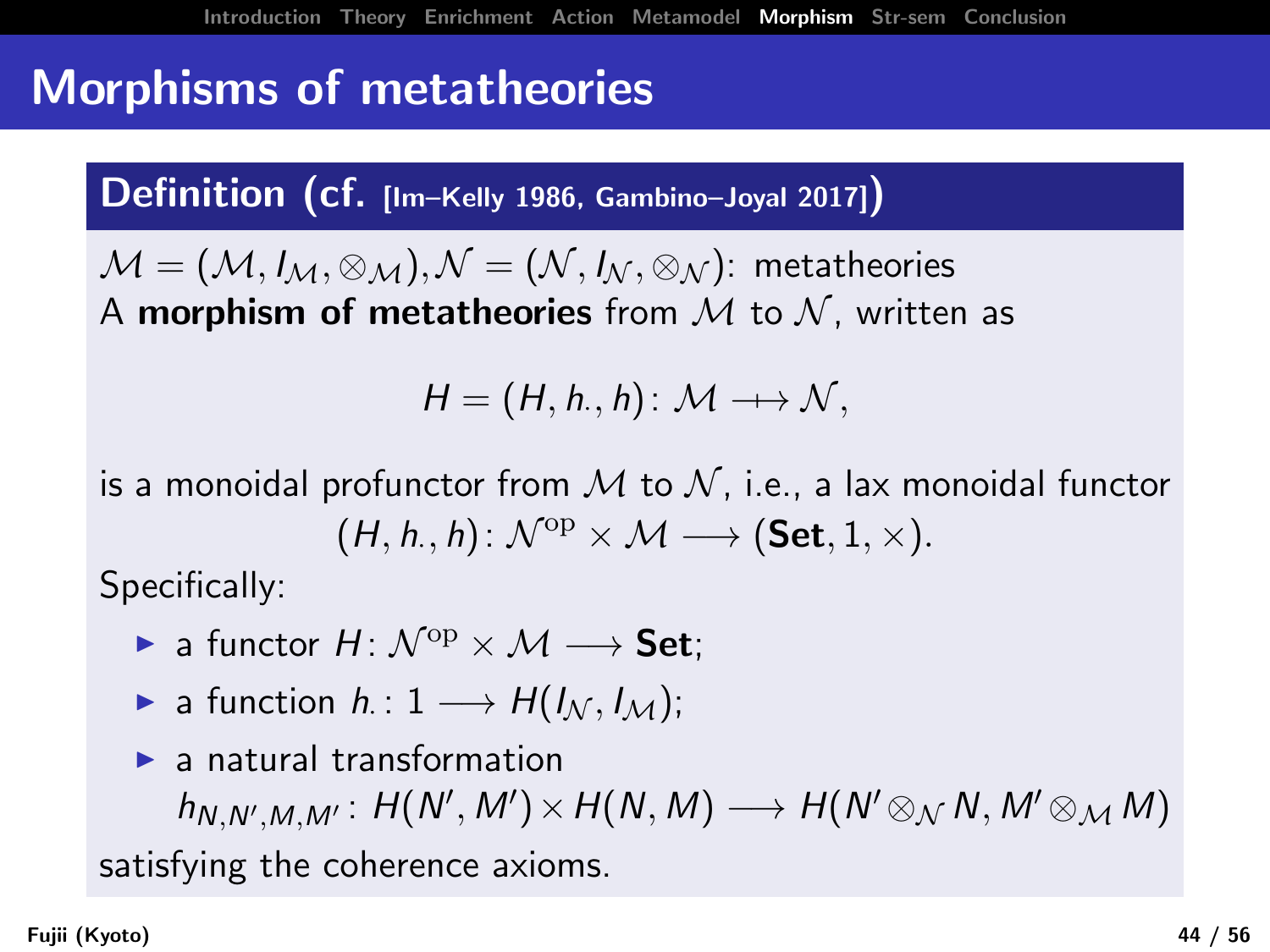### Relation to lax/oplax monoidal functors

A lax monoidal functor  $F: \mathcal{M} \longrightarrow \mathcal{N}$  induces a morphism  $F_*: \mathcal{M} \longrightarrow \mathcal{N}$  defined as

$$
\begin{aligned} \mathsf{F}_* \colon \mathcal{N}^{\mathrm{op}} &\times \mathcal{M} \longrightarrow \mathsf{Set} \\ & (N, M) &\longmapsto \mathcal{N}(N, FM). \end{aligned}
$$

An oplax monoidal functor  $F: \mathcal{M} \longrightarrow \mathcal{N}$  induces a morphism  $F^* \colon \mathcal{N} \dashrightarrow \mathcal{M}$  defined as

$$
\begin{aligned} \mathsf{F}^* \colon \mathcal{M}^\mathrm{op} \times \mathcal{N} &\longrightarrow \mathsf{Set} \\ (M,N) &\longmapsto \mathcal{N}(\mathit{FM},N). \end{aligned}
$$

A strong monoidal functor  $F: \mathcal{M} \longrightarrow \mathcal{N}$  induces both  $F_*$  and  $F^*$ , and they form an adjunction (in the bicategory of metatheories)

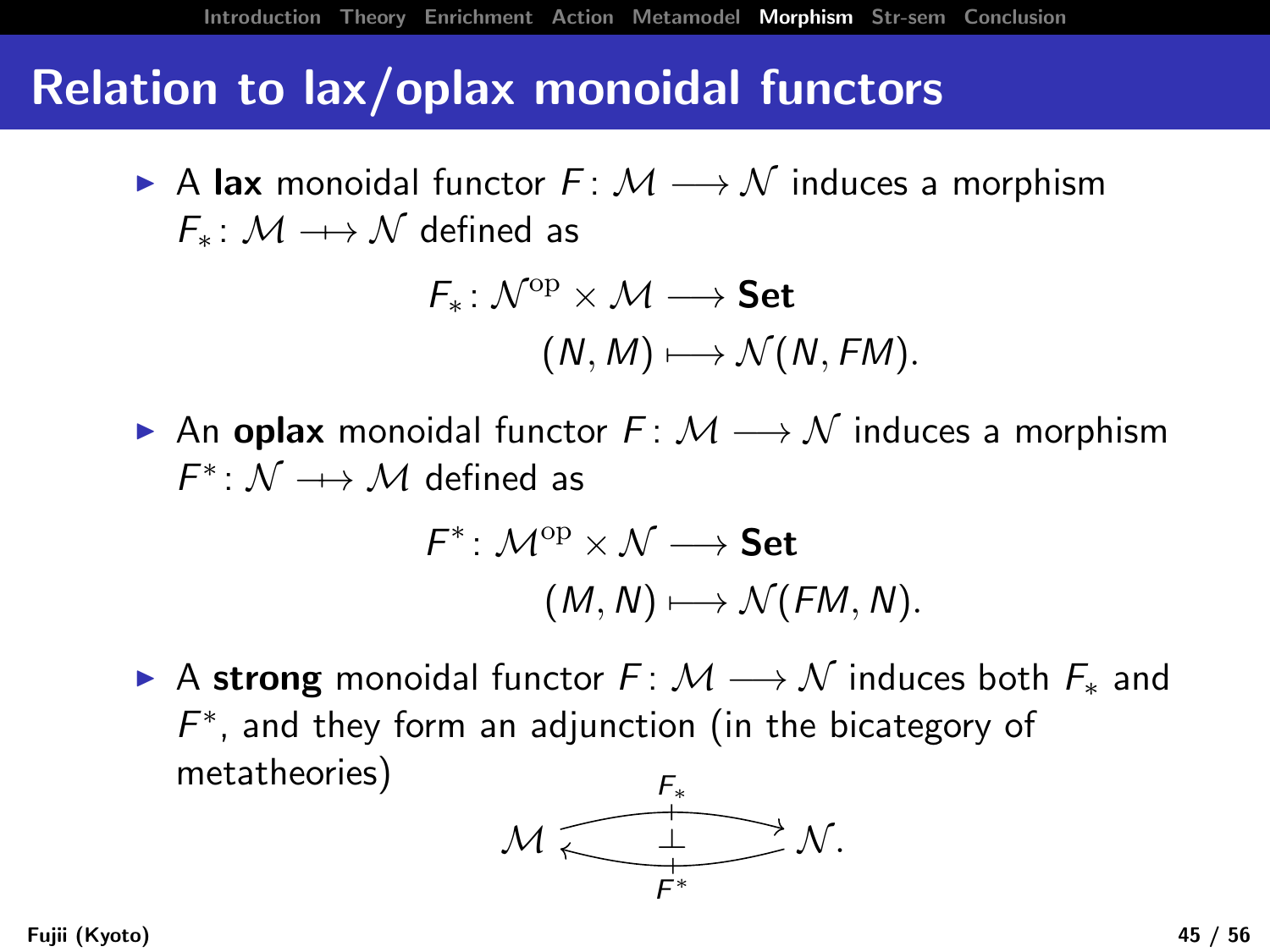### Morphisms of metatheories act on metamodels

 $M, N$ : metatheory  $\mathcal{H} = (\mathcal{H}, \mathit{h}_\cdot, \mathit{h}) \colon \mathcal{M} \dashrightarrow \mathcal{N}$ : morphism of metatheories (C, Φ): metamodel of M

 $\Rightarrow$  We have a metamodel  $(C, H\Phi)$  of  $\mathcal N$  defined as:

$$
H\Phi\colon \mathcal{N}^{\text{op}} \times \mathcal{C}^{\text{op}} \times \mathcal{C} \longrightarrow \textbf{Set}
$$

$$
(N, A, B) \longmapsto \int^{M \in \mathcal{M}} H(N, M) \times \Phi_M(A, B).
$$

 $MMod(-)$  extends to a pseudofunctor from the bicategory of metatheories to the 2-category of 2-categories 2-Cat.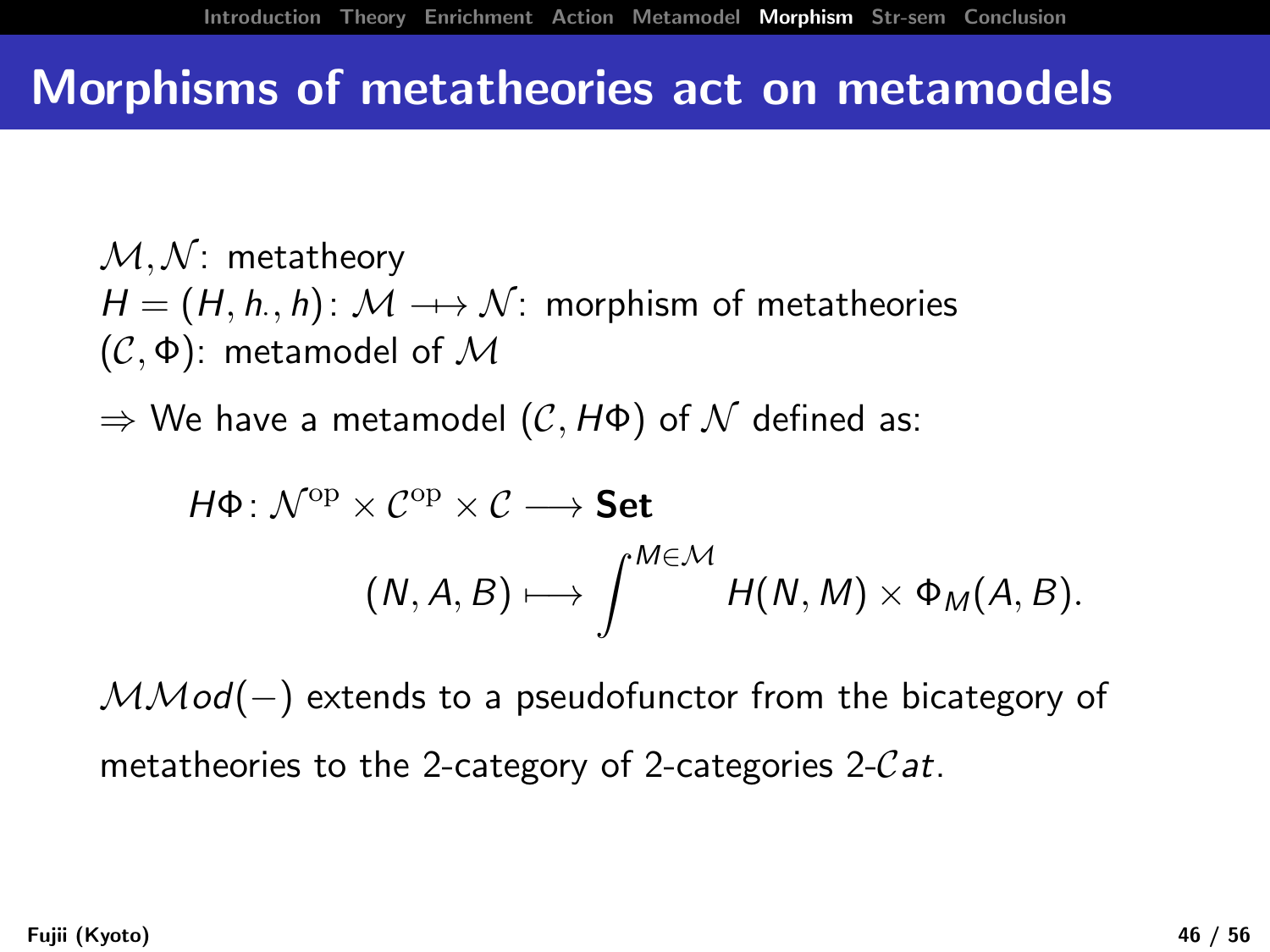## Isomorphisms between categories of models

 $M, N$ : metatheory  $F: \mathcal{M} \longrightarrow \mathcal{N}$ : strong monoidal functor T: theory in  $\mathcal M$  $(C, \Phi)$ : metamodel of  $\mathcal N$ 

We can take ...

- $\triangleright$  the category of models **Mod**( $F_*T$ , ( $C$ ,  $\Phi$ )) (using N);
- ► the category of models  $\textsf{Mod}(T, (\mathcal{C}, F^*\Phi))$  (using  $\mathcal{M}$ ). By the 2-adjunction  $MMod(F_*)$

$$
\mathcal{MMod}(\mathcal{M}) \stackrel{\simeq}{\underset{\mathcal{MMod}(F^*)}{\longleftarrow}} \mathcal{MMod}(\mathcal{N}),
$$

these two categories of models are canonically isomorphic.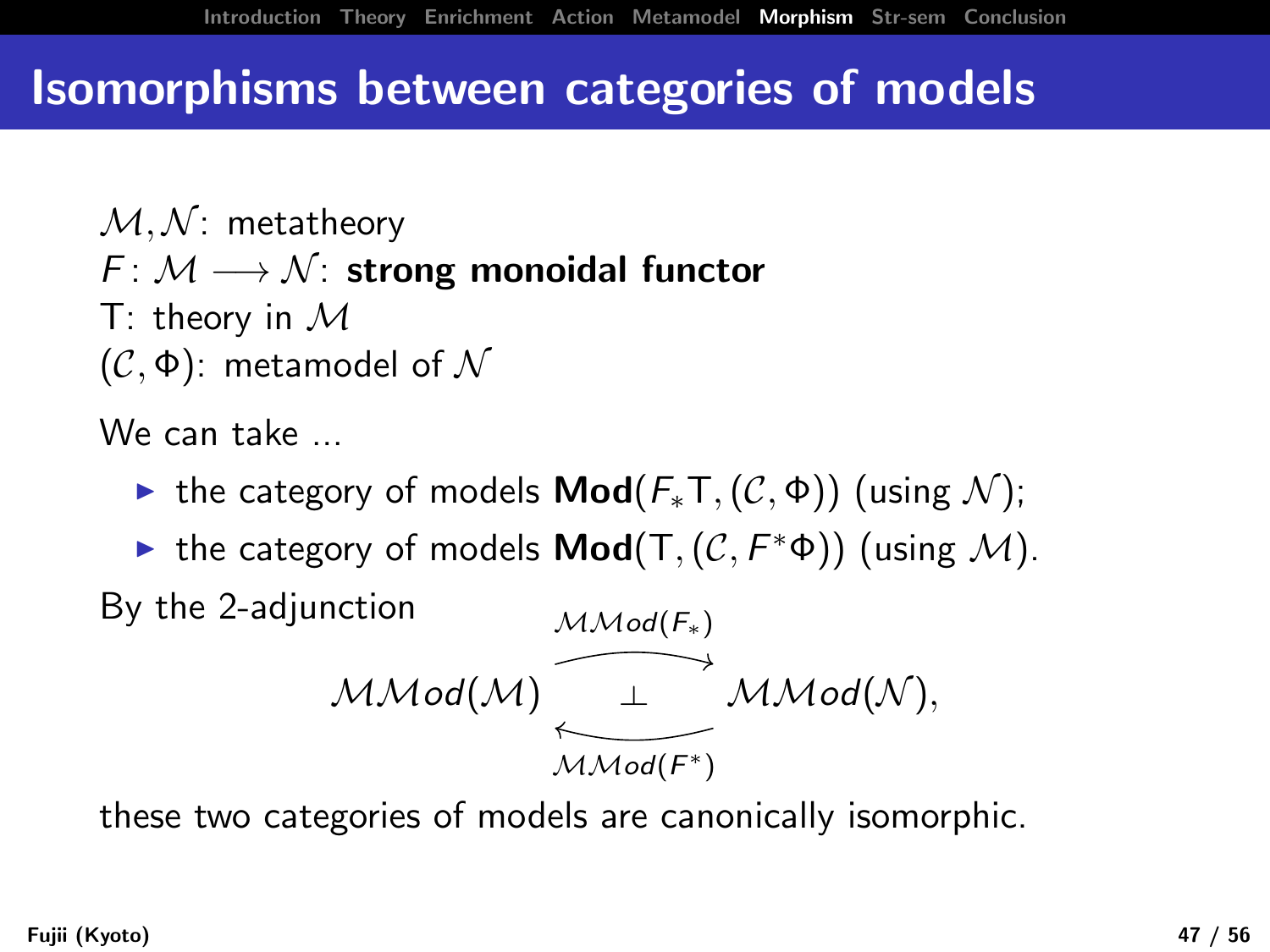## Isomorphisms between categories of models

#### Example

[F, Set]: the metatheory of clones [Set, Set]: the metatheory of monads on Set

Using the inclusion functor  $J: F \longrightarrow$  Set, we obtain a strong monoidal functor  $\text{Lan}_I$ : [F, Set]  $\longrightarrow$  [Set, Set].

T: clone  $=$  theory in [**F**, **Set**]  $(Set, \Phi)$ : the standard Set-metamodel of  $[Set, Set]$ 

We have:

- ► Lan<sub>J\*</sub>T: the finitary monad corresponding to T;
- ►  $(Set, Lan_J^*\Phi)$ : the standard Set-metamodel of  $[F, Set]$ .

 $\Rightarrow$  The classical result on compatibility of semantics of clones  $($  = Lawvere theories) and monads on Set [Linton, 1965].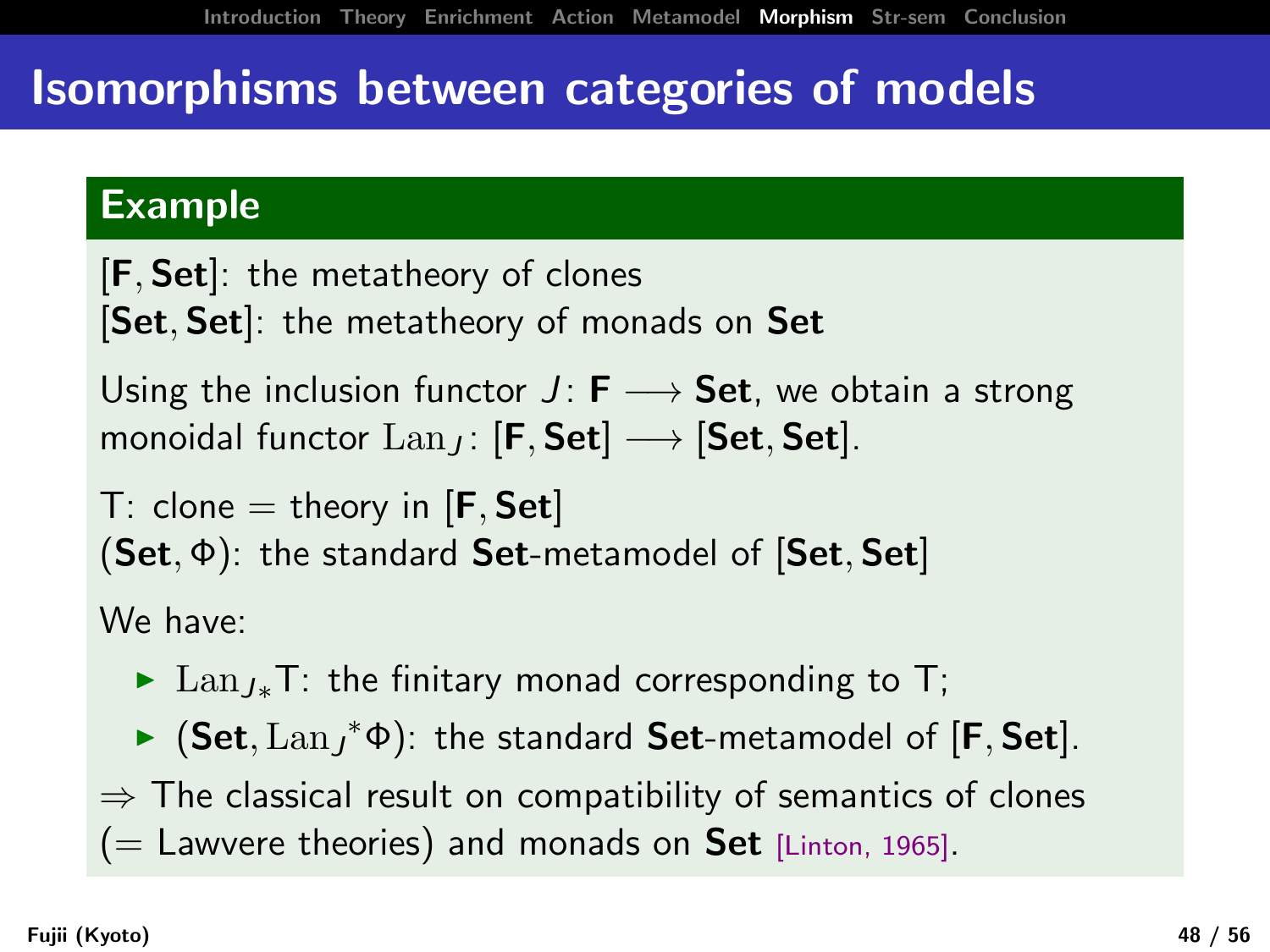# Table of contents

[Introduction](#page-1-0)

- [Metatheories and theories](#page-11-0)
- [Notions of model as enrichments](#page-0-0)
- [Notions of model as oplax actions](#page-0-0)
- [Metamodels and models](#page-0-0)
- [Morphisms of metatheories](#page-0-0)

[Structure-semantics adjunctions](#page-0-0)

#### [Conclusion](#page-0-0)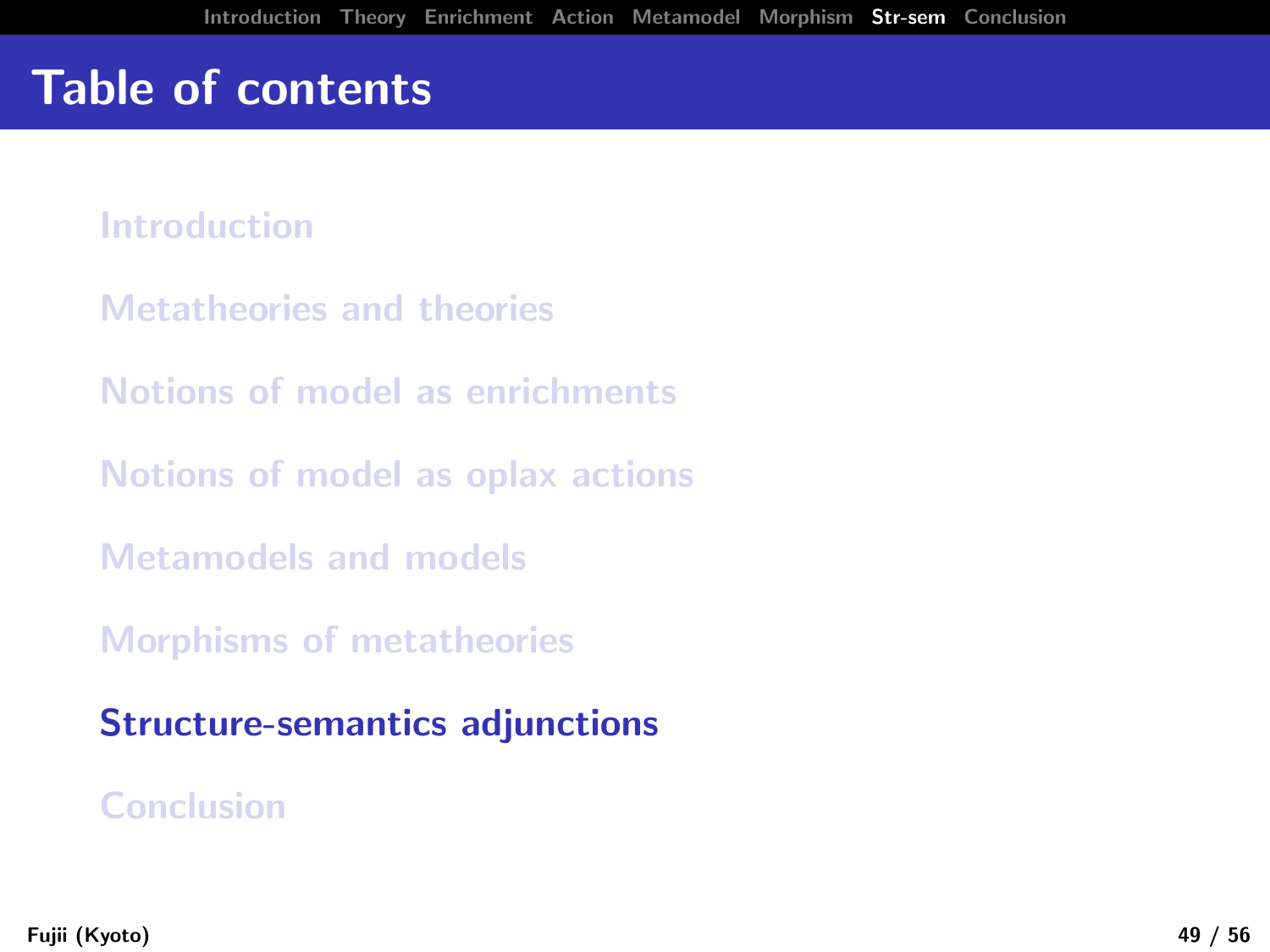## The structure-semantics adjunctions

 $M:$  metatheory (C, Φ): metamodel of M

We have a functor

$$
\mathrm{Sem}\colon \textsf{Mon}(\mathcal{M})^{\mathrm{op}}\longrightarrow \textsf{CAT}/\mathcal{C}
$$

mapping T to  $U: \text{Mod}(T, (\mathcal{C}, \Phi)) \longrightarrow \mathcal{C}$ .

Q. Does Sem have a left adjoint?  $\implies$  If so, the left adjoint is called the structure functor [Lawvere 1963, Linton 1966, Linton 1969, Dubuc, 1970, Street 1972, Avery 2017].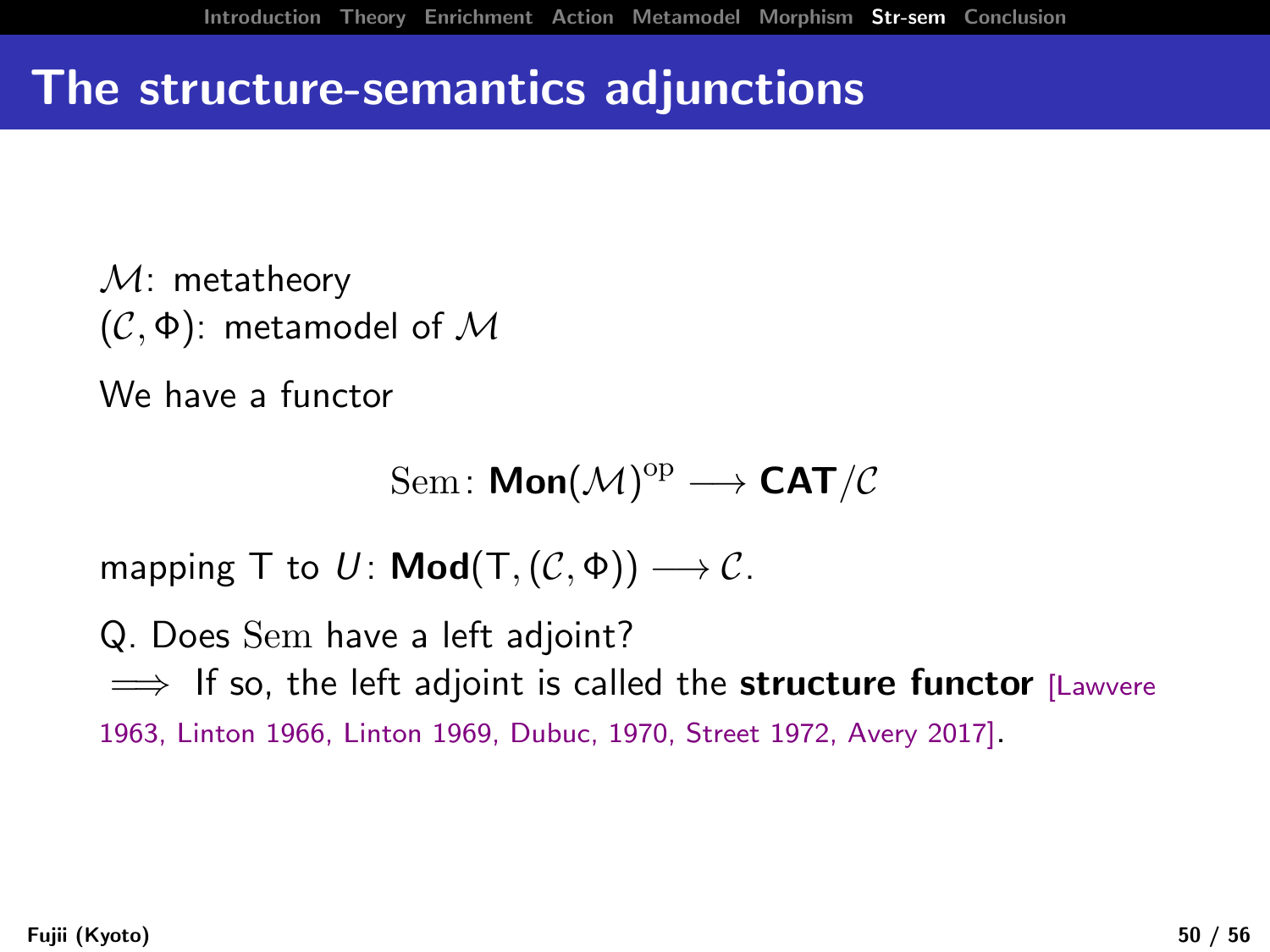$[F, Set]$ : the metatheory of clones  $(Set, \Phi)$ : the standard metamodel of  $[F, Set]$  in Set

One can try

$$
\text{``Str": CAT/Set} \longrightarrow \text{Mon}([F, \text{Set}])^{\mathrm{op}}
$$

mapping  $(V: \mathcal{A} \longrightarrow$  Set) to End(V). (So  $\mathsf{End}(V)_n = [\mathcal{A},\mathsf{Set}]((-)^n \circ V, V)$ .)

 $\implies$  Works except for the size issue. Call  $V \in \mathbf{CAT}/\mathbf{Set}$ tractable if  $[{\cal A}, {\sf Set}] ((-)^n \circ V, V)$  is small for all n. Then [Linton 1966]:

$$
\textsf{Mon}([\textsf{F},\textsf{Set}])^{\mathrm{op}}\xrightarrow[\textsf{Sem}]{\textsf{Str}}(\textsf{CAT}/\textsf{Set})_{\mathrm{tr}}
$$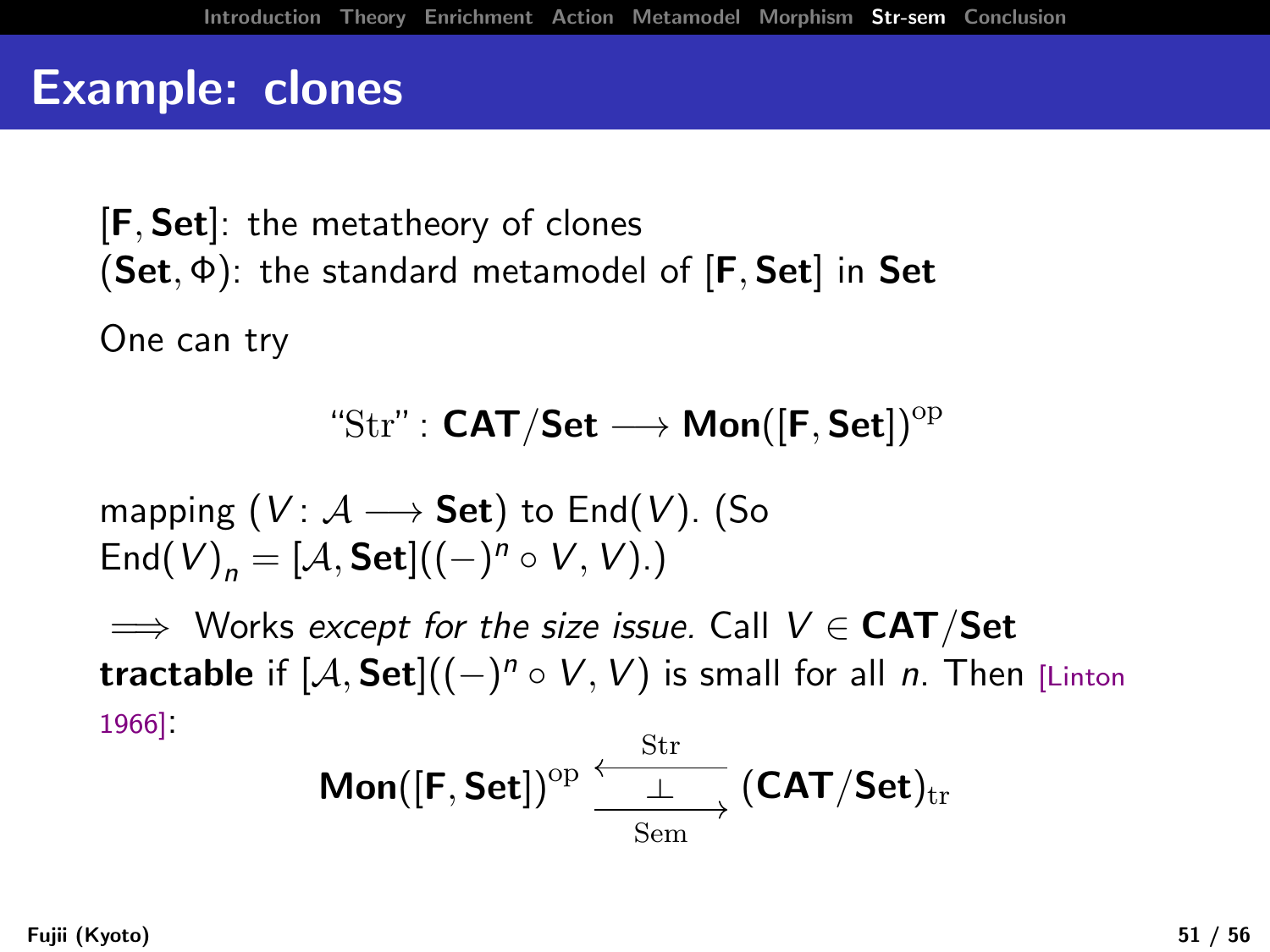## Example: monads

 $[\mathcal{C}, \mathcal{C}]$ : the metatheory of monads on  $\mathcal C$  $(C, \Phi)$ : the standard metamodel of  $[C, C]$  in C

One can try

$$
\text{``Str": } \text{CAT}/\mathcal{C} \longrightarrow \text{Mon}([\mathcal{C}, \mathcal{C}])^{\text{op}}
$$

mapping  $(V: \mathcal{A} \longrightarrow \mathcal{C})$  to  $\text{Ran}_V V$  (the **codensity monad** of V).

 $\implies$  Works provided  $\text{Ran}_V V$  exists. Call  $V \in \text{CAT}/\mathcal{C}$  tractable if  $\text{Ran}_V V$  exists. Then [Dubuc 1970]:

$$
\text{Mon}([\mathcal{C},\mathcal{C}])^{\mathrm{op}}\xrightarrow[\text{Sem}]{\mathrm{Str}}(\text{CAT}/\mathcal{C})_{\mathrm{tr}}
$$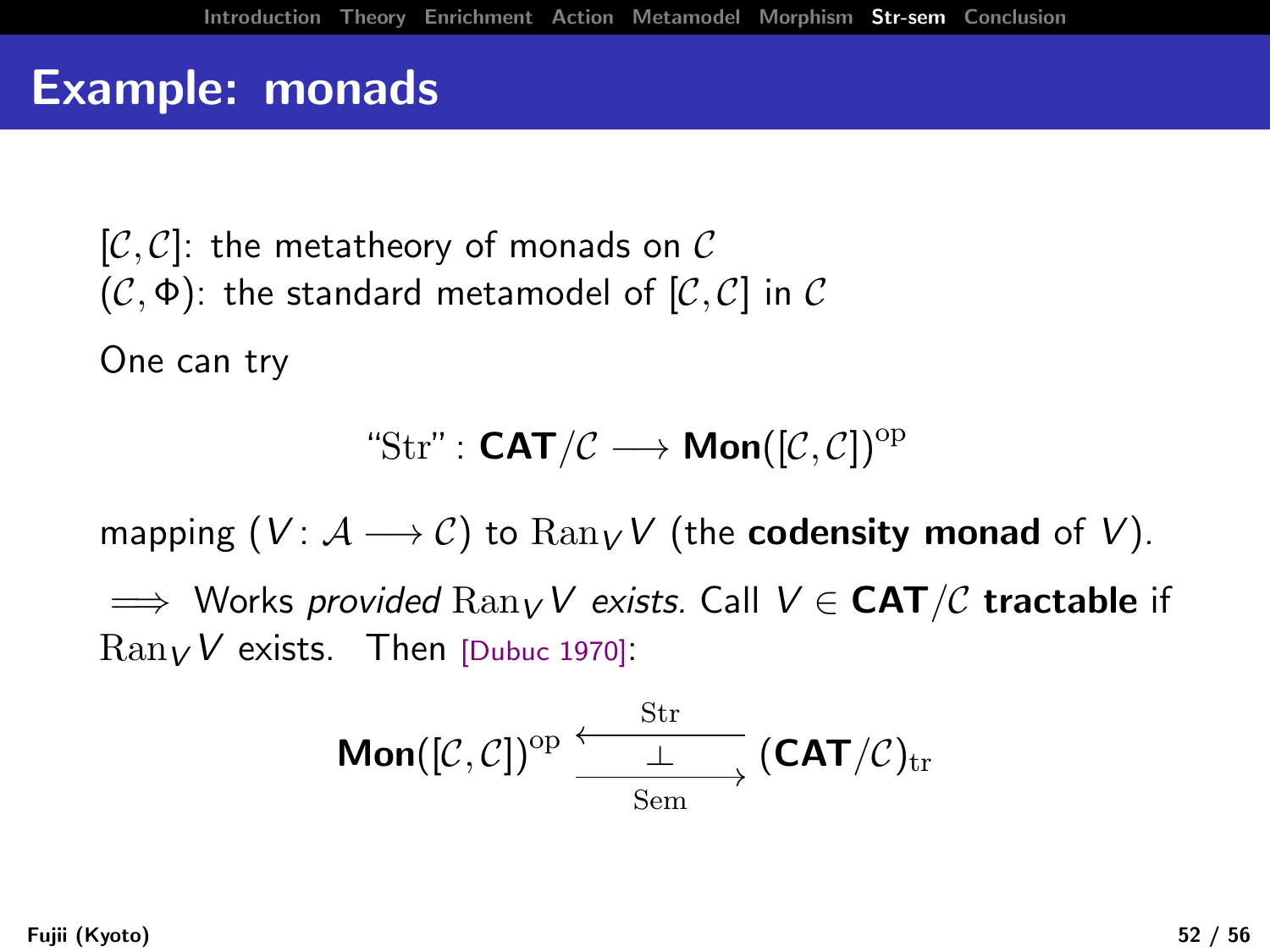## **Observation**

- It seems difficult to find a suitable "tractability" condition for each  $M$  and  $(C, \Phi)$  so that the restricted adjunction exists.
- $\implies$  What if we try to seek an "extended" adjunction rather than "restricted" one? (Cf. [Linton 1969, Avery 2017])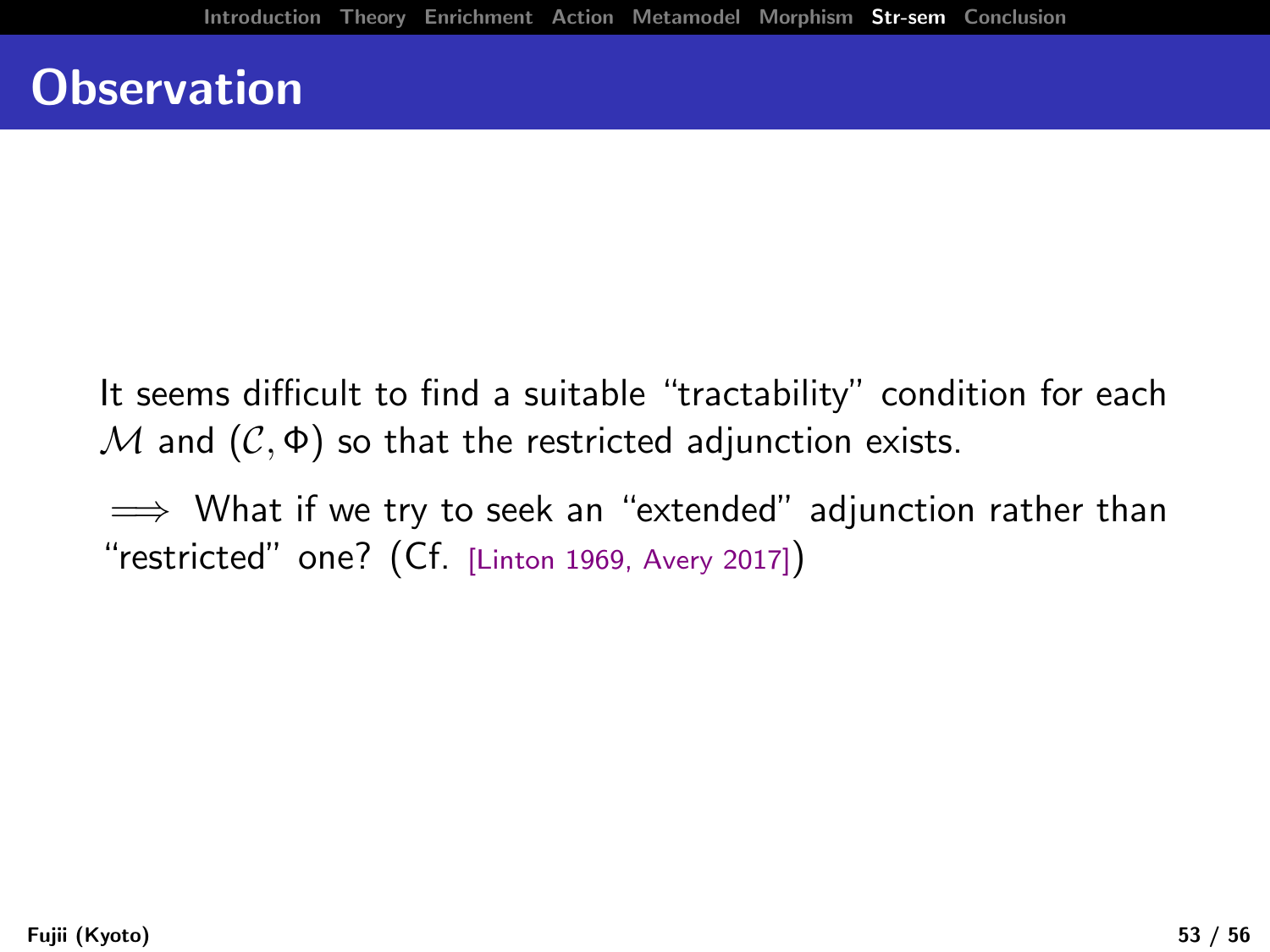## The general structure-semantics adjunctions

#### Theorem

M: metatheory  $(C, \Phi)$ : metamodel of M

Consider  $\mathcal{M} = [\mathcal{M}^{op}, \mathsf{SET}]$  with the convolution monoidal structure [Day 1970]. Then we have an adjunction

$$
\text{Mon}(\widehat{\mathcal{M}})^{\text{op}}\xrightarrow[\text{Sem}]{\text{Str}} \text{CAT}/\mathcal{C}.
$$

This restricts to the classical structure-semantics adjunctions for clones and monads.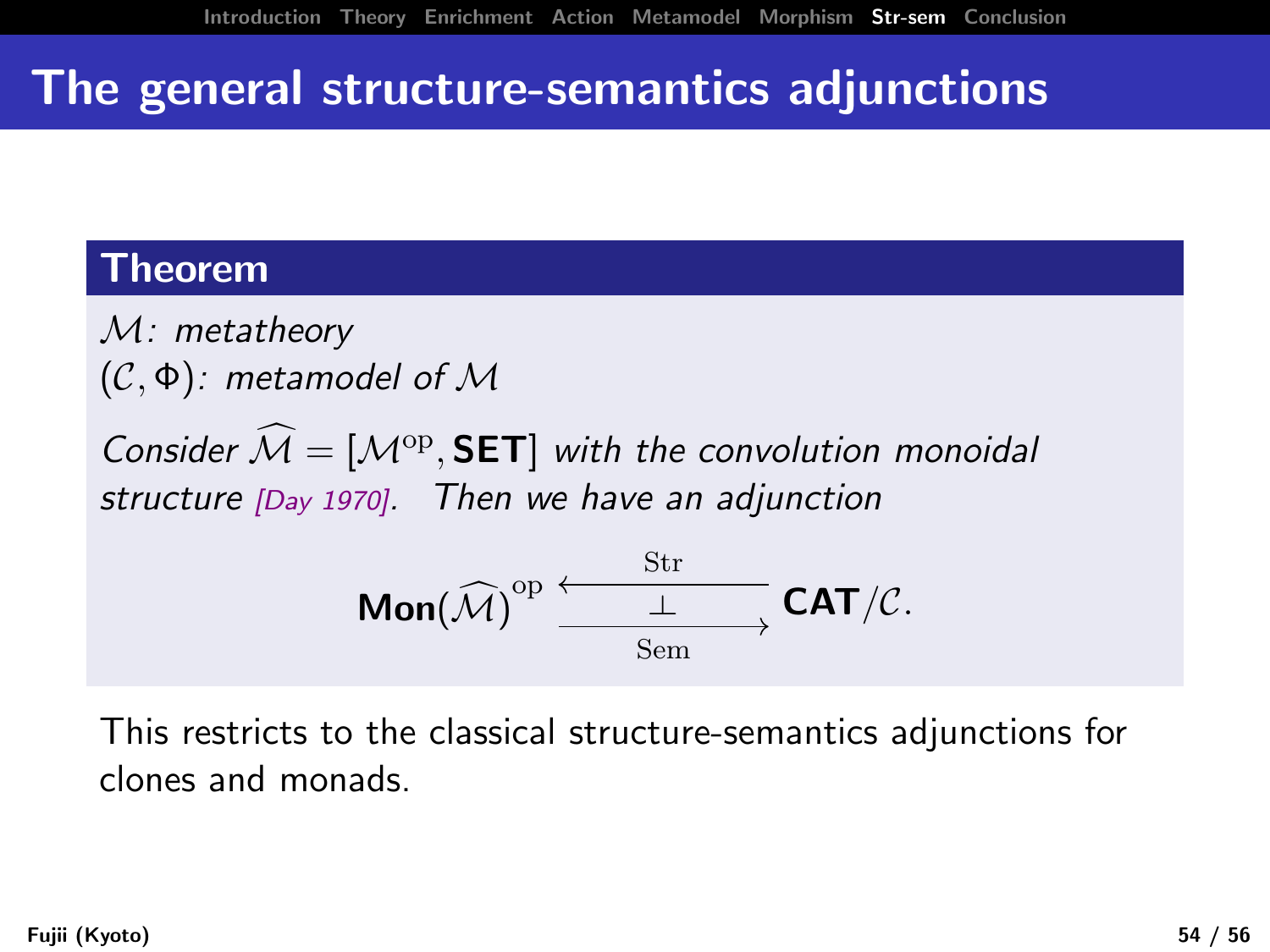# Table of contents

[Introduction](#page-1-0)

- [Metatheories and theories](#page-11-0)
- [Notions of model as enrichments](#page-0-0)
- [Notions of model as oplax actions](#page-0-0)
- [Metamodels and models](#page-0-0)
- [Morphisms of metatheories](#page-0-0)
- [Structure-semantics adjunctions](#page-0-0)

#### [Conclusion](#page-0-0)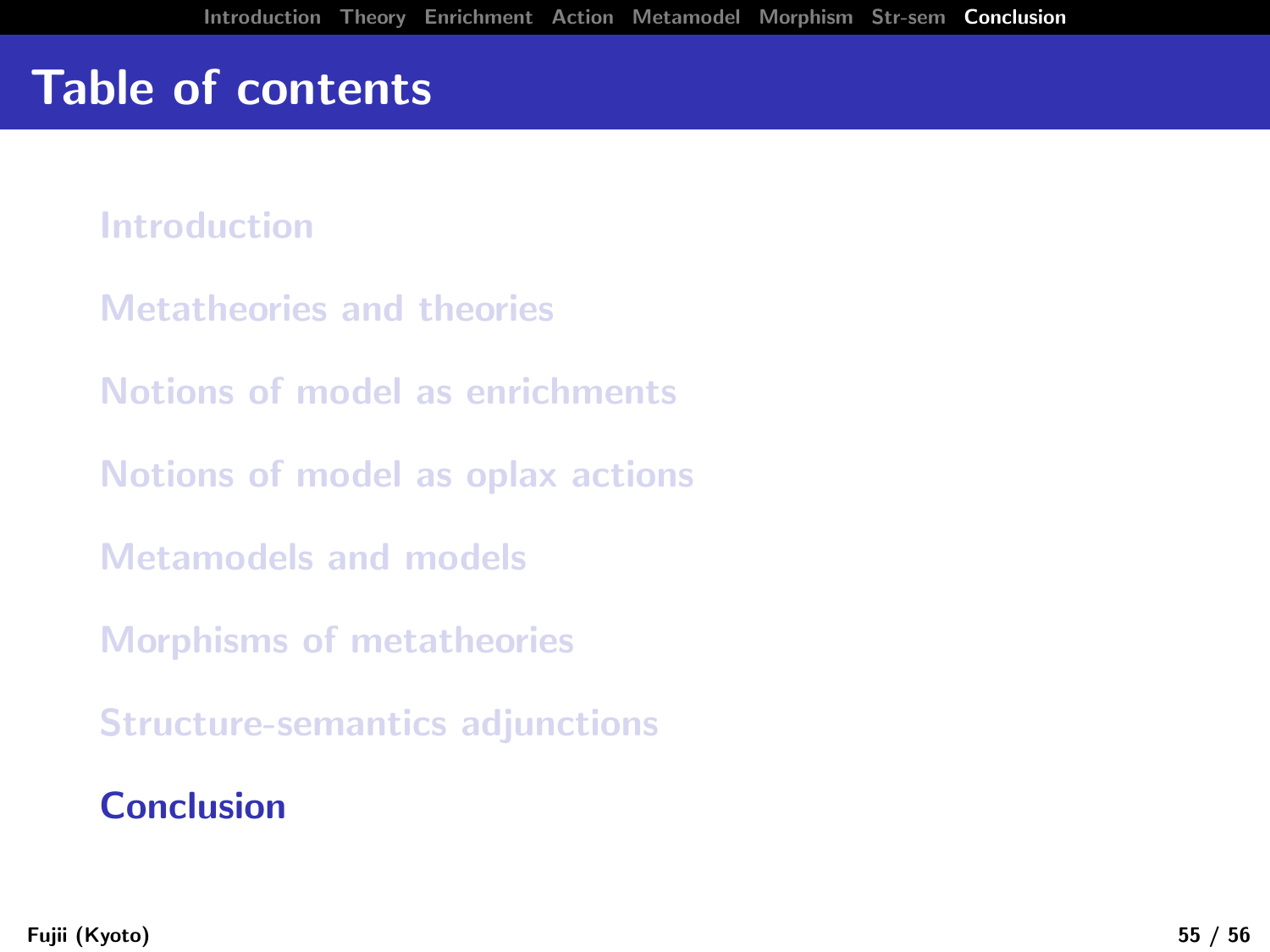## **Conclusion**

- $\triangleright$  Unified account of various notions of algebraic theory and their semantics.
- $\triangleright$  Morphism of metatheories as a uniform method to compare different notions of algebraic theory.
	- ▶ Strong monoidal functor  $\mapsto$  adjoint pair of morphisms  $\mapsto$ isomorphisms of categories of models.

Future work:

- $\triangleright$  Clearer understanding of the scope of our framework.
	- $\blacktriangleright$  In particular, intrinsic characterisation of the forgetful functors U: **Mod**(T,  $(C, \Phi)$ )  $\longrightarrow$  C arising in our framework (a Beck type theorem).
- $\triangleright$  Incorporate various constructions on algebraic theories: sums, distributive laws, tensor products, ...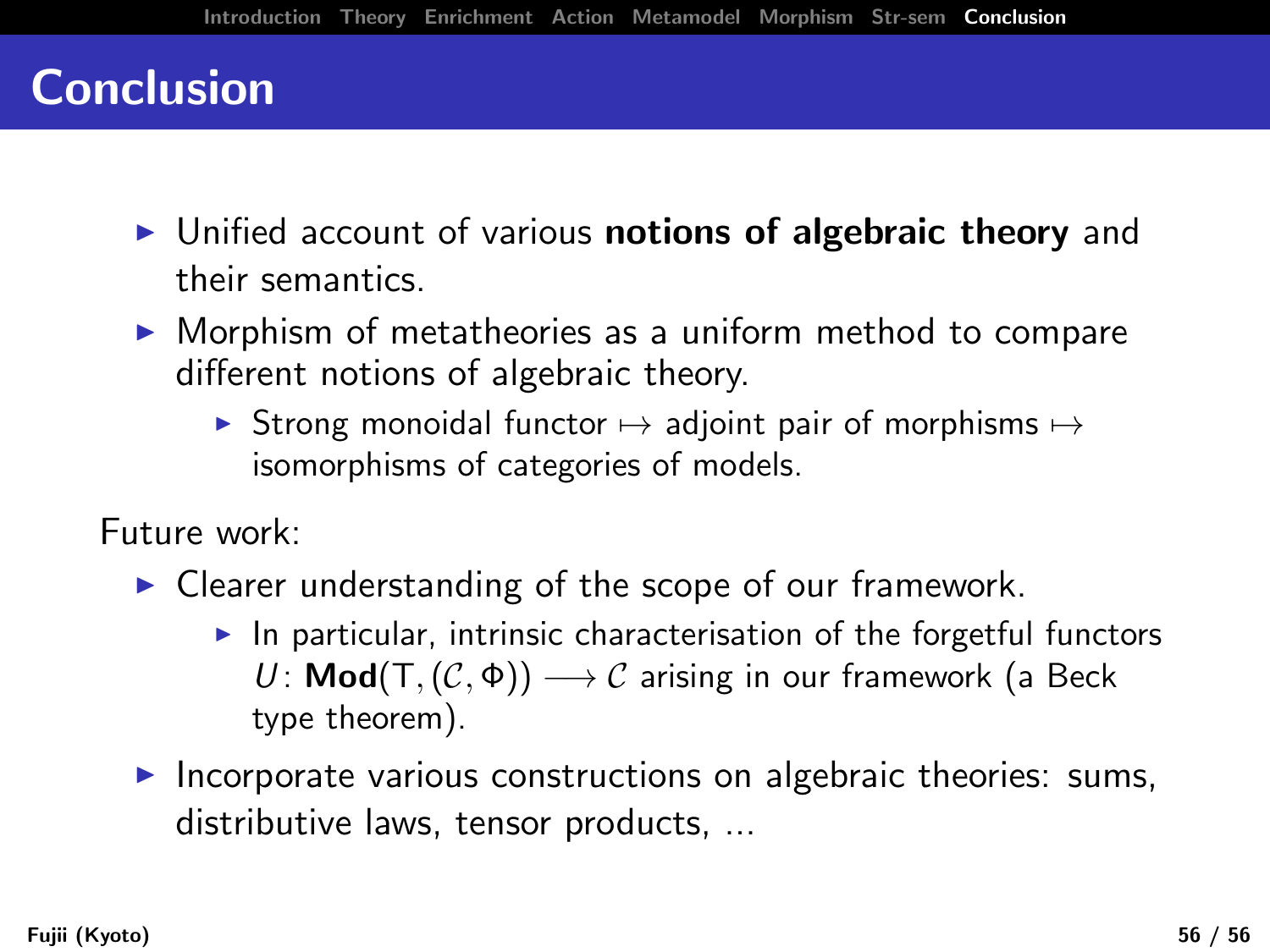# The relation between action and enrichment

According to a categorical folklore [Kelly, Gordon–Power, ...]:

#### Proposition

 $M = (M, I, \otimes)$ : monoidal category (metatheory); C: category 1.  $\ast: \mathcal{M} \times \mathcal{C} \longrightarrow \mathcal{C}$ : oplax left action s.t. for each  $C \in \mathcal{C}$  $M_{\text{max}}$   $\perp$   $\geq$   $\mathcal{C}$ .  $(-) * C$  $\exists \langle C, -\rangle$ Then  $\langle -, - \rangle$  defines an enrichment. 2.  $\langle -, - \rangle$ :  $C^{op} \times C$  →  $\mathcal{M}$ : enrichment s.t. for each  $C \in \mathcal{C}$  $M \begin{array}{c} 1 \longrightarrow C \end{array}$ .  $\exists$  (-)  $*$  C  $\langle C, -\rangle$ Then ∗ defines an oplax left action.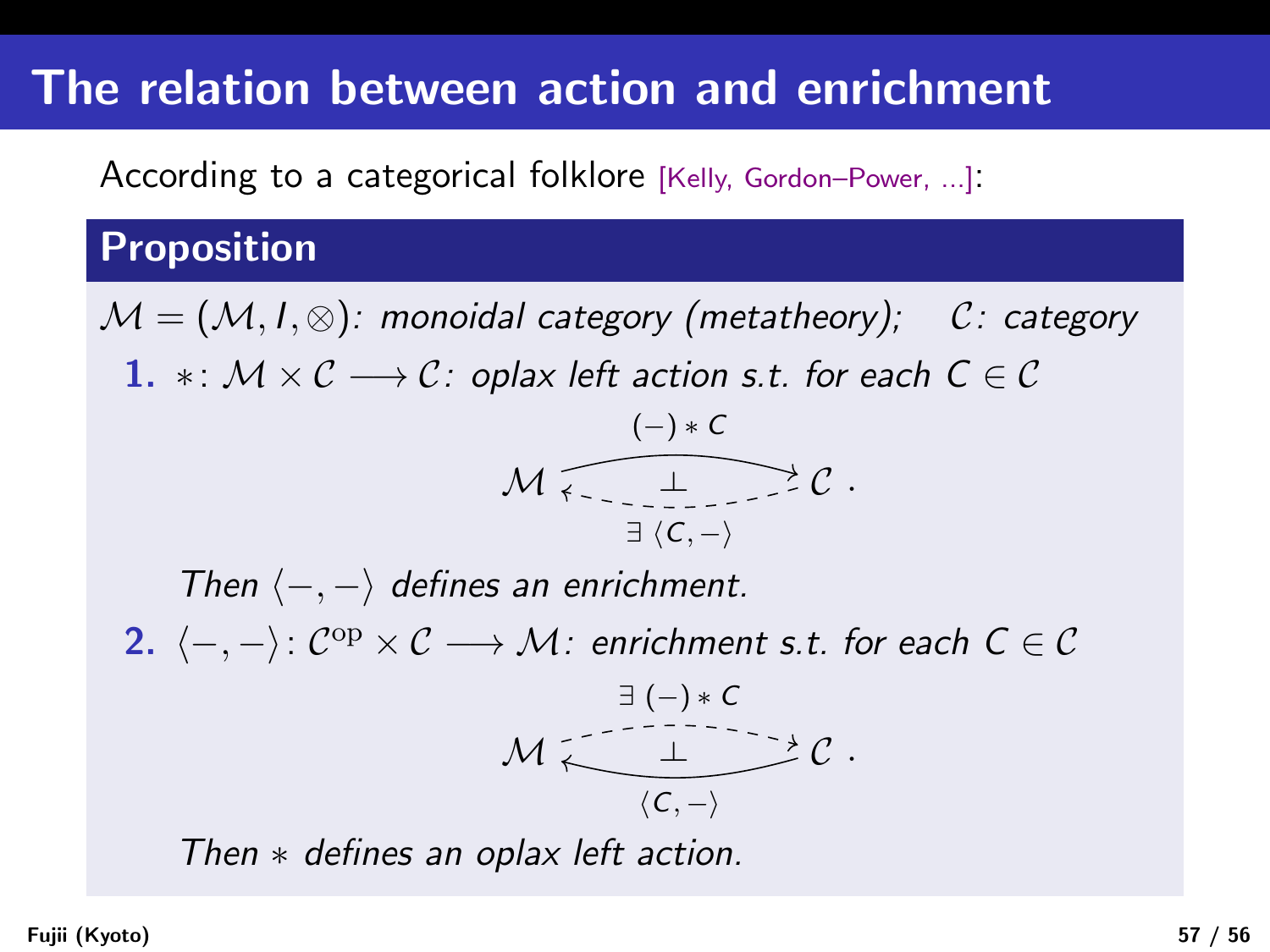# The relation between action and enrichment

#### Proposition

$$
\mathcal{M} = (\mathcal{M}, I, \otimes): \text{ metatheory}; \quad T = (T, e, m): \text{ theory in } \mathcal{M}
$$
  

$$
(\mathcal{C}, *: \mathcal{M} \times \mathcal{C} \longrightarrow \mathcal{C}): \text{ oplax action}
$$
  

$$
(\mathcal{C}, \langle -, - \rangle: \mathcal{C}^{\text{op}} \times \mathcal{C} \longrightarrow \mathcal{M}): \text{ enrichment}
$$

If for each  $C \in \mathcal{C}$ 

$$
\mathcal{M} \xleftarrow{\begin{array}{c}\left(-\right) * C \\ \hline \\ \left\langle C,-\right\rangle\end{array}} \mathcal{C}
$$

(compatible with structure morphisms  $\delta, \varepsilon, M, j$ ) then

a model 
$$
\gamma
$$
:  $T * C \longrightarrow C$  (via oplax action)  
a model  $\chi$ :  $T \longrightarrow \langle C, C \rangle$  (via enrichment).

So Mod(T, $(C, *)$ ) ≅ Mod(T, $(C, \langle -, - \rangle)$ ).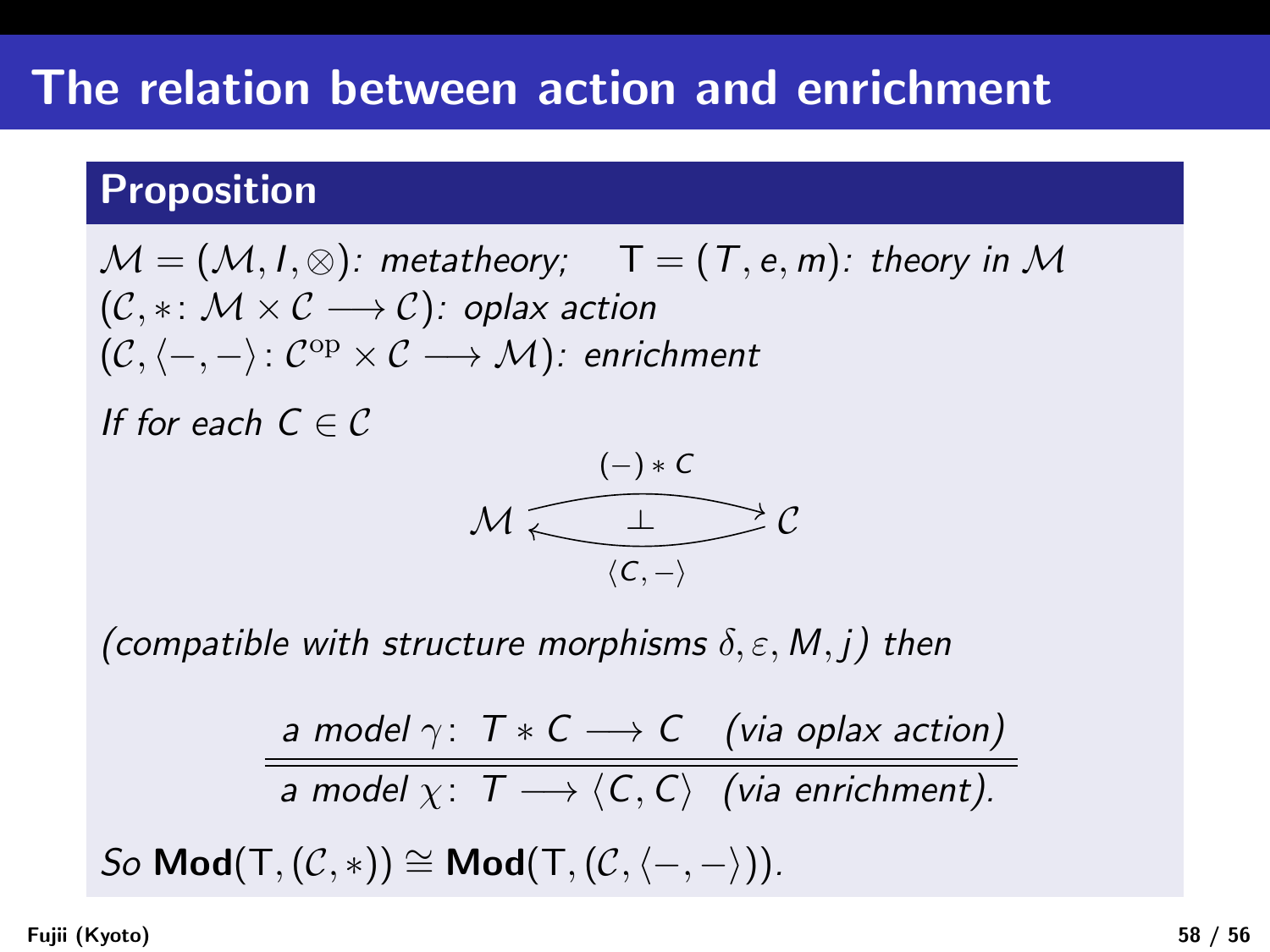#### Example

 $([F, Set], I, \bullet)$ : the metatheory of clones

For each  $S \in$  Set



where

$$
X * S = \int^{[m] \in \mathsf{F}} X_m \times S^m
$$

#### and

$$
\langle S, R \rangle_m = \text{Set}(S^m, R) .
$$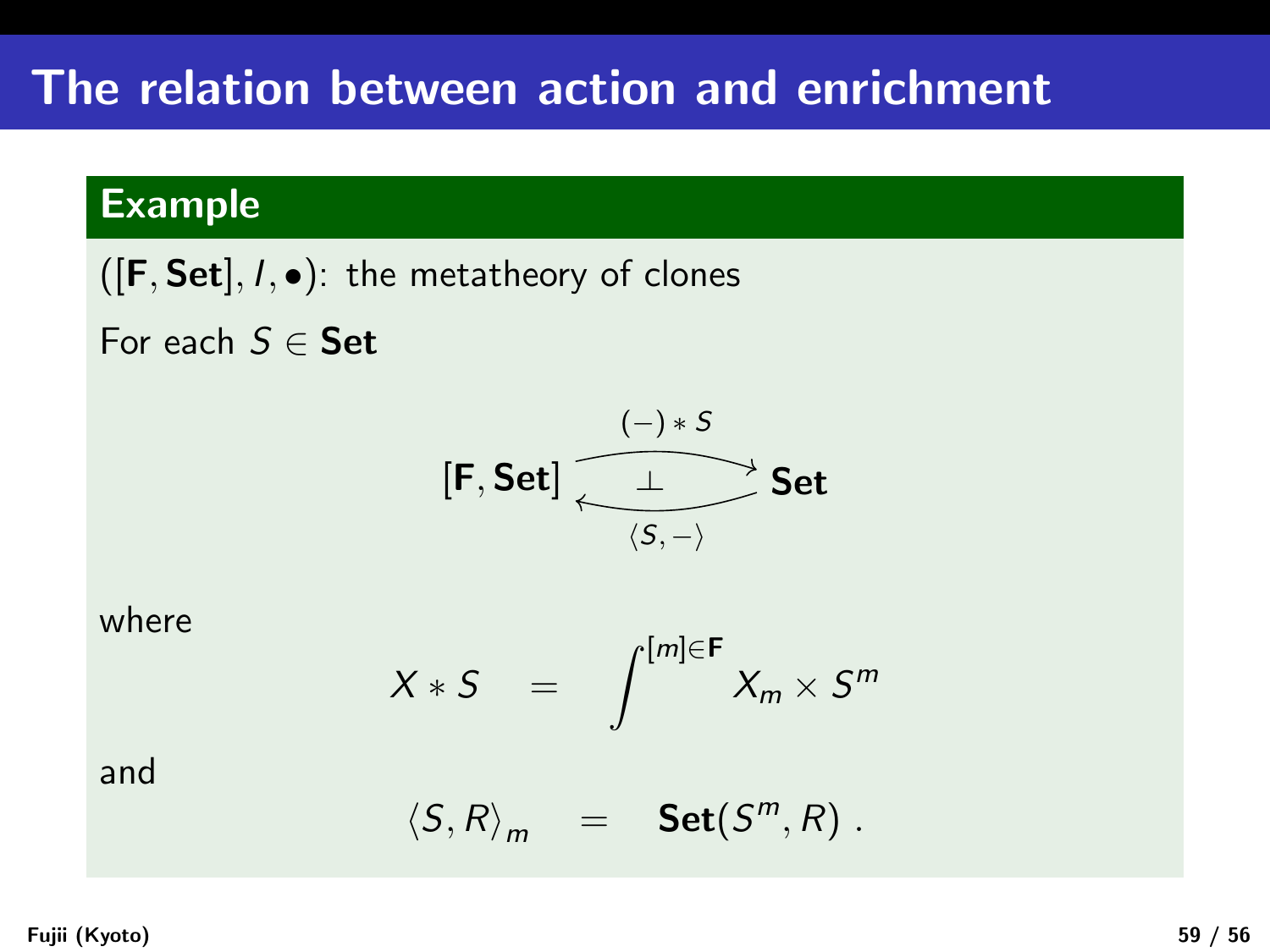# The category of models

 $\mathcal{M} = (\mathcal{M}, I, \otimes)$ : metatheory;  $T = (T, e, m)$ : theory in  $\mathcal{M}$ ; (C, Φ): metamodel of M

We obtain a category

 $\mathsf{Mod}(T,(\mathcal{C},\Phi))$  (or,  $\mathsf{Mod}(T,\mathcal{C})$  for short),

a functor

 $\mathsf{Mod}(\mathsf{T}, \mathcal{C})$  $\mathcal{C}_{0}^{0}$  $\vert \overline{U}$ 

and a natural transformation

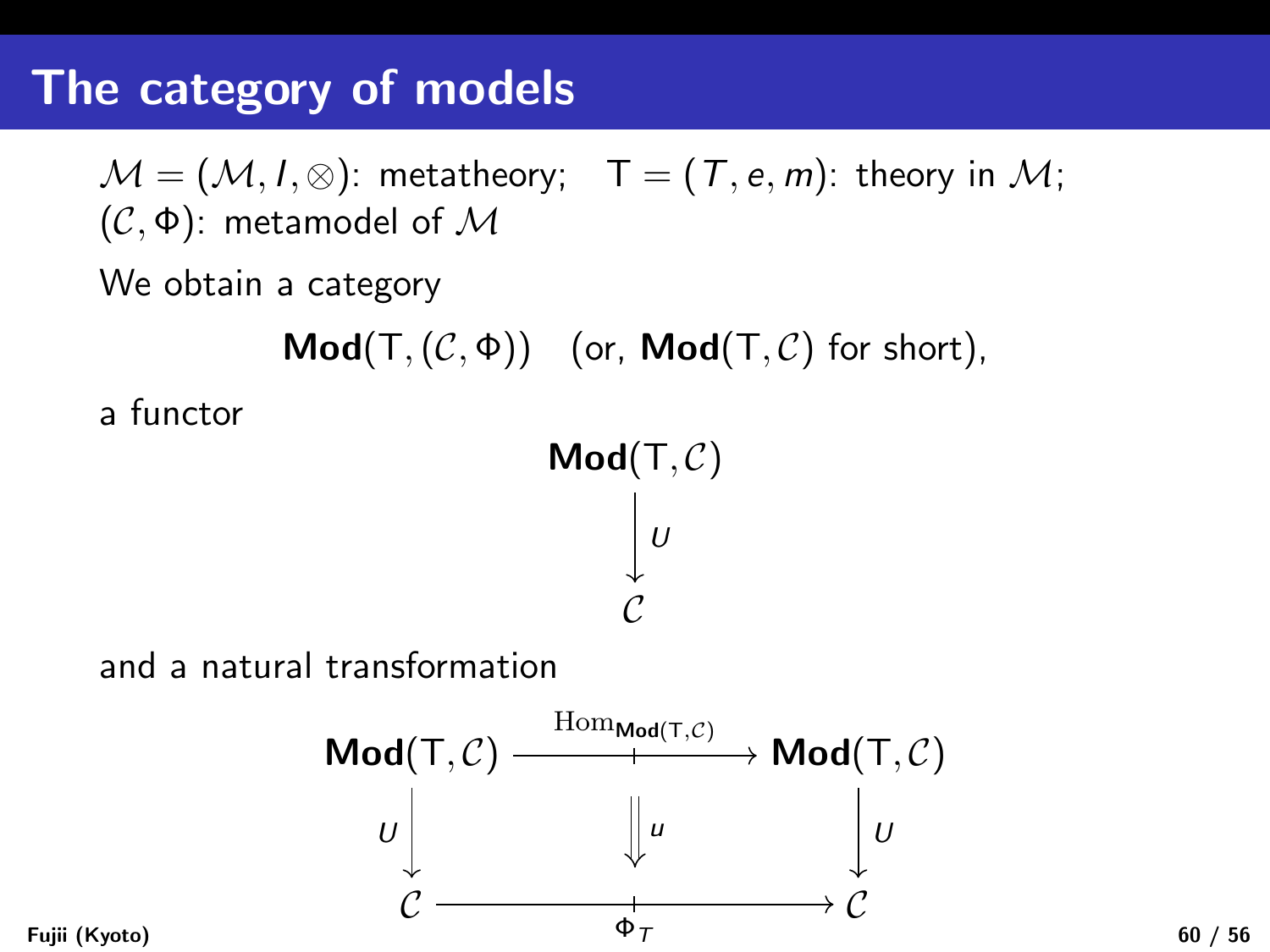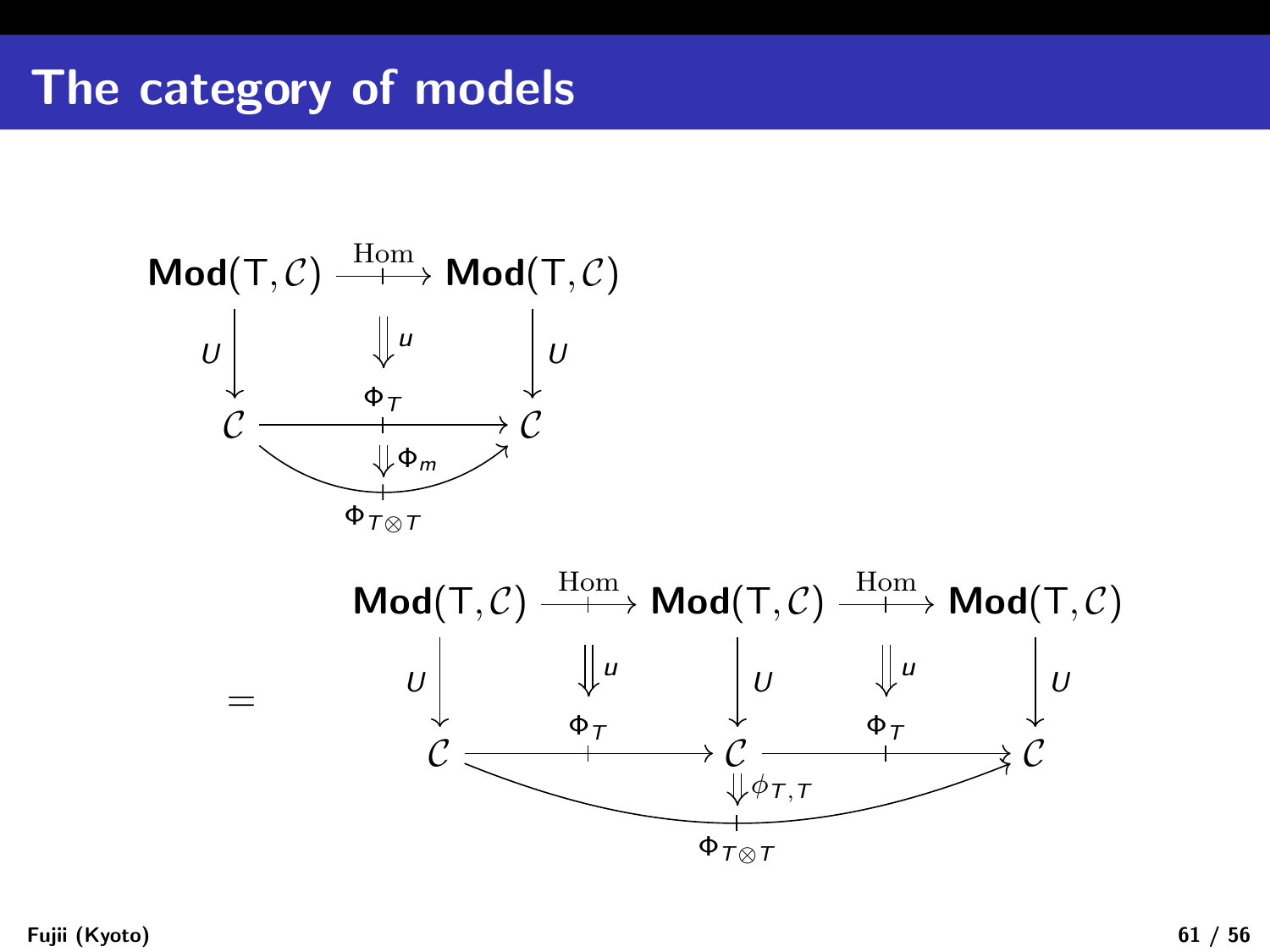

In fact,  $(\text{Mod}(T, C), U, u)$  is the universal one as such.

 $\implies$  What is a suitable language to express this universality?